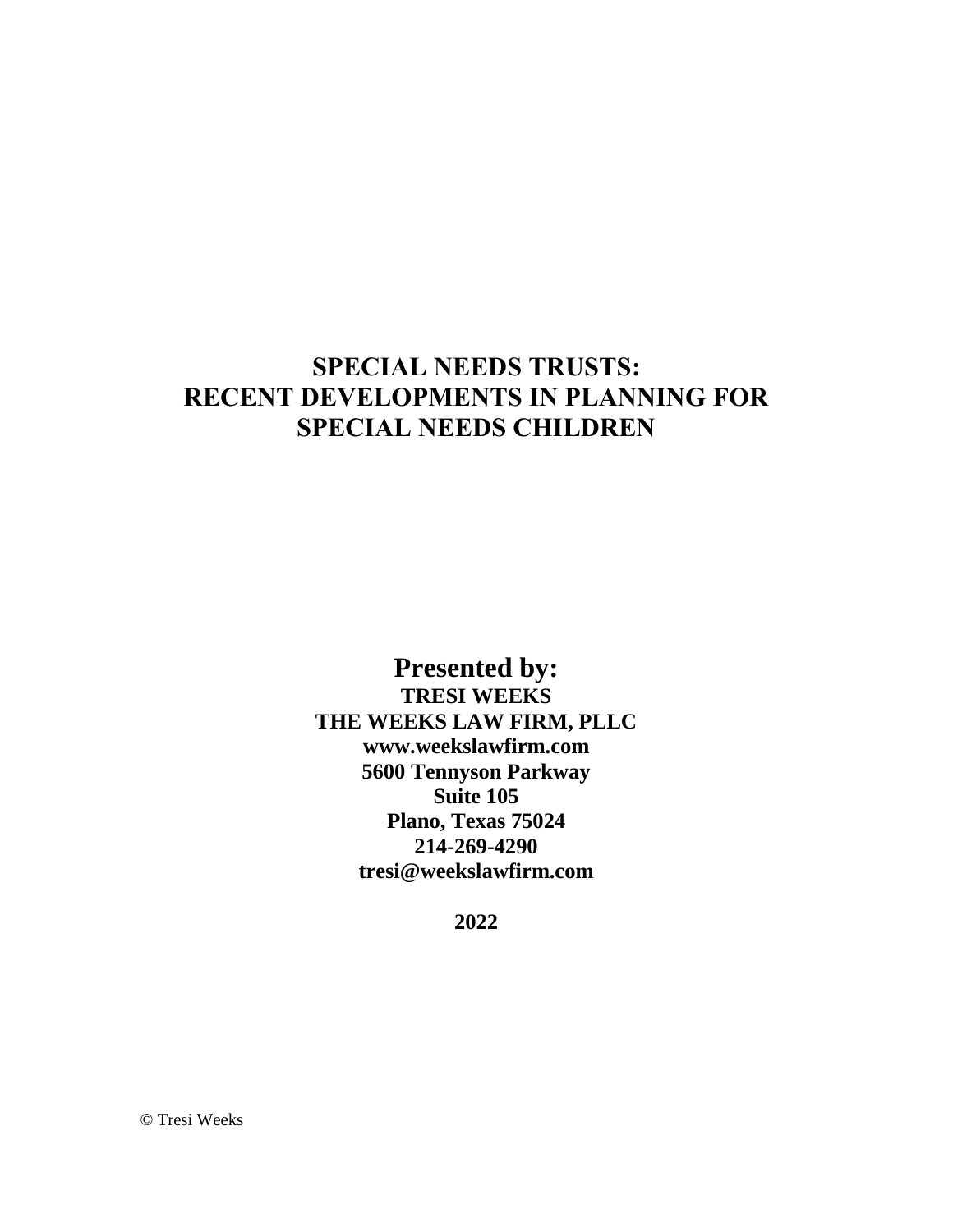# **SPECIAL NEEDS TRUSTS**

# **I. INTRODUCTION**

The laws and rules regarding special needs planning change over time, and most of these changes are not written in any one book that you can read to be up to speed. As I attend conferences, read postings on list-serves, and draft special needs trusts for families, I learn something new every week. Today we'll discuss some of the most recent law changes, and the issues the families may face in special needs planning.

The number of families with a child or other family member with a disability continues to grow. With advances in medical care, parents should no longer assume they will outlive their child. In fact, their son or daughter could very likely outlive his or her parents for decades. Planning for the future care of the child is vital to their well-being.

The cost for lifetime care for children with special needs can be daunting. Although government programs may help, they will not cover the entire cost, leaving the families to bear the expense. With the current political climate, we have no idea what the government programs for individuals with disabilities will look like next year, much less in 20 years. Therefore, future planning is urgent and essential for these families.

In many cases, families will create a life plan or person-centered plan for their child, using the services of a professional care manager or other expert. The parents may also draft a Letter of Intent to guide the future care of their child. The families can use these plans, and with the assistance of their financial advisor, determine an estimated dollar amount needed to provide for the lifetime care of their child. Financial advisors can recommend life insurance, investments and other vehicles to maximize the funds available for the child's care. Financial advisors, care managers, and attorneys work together to create a comprehensive plan with the best chance of success.

Today we'll also discuss several advanced planning strategies, including minimizing taxes and maximizing the resources available to the child with special needs, for the more sophisticated estate plans.

Keep in mind that in this paper I am greatly simplifying many issues. Government benefits, eligibility and special needs trusts can be complex and this article is not meant to substitute proper research or counsel.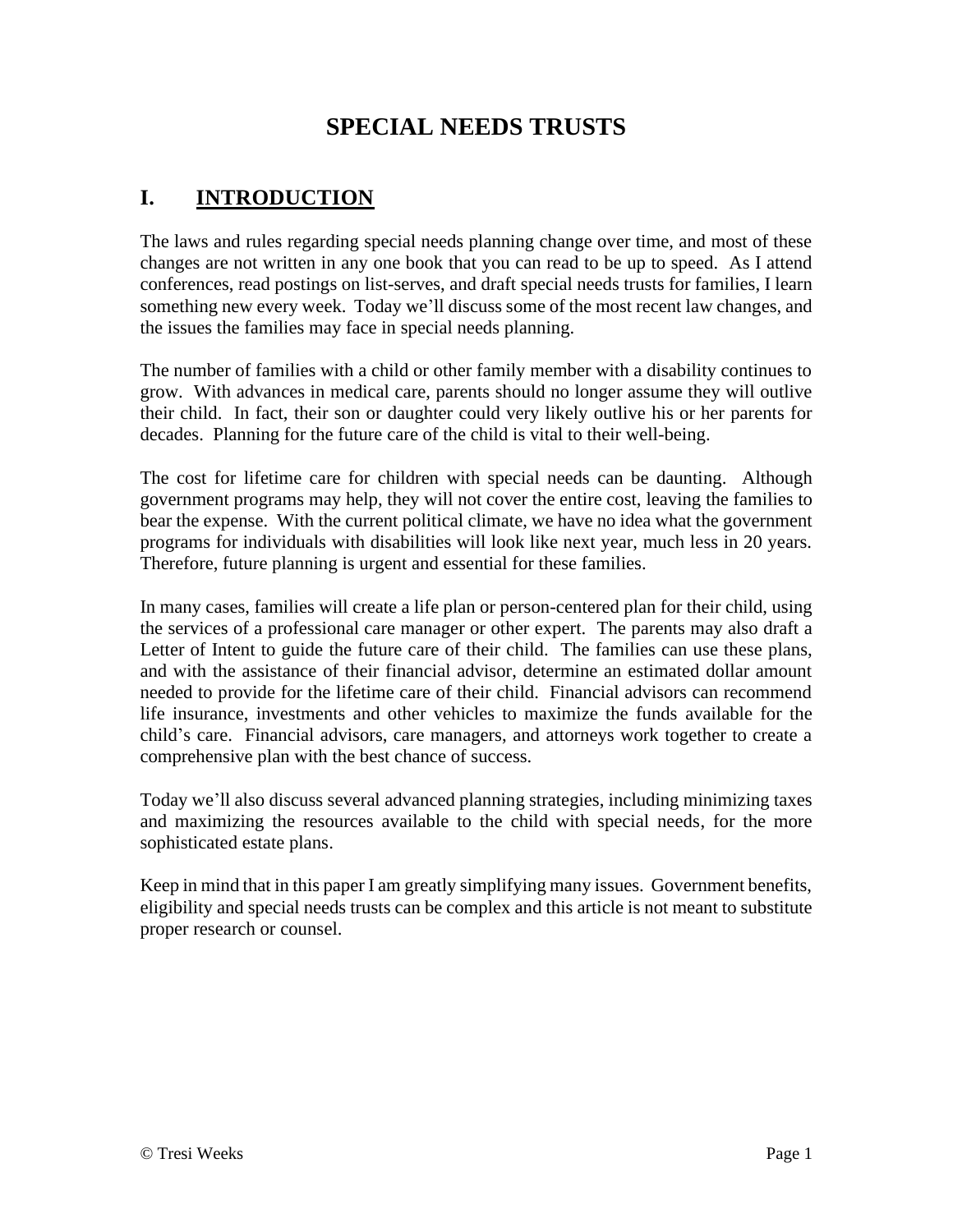# **II. GOVERNMENT BENEFITS**

The government programs that are affected by Special Needs Trusts are "needs-based" or "means-tested." They are only available to a person who is sufficiently disabled and financially needy. It is important to differentiate these programs from Social Security Disability or Medicare, because those programs are not based on financial need. It is vital to review the client's benefits award letter to determine which benefits they are receiving rather than relying on the client's memory.

## **A. GOVERNING LAW**

Supplemental Security Income ('SSI") and Medicaid are federal programs administered by the states. Although federal laws and regulations apply, the Social Security caseworkers mostly rely on the Program Operations Manual System ("POMS") when determining whether an applicant is eligible for benefits. The POMS contains the Social Security Administration's ("SSA") interpretations of the rules and law and their internal procedures. We must also consider how the Texas agencies and the Dallas Regional Office interpret the rules. SSA rules and interpretations can change at any time, and vary by state.

- SSI source of law: Social Security Act § 1611 *et seq*.; 42 U.S.C. § 1382 *et seq*.
- Federal regulations: 20 C.F.R. Part 416

• Program Operations Manual System ("POMS"): [https://secure.ssa.gov/poms.nsf/Home?readform;](https://secure.ssa.gov/poms.nsf/Home?readform)

<https://secure.ssa.gov/apps10/poms.nsf/partlist>

• Texas Medicaid for Elderly and Disabled Persons Manual ("MEPD") [https://hhs.texas.gov/laws-regulations/handbooks/medicaid-elderly-people-disabilities](https://hhs.texas.gov/laws-regulations/handbooks/medicaid-elderly-people-disabilities-handbook)[handbook](https://hhs.texas.gov/laws-regulations/handbooks/medicaid-elderly-people-disabilities-handbook)

## **B. PROGRAMS**

**SSI** is Supplemental Security Income, which in 2022 is a check for up to \$841 per month that is meant to be used for food and shelter. This amount may be less, as we explore below. Each year the SSA sets out how much the maximum SSI payment will be for that year.

**Medicaid** is basic medical care and other services. Many Medicaid services are now delivered by Managed Care Organizations.

**Medicaid Waiver Programs** provide in-home or community services to a person with a disability so that they do not have to live in a nursing home to get services. The wait list in Texas for some of these programs is 12-15 years. Medicaid waiver programs include CLASS, MDCP, HCS, DBMD, HCBS and STAR+PLUS Waiver.

Other government programs include the Health Insurance Premium Payment Program (HIPP), which may pay the child's premium for private health insurance. Medicare Savings Program (QMB, SLMB) may help pay for co-pays or prescriptions.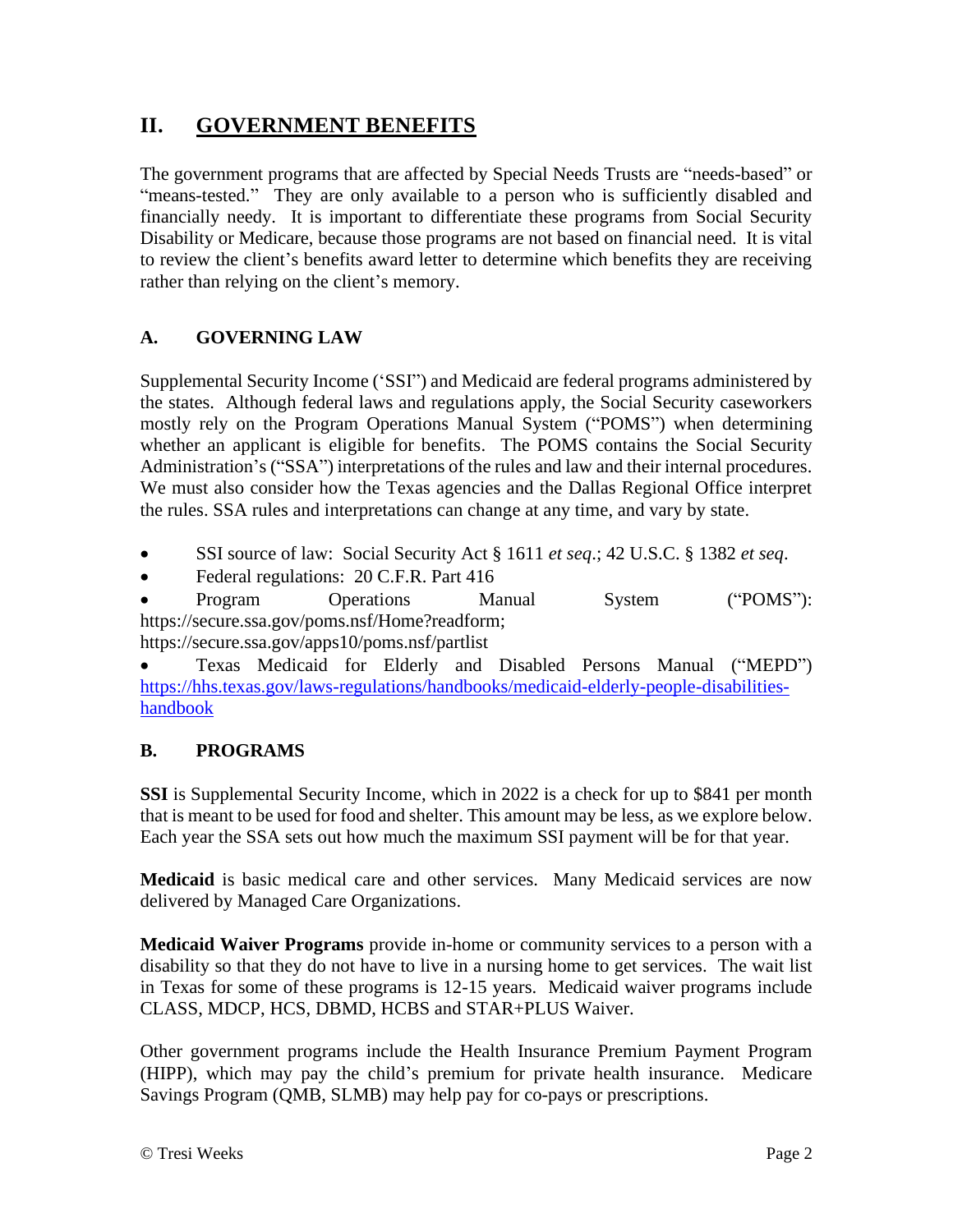These programs may provide in-home nursing or attendant care, supplies and equipment, home modifications, diapers, housing, job training and coaching, day programs, therapies and other services. There are 40 different Medicaid programs in Texas, and all of them have different eligibility requirements. It is important to stress that clients should place their child on the waiver wait list as soon as a diagnosis is received.

## **C. ELIGIBILITY REQUIREMENTS**

### **1. Sufficiently Disabled**

In order to receive these government benefits, the individual must be sufficiently disabled. An adult is disabled if he or she is unable to engage in any substantial gainful activity because of a medically determinable physical or mental impairment that can be expected to result in death or that has lasted or can be expected to last for a continuous period of at least 12 months  $<sup>1</sup>$ </sup>

If a person makes more than \$1,350 per month in 2022, they are considered to be able to perform substantial gainful activity and therefore are not considered disabled.

A child is disabled if he or she has "a physical or mental condition(s) that very seriously limits his or her activities; and the condition(s) must have lasted, or be expected to last, at least 1 year or result in death."<sup>2</sup>

#### **2. Countable Income**

In order to qualify for these benefits, the person must have less than \$2,000 per month in countable monthly income for Medicaid, and if the individual is on SSI their countable income must not reduce their SSI by \$841 per month.

"Countable income" for the purposes of government benefits is not the same as income as defined by the IRS. Income is defined as cash, food and shelter, and anything that can be converted into food and shelter. 3 The first \$20 is not counted.

The government has set forth what it calls in-kind support and maintenance ("ISM"). Since SSI is to be used for food and shelter, if food and shelter is provided by someone else, it reduces the benefits dollar for dollar.<sup>4</sup> Shelter includes room, rent, mortgage payments, property taxes, and utilities.<sup>5</sup>

 $1\,42$  USC  $\S$ 1382c(a)(3)(A); 20 C.F.R.  $\S$  516.905

<sup>2</sup> POMS DI 11055.001; See also 42 USC §1382c(a)(3)(C)

<sup>3</sup> 20 C.F.R. § 416.1120

<sup>4</sup> 20 C.F.R. § 416.1130-416.1148

<sup>5</sup> 20 C.F.R. § 416.1120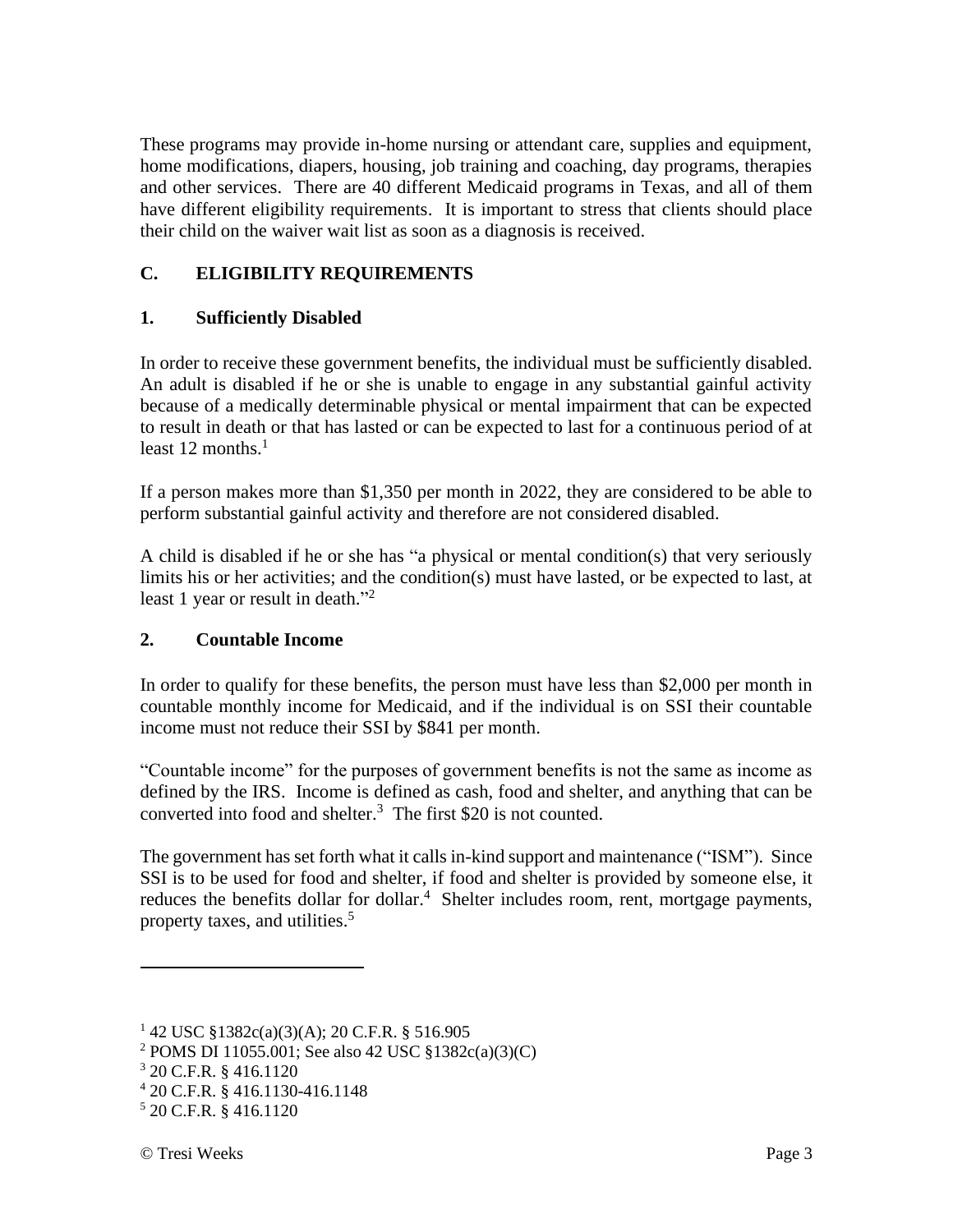However, there is a One-Third Reduction Rule: if the beneficiary is living in the household of someone who is providing both food and shelter, the SSI benefit can be reduced by 1/3 instead of dollar for dollar.<sup>6</sup> Under the Presumed Maximum Value Rule, if the 1/3 reduction rule doesn't apply and someone provides any food or shelter, the presumed value of what is provided is 1/3 of the SSI check plus \$20. The client can show that actual value is less, if appropriate.<sup>7</sup> The current SSI benefit is \$841 per month, and  $1/3$  of that is \$280, which would be deducted from the SSI check, so the beneficiary will receive \$561.

There are exceptions to 1/3 Reduction Rule which may be helpful to your client. Under the Business Arrangement Rule, there is no reduction in benefits if beneficiary pays their pro rata share of the actual cost of food and shelter<sup>8</sup> as long as actual cost does not exceed the SSI rate plus \$20. In addition, under the Rent Subsidy Rule, if the beneficiary pays rent that exceeds presumed maximum value (1/3 of maximum SSI rate plus \$20), SSI is not reduced. This only applies if beneficiary lives with the parent/landlord.<sup>9</sup> To avoid a reduction based on ISM, the beneficiary must pay for their own food and other shelter expenses that are not rent, such as utilities.

If a Special Needs Trust ("SNT') owns a house, the shelter is not income to the beneficiary; but if the SNT pays for utilities, that is considered income if not reimbursed by the beneficiary.<sup>10</sup> It may be best in some circumstances for the trustee of the SNT to provide all food and shelter, resulting in a 1/3 reduction of SSI.

Under the concept of Deeming, the income of parent living in same household is deemed to be the income of a child under  $18<sup>11</sup>$  Deeming rules are quite complex and must be studied closely. Most of our clients' children are not eligible for SSI until they are 18 because of the deeming rule. There is no deeming, however, for most waiver programs, so the clients' children may be eligible for waiver programs regardless of parents' income.

Earned income (wages) reduces the SSI check  $50¢$  per dollar. Don't count the first \$65.<sup>12</sup> Unearned income (such as investment income) nreduces SSI dollar for dollar.<sup>13</sup>

## **3. Countable Resources**

<sup>6</sup> 20 C.F.R. § 416.1131; POMS SI 00835.210

<sup>7</sup> 20 C.F.R. § 416.1140; POMS SI 00835.300

<sup>8</sup> 20 C.F.R. § 416.1130(b), 416.1133

<sup>9</sup> 20 C.F.R. § 416.1130(b); POMS SI DAL00835.380

<sup>10</sup> See POMS SI 01120.200F1

<sup>&</sup>lt;sup>11</sup> See 20 C.F.R. § § 416.1160-416.1169

<sup>12</sup> 20 C.F.R. § 416.1110

<sup>13</sup> 42 U.S.C. §1382a(a)(2); 20 C.F.R. § 416-1120-416.1211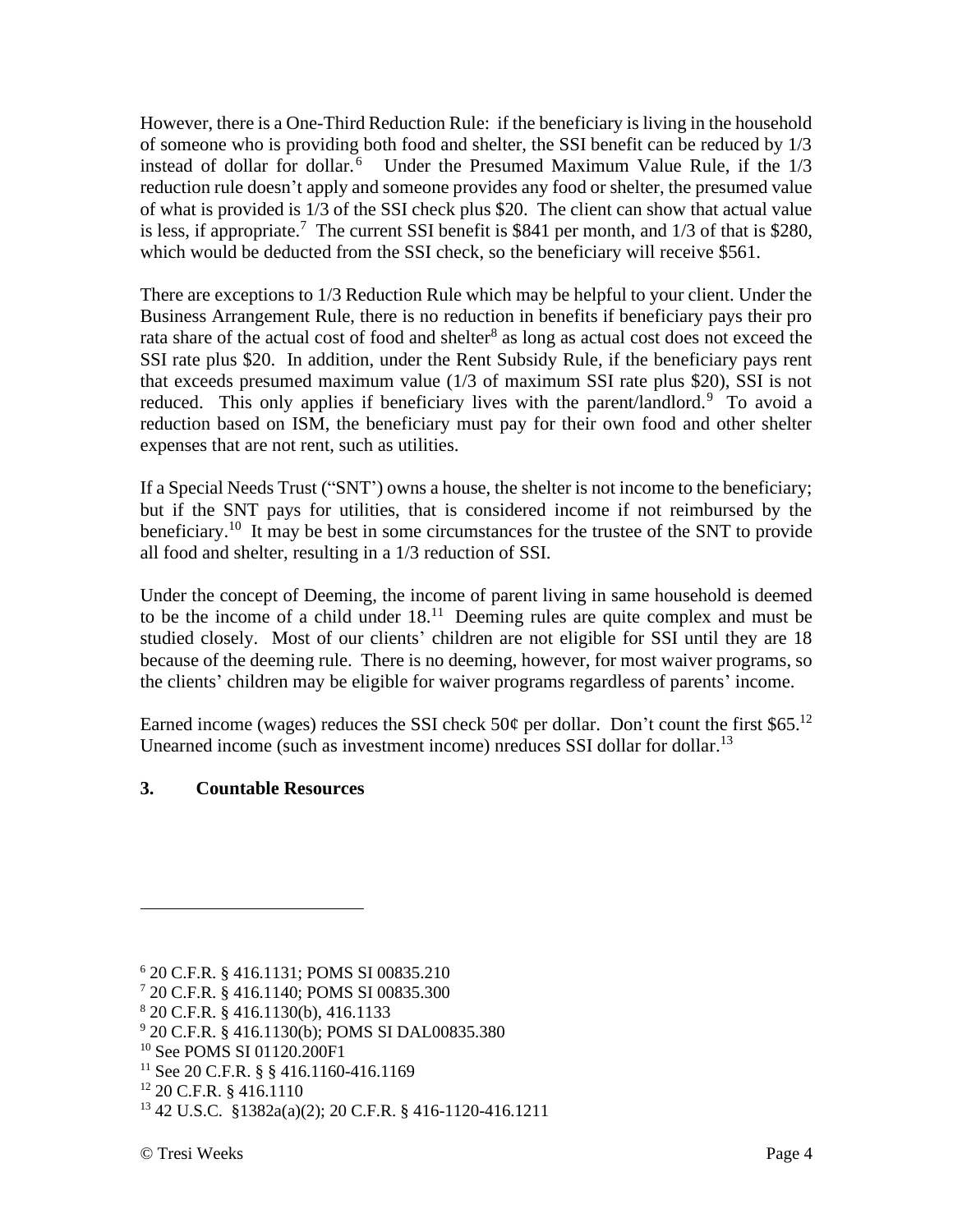In order to be eligible for SSI and Medicaid, the individual must have less than \$2,000 in countable resources.<sup>14</sup> What is not countable is a home, one vehicle, household goods and personal effects. Everything else is countable.

Countable resources reduce SSI payment dollar for dollar. If countable resources exceed \$2,000, the beneficiary is not eligible for SSI/Medicaid.

529 education savings accounts are not considered a resource, since the custodian can change the beneficiary, and the child has no power to direct the use of the funds for maintenance and support. In addition, an employment-related annuity owned by the beneficiary is not a countable resource. Be aware, however, that distributions are counted as income.

A Uniform Transfer to Minor Account is considered to be a resource at the time the child is eligible to receive funds at age 21 (in Texas), even if child doesn't withdraw the money at that time.

### **4. Special Rules**

In Texas, if a person receives at least \$1 of SSI, they automatically receive Medicaid. Receipt of an asset is considered income in the month received. If the beneficiary retains it past midnight of first day of next calendar month, it becomes a resource. The client may want to spend or transfer assets to an ABLE account in month received in order to avoid it becoming a resource.

There may be a transfer penalty imposed. If the beneficiary transfers an asset for less than fair market value within a look-back period of applying for benefits, they may be subject to period of ineligibility.

## **D. CHILD SUPPORT**

Child support can disqualify a child from government benefits. 2/3 of child support received is considered income to a child under the age of 18 or under 21 and attending school.<sup>15</sup> 100% of child support is considered unearned income to the adult child not fitting the previous definition.<sup>16</sup> It is considered income for SSI/Medicaid purposes to child regardless of whose name is on the check or how it is spent.

One strategy is to use the Presumed Maximum Value, in which the parent pays support in the form of food and shelter, resulting in a 1/3 reduction of SSI. The parent can also pay for services directly to provider.

 $14$  20 C.F.R. Part 416, Subpart L

 $15\,42\,$  U.S.C. §§ 1382a(a)(2)(E), (b)(1), (b)(9) <sup>16</sup> POMS SI 00830.420C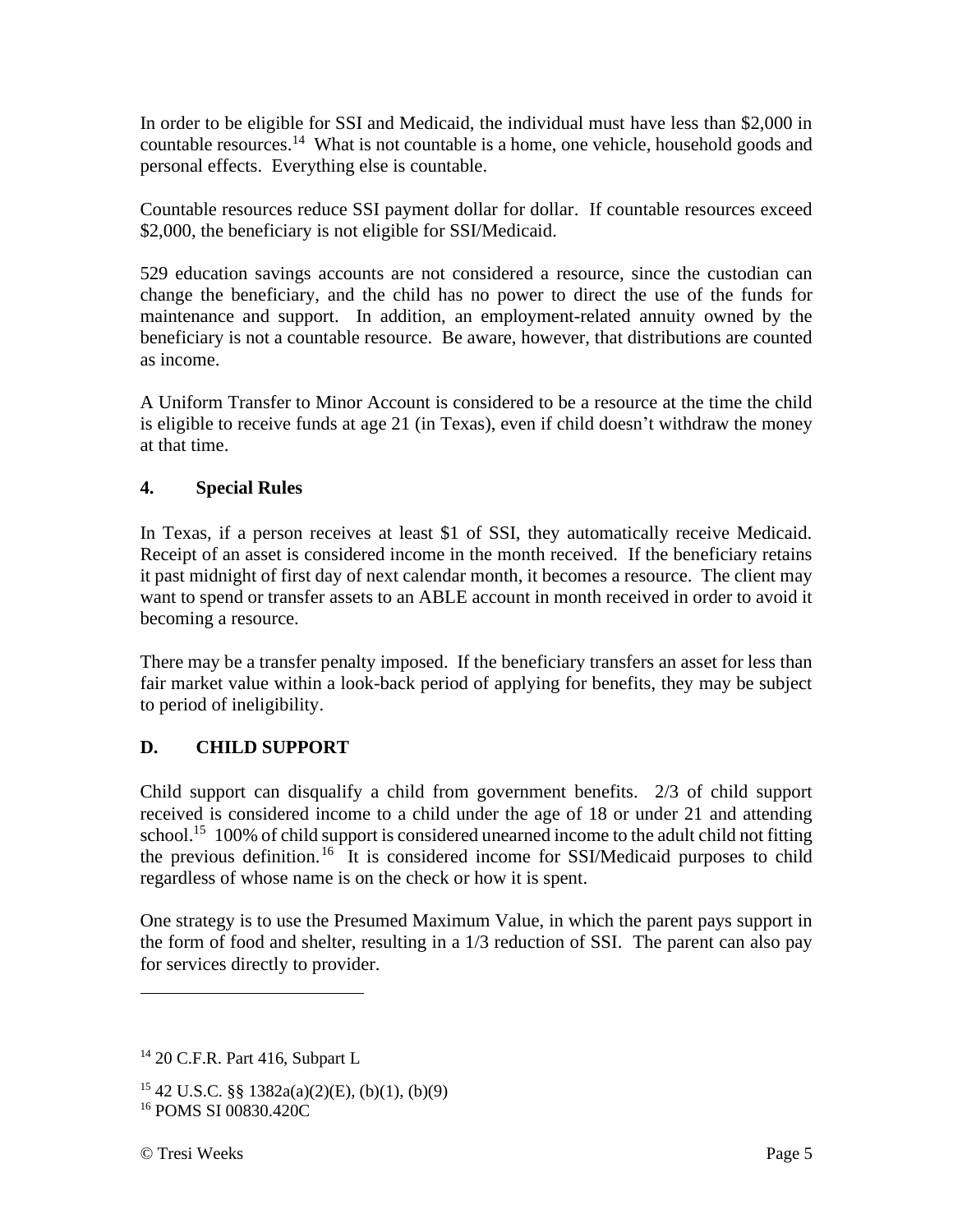The strategy we use most often is a Special Needs Trust. The obligor pays support to a Self-Settled SNT. The court order must irrevocably require the payment be made to the SNT. This results in no reduction of the SSI payment.<sup>17</sup> This is often the preferred strategy. The Texas Family Code was amended recently so that if a child support payment is paid to an SNT, it cannot be paid through the Attorney General's office. However, we have had success with the check being paid in the trustee's name, and deposited into the SNT checking account.

We often work with family law attorneys to draft the SNT, draft language to include in the child support decree, and educate the trustee (usually the parent the child resides with) on how to make distributions from the trust without affecting the child's government benefits.

## **E. CHANGE IN BENEFITS**

When a parent starts receiving Social Security Retirement or Social Security Disability, or dies, the Disabled Adult Child ("DAC") may receive Social Security based on a percentage of the parent's social security benefit. To qualify for DAC, the child's disability must have begun prior to age 22 (be ready to supply proof to the SSA if the child is not already receiving SSI). If the Social Security DAC check is less than \$841, the beneficiary's benefits may come from two different sources (Social Security and SSI).

After receiving Social Security DAC for 2 years, child will be eligible for Medicare. The child could be dual-eligible, receiving both Medicare and Medicaid. Disabled adult child benefits are not based on financial need, but on the fact that the parent contributed to the social security system. The client can go to ssa.gov to determine the amount the disabled adult child could receive.

The beneficiary may still need other government programs based on financial need, so you may want to retain eligibility by using a special needs trust.

# **III. SPECIAL NEEDS TRUSTS**

Special Needs Trusts ("SNTs") are the most flexible tool to take countable assets that would disqualify a person from benefits and reclassify them so they are not countable resources. SNTs are a device used to legally maximize ownership of countable resources in order to qualify for the program benefits, while supplementing those benefits. The SNT supplements but does not supplant government benefits.

<sup>&</sup>lt;sup>17</sup> POMS SI 01120.203B.f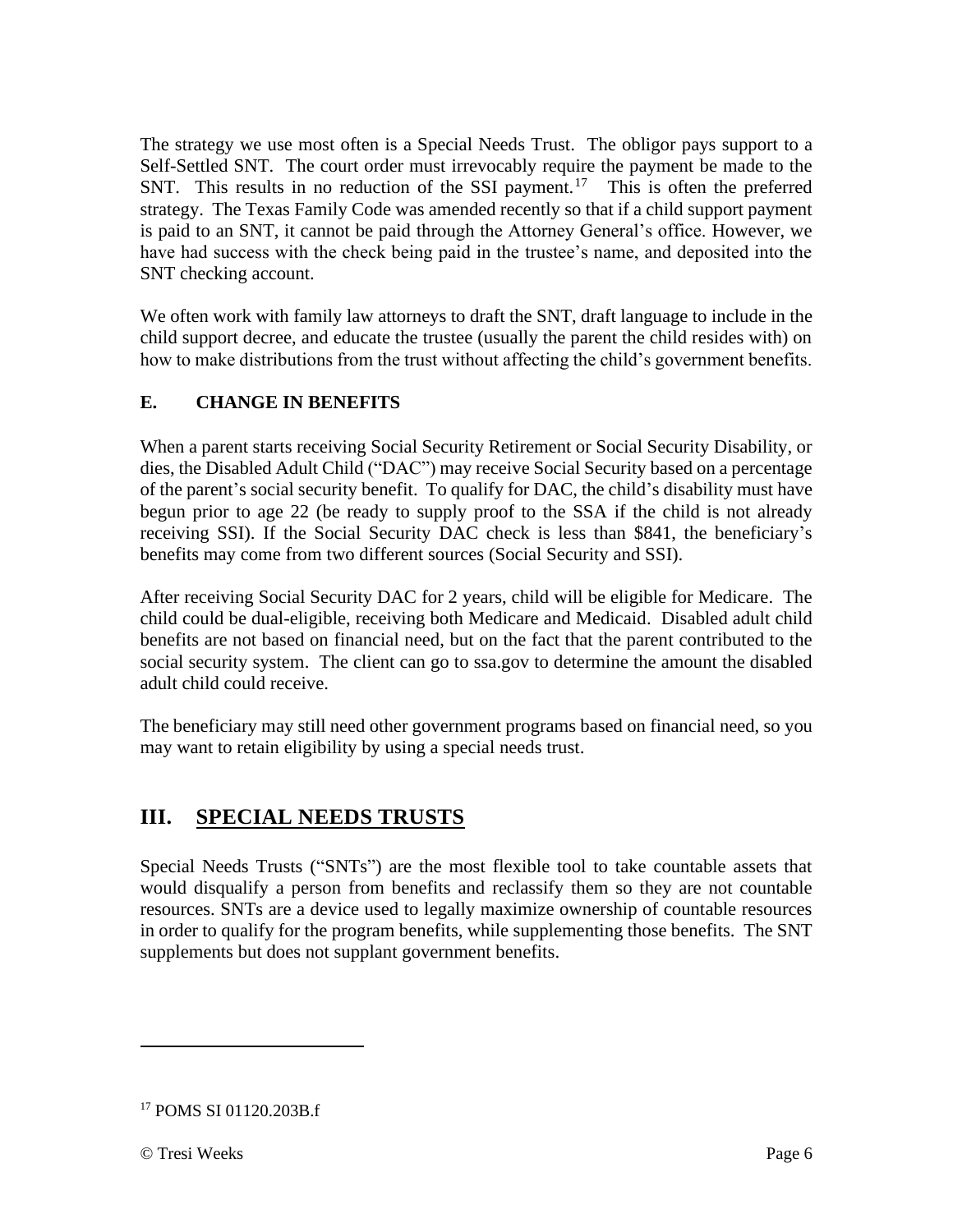Distributions from an SNT are not considered income to beneficiary for SSI/Medicaid purposes if they are properly distributed. The corpus is not a countable resource if the trust is properly drafted.

Who needs an SNT? Any person with disability who may need to qualify for benefits at some time, including long-term nursing care. We want to identify which program the beneficiary is receiving, and determine the eligibility requirements for that program. If the beneficiary is not yet receiving benefits, we base our planning on the basic SSI/Medicaid eligibility rules.

The client must report to SSA when the SNT is funded and go through the trust review process.

## **A. SELF-SETTLED TRUSTS**

A Self-settled SNT is also called a first party trust, (d)(4)(a) trust, or Medicaid payback trust. The trust allows individual to put their own money in a trust and still qualify for public benefits. The biggest drawback is the Medicaid payback provision.

A self-settled SNT is created with assets of the beneficiary, such as a bank account, outright inheritance, personal injury settlement or child support.

The general rule is that a person cannot put their own money into a trust to qualify for public benefits. The SNT exception was established by a statute commonly called OBRA 1993.<sup>18</sup> If the beneficiary's assets are placed in a trust for his or her benefit, the trust is an available resource that can disqualify from SSI/Medicaid *unless* it complies with 42 USC  $§ 1396p(d)(4)(a)$  (self-settled trust) or  $(d)(4)(c)$  (pooled trust).

In order to qualify as a  $d(4)(a)$  trust, the individual must be sufficiently disabled<sup>19</sup>, and the beneficiary must be under the age of 65 when trust created and initially funded (funding after age 65 is treated differently). The trust must be for the sole benefit of only one beneficiary.<sup>20</sup> It can be established by the beneficiary's parent, grandparent, guardian or court. Under the new SNT Fairness Act, an individual with a disability can establish their own trust if they are mentally competent. This was signed into law December 3, 2016 as an amendment to 42 USC  $\S$  1396p(d)(4)(a). The trust must be irrevocable. The grantor can nominally fund with a \$10 bill.

The biggest issue to remember with self-settled SNTs is the Medicaid payback. Assets in the trust when the beneficiary dies are used first to repay the state for what it has expended on behalf of the beneficiary for the beneficiary's lifetime in Medicaid medical care.

 $18$  42 USC § 1396p(d)(4)(a), as amended by the Omnibus Budget Reconciliation Act of 1993 ("OBRA 93")

<sup>&</sup>lt;sup>19</sup> Defined in 42 USC § 1382c(a)(3) and § 1614(a)(3) of the Social Security Act

<sup>&</sup>lt;sup>20</sup> See POMS SI 01120.201F.2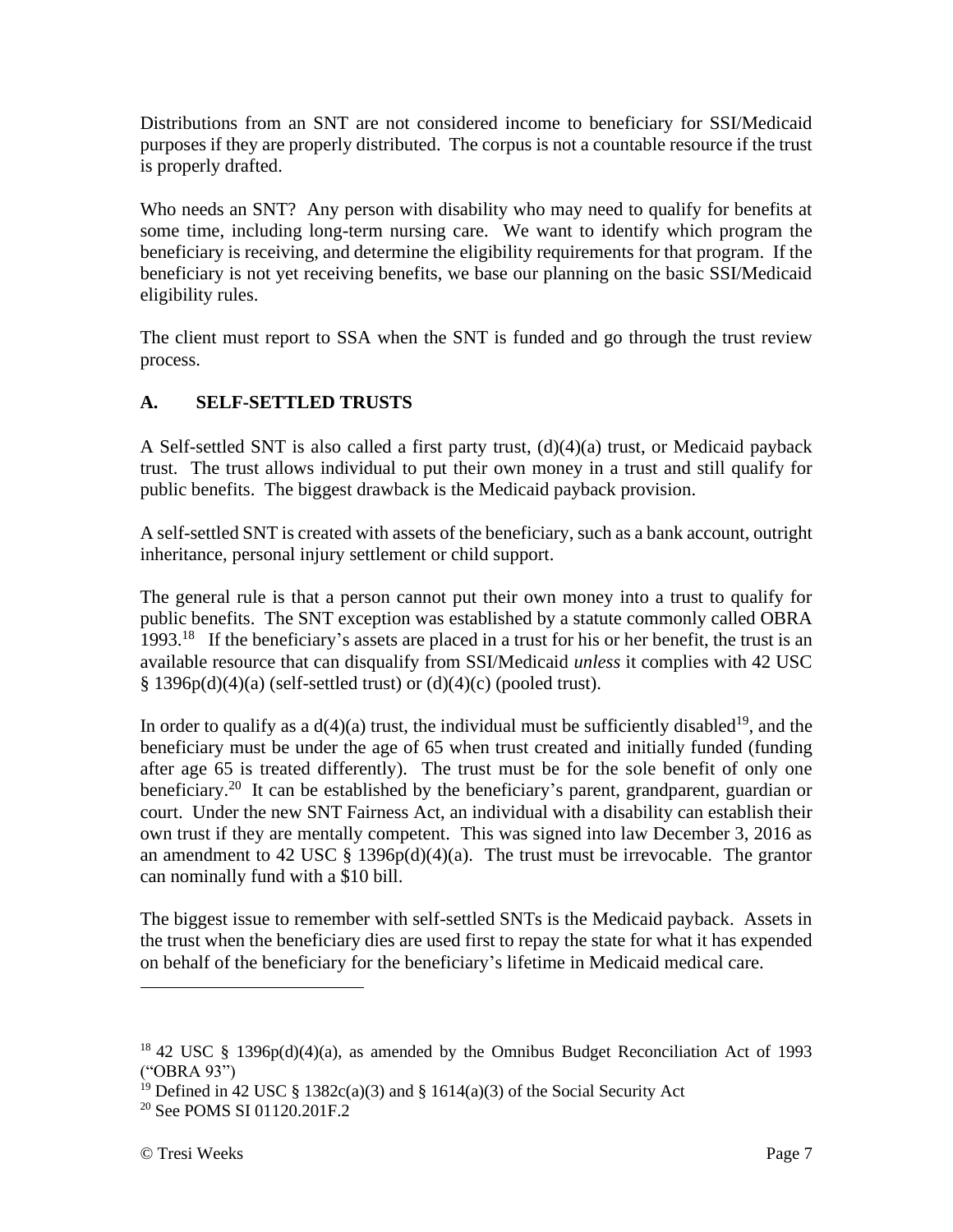The advantages of a self-settled SNT include the fact that a transfer of the beneficiary's assets to the trust does not create a transfer penalty if made prior to age 65 (transfers after age 65 are subject to a transfer penalty). Assets in the trust are not considered an available resource to beneficiary for SSI/Medicaid eligibility. Trust assets can be used to pay for the special needs of the beneficiary.

Beware of the Sole Benefit Rule. The Social Security Administration ("SSA") interprets the law to require that the trust be used for the sole benefit of the individual.<sup>21</sup> If the trust benefits others during the individual's lifetime, the trust may be disqualified from the SNT exception.<sup>22</sup>

An early termination clause is not recommended, but if the trust has this provision, it should provide that upon early termination the remaining trust funds must first go to the state and then to the beneficiary (the beneficiary cannot hold power to terminate the trust early). If the trust allows for termination of the trust prior to the individual's death and payment of the corpus to another individual or entity (other than the State or another creditor for payment of goods and services provided to the induvial), it will result in disqualification for the SNT exception."<sup>23</sup>

One question we are asked is can the grantor name a trust protector with power to amend trust in the event the SNT rules change in order to maintain eligibility? Some attorneys believe that will disqualify a trust, but there is no definitive authority.

## **B. THIRD PARTY TRUSTS**

## **1. Requirements**

A third party SNT is created with assets that do not belong to the beneficiary. Parents or grandparents, for example, can fund this trust by gift, will, or beneficiary designation for life insurance or retirement benefits. The biggest distinction from a first-party trust is that a third party SNT has no Medicaid payback provision.

A third party SNT does not have to comply with OBRA 93, so it is more flexible. If the beneficiary does not have power to revoke the trust or direct the use of the trust assets for his or her benefit, the trust principal is not a resource for SSI purposes.<sup>24</sup> The sole benefit rule does not apply.

A third party SNT won't disqualify a beneficiary from Medicaid/SSI if the proper distribution standard used. (1) A strict special needs standard means that the trust is only

<sup>21</sup> POMS SI 01120.201F.2

<sup>22</sup> POMS SI 01120.203B.1e

<sup>&</sup>lt;sup>23</sup> POMS SI 01120.203B.1e

<sup>24</sup> POMS SI 01120.200D.2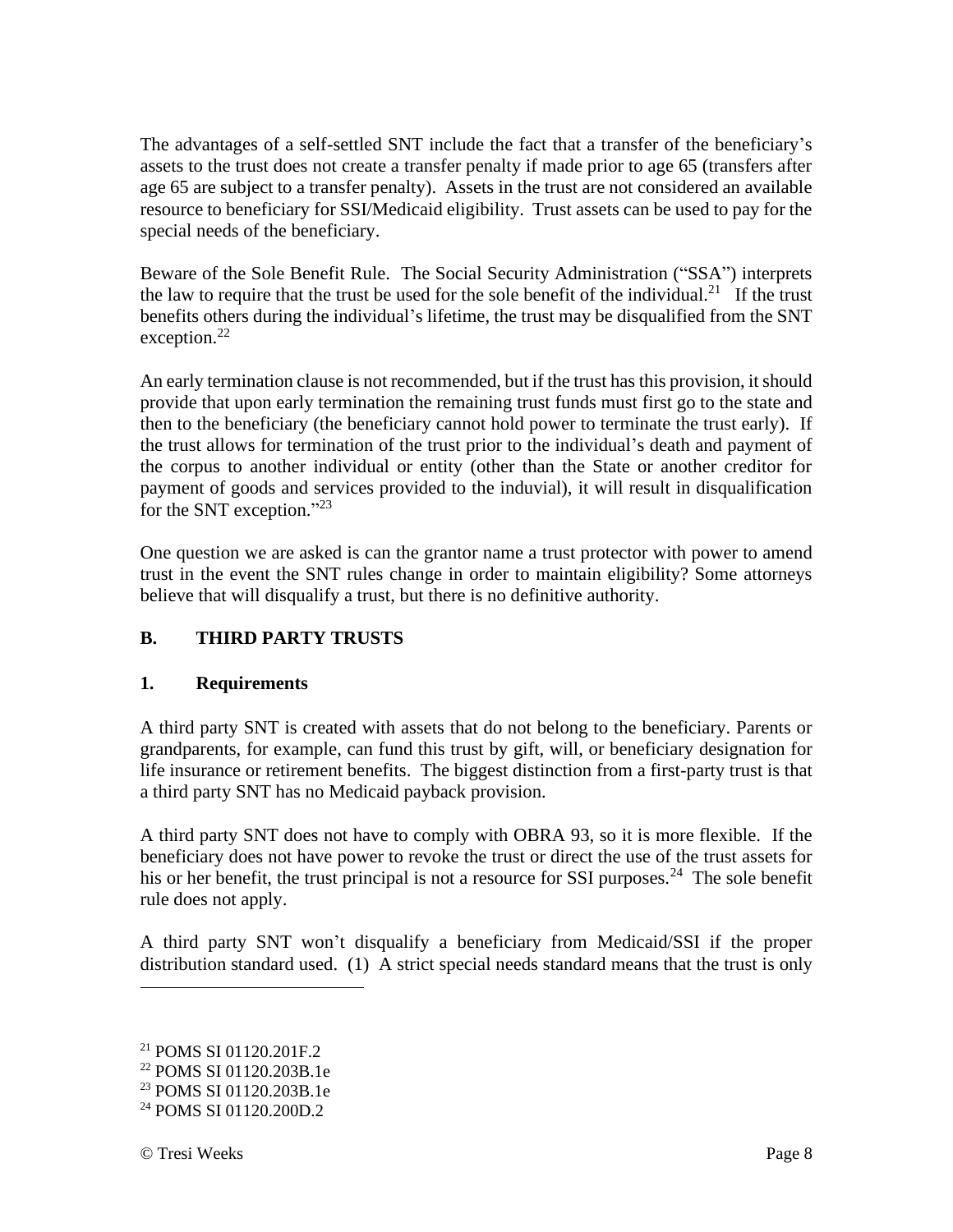used for things the government does not pay for. (2) A pure discretionary standard gives the trustee discretion as to whether to make a distribution or not. (3) A third distribution standard is special needs or discretionary: the trust can be used to pay for things government benefits provide, if the trustee determines that it is in the best interest of the beneficiary to do so, even if it affects government benefits. Texas allows this third distribution standard. The support standard is acceptable in Texas only if trust has spendthrift and facility of payment clauses. Be aware that other states have different distribution standards. If the child moves to a different state, the trust may disqualify the child.

## **2. Provisions**

The drafting attorney can add provisions to a regular third-party trust to make it an SNT. The trust is used to supplement but not supplant benefits. The following provisions can be added:

- 1) The settlor's intent should demonstrate that the settlor intends that trust not disqualify the beneficiary from government benefits.
- 2) Special needs distribution standard: add language that the trust supplements, but does not supplant, government benefits. Remember that Texas allows a discretionary distribution standard.
- 3) Authorize in-kind distributions if it is in beneficiary's best interest.
- 4) Facility of payment clause provides that the trustee can distribute to third parties for the benefit of the beneficiary.
- 5) Spendthrift clause—it is best to label it so that the SSA trust reviewer can locate it.
- 6) Broad trustee discretion can be added so that the SSI/Medicaid caseworker is less likely question a distribution as abuse of discretion.
- 7) Broad trustee investment powers allow the trustee to invest in non-income producing assets such as housing.
- 8) Early termination: be careful with an early termination clause that results in an outright distribution to the beneficiary, as it could cause trust to be considered a resource to the beneficiary unless upon early termination trust proceeds go to remainder beneficiary. Early termination clauses allow termination if the corpus is small, if the beneficiary is no longer disabled, or if the trust is deemed available resource.
- 9) Prohibit the beneficiary from serving as the trustee, revoking the trust, demanding or directing trust distributions, and removing or replacing trustee. These are essential provisions<sup>25</sup>.

Keep in mind that an SSA employee will be determining whether this is an exempt trust, so use special needs language they will recognize.

You can also consider adding the following to a third-party trust:

<sup>25</sup> MEPD F-6100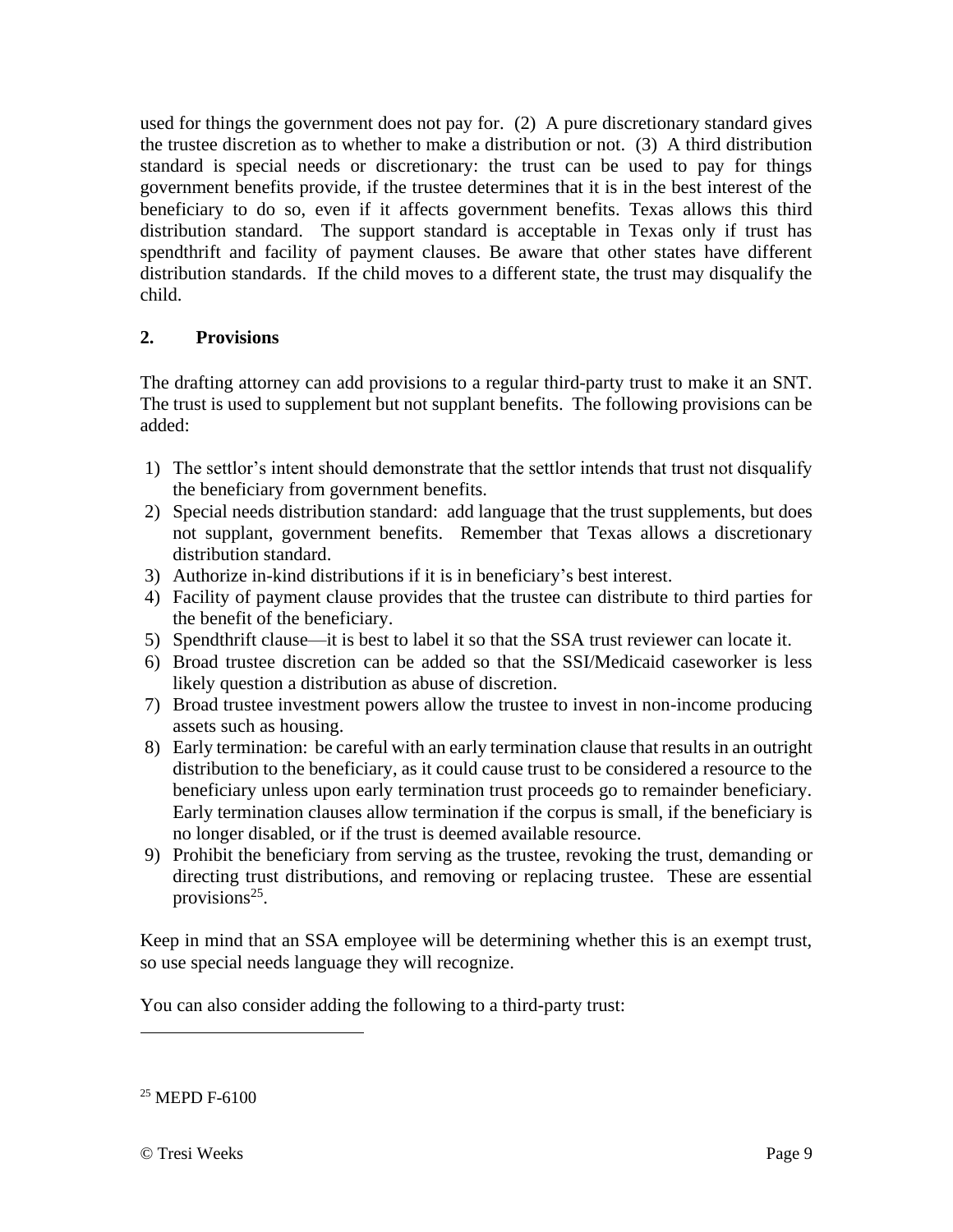- 1) Power to amend trust so that it remains an exempt trust if SNT rules change or the beneficiary moves to another state. The grantor may give amendment power to the trustee, trust advisor, or trust advisory committee.
- 2) Trust advisor or trust protector to oversee the trustee.
- 3) Trust advisory committee to assist with distribution advice. Sometimes we give this committee the power to remove or appoint a trustee, especially if a corporate trustee is serving.
- 4) Decanting power, so that the trust can be decanted if conditions change.
- 5) Power to convert the trust to a pooled trust. This is helpful if a trust becomes so small the corporate trustee will no longer manage the trust
- 6) Power to merge this trust with another one.

#### **3. Testamentary vs. Living Trust**

The Grantors may want to establish the SNT in their will or as a stand-alone trust. To determine which is appropriate for your client, questions include:

- o Does the client want to use the probate process to establish the SNT? Then a testamentary trust may be used.
- o Does the client expect others to contribute to SNT? Then a stand-alone trust may be used.
- o Is trust the beneficiary of life insurance or retirement accounts? A testamentary or stand-alone trust could be appropriate.

#### **4. Standalone SNT v. SNT Provisions in a Revocable Trust**

Another decision the attorney must make is whether to draft a stand-alone SNT, or add SNT provisions to the parents' revocable living trust ("RLT").

If you add SNT provisions to a revocable trust, the entire trust will have to be submitted to the SSI or Medicaid benefits caseworker for approval. Some clients wish to keep the terms of their RLT confidential. However, in some cases it is appropriate to add SNT provisions to an RLT instead of a stand-alone trust if the distribution to beneficiary with disabilities is contingent upon other people not outliving the grantor.

A standalone SNT has several advantages. For example, others (such as grandparents) can contribute to the trust now. The parents, grandparents or others can set aside assets for the beneficiary during their lifetime, or leave assets to the SNT upon their death. Further, it may be easier to get approval of a stand-alone trust from the state as an exempt trust, since the caseworker is not reviewing provisions that don't apply to the special needs beneficiary. Lastly, the provisions in longer RLT may disqualify the beneficiary.

Standalone SNTs allow you to add more robust language concerning the care of a child who cannot advocate for themself or who has significant needs. The trust may contain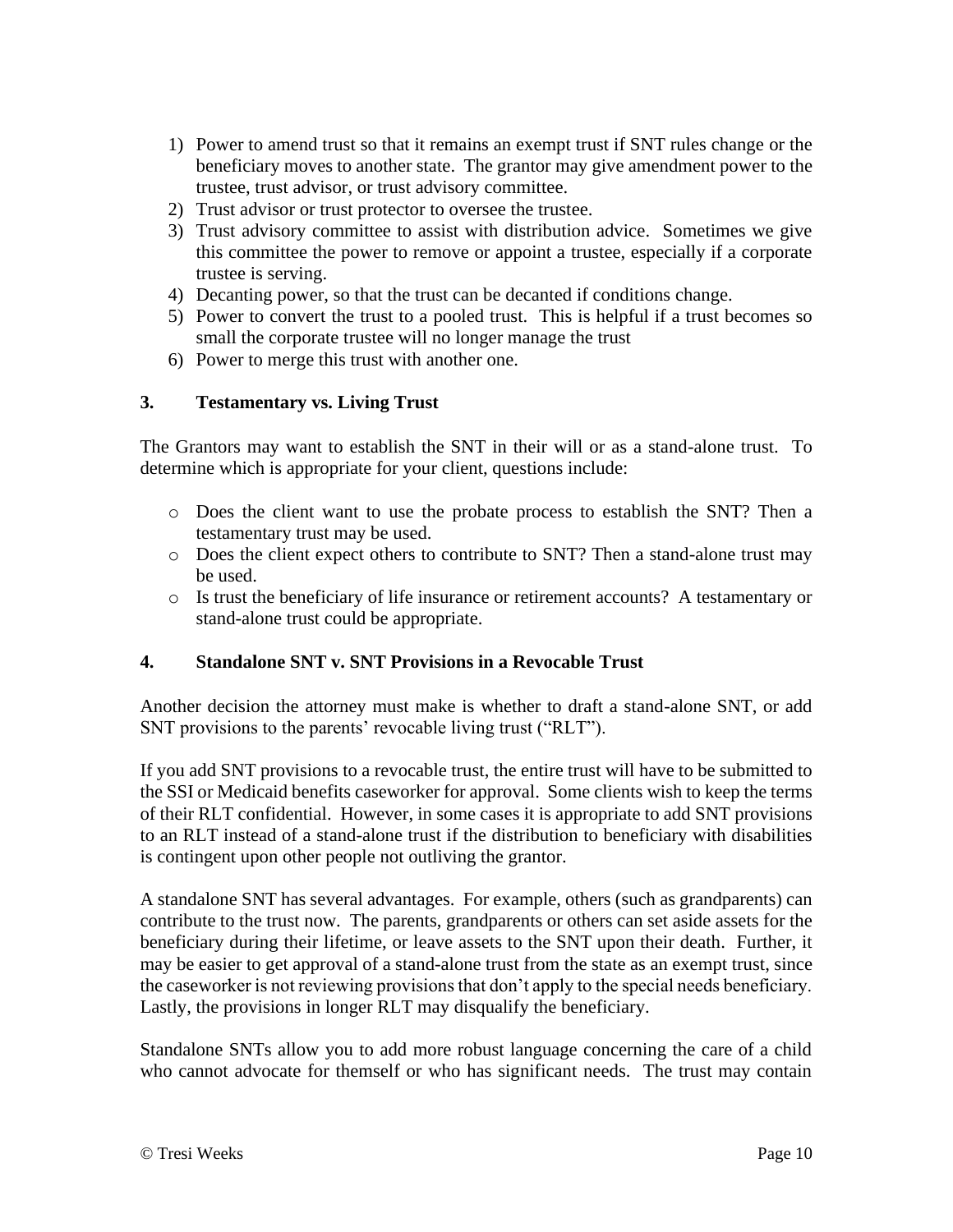more explicit instructions for a corporate trustee, and may create a support team for the beneficiary.

## **5. Revocable v. Irrevocable**

The attorney must decide whether to draft the trust as revocable or irrevocable. With a revocable SNT, the client can change the provisions as the abilities of child change or as the SNT rules change. The client can change trustees or the remainder beneficiaries over time. A revocable SNT is usually drafted as a grantor trust for tax purposes, which means that the client does not use their gift tax exemption to fund it, income of the trust is taxed to the grantor, and the assets receive basis adjustment when grantor dies. It does not remove the assets from grantor's estate for estate tax purposes. If the parents fund the trust during their lifetime, the trust assets are available to grantor's creditors.

With some irrevocable SNTs, trust assets are not part of grantor's estate, and are not subject to the grantor's creditors. The trust income is not taxed to grantor (unless it is designed as an intentionally defective grantor trust). Income of the trust is taxed at the higher trust tax rate. Distributions from trust can pass income tax liability to the beneficiary. The grantor cannot amend the trust but may give a limited power to amend to a trust protector or trustee. Transfers to trust may be taxable gifts. It is not a present gift eligible for the annual gift tax exclusion unless Crummey withdrawal powers are given to the beneficiary. Be aware, however, that Crummey withdrawal powers are considered income or a resource of the beneficiary for SSI/Medicaid purposes, even if the beneficiary makes no withdrawal. When drafting, you may be able grant withdrawal powers to other beneficiaries of the trust<sup>26</sup> but proceed with extreme caution.

## **C. POOLED TRUSTS**

A third option is a pooled trust: an individual can put their assets into a pooled SNT so that it does not count against them for public benefits eligibility purposes.

#### **1. Statutory Authority**

The federal statute setting out the requirements for a pooled trust are found at 42 U.S.C.  $§1396p(d)(4)(c)$ . A pooled trust is established by a non-profit organization, and funds are pooled for investment and management purposes, with a separate account maintained for each beneficiary. The non-profit organization serves as the trustee. Upon the death of the beneficiary, the non-profit trustee can keep remaining assets for use of others, instead of paying back Medicaid, in some situations.

## **2. Texas Pooled Trust**

 $26$  see Estate of Cristofani v. Commissioner, 97 T.C. 74 (29 July 1991)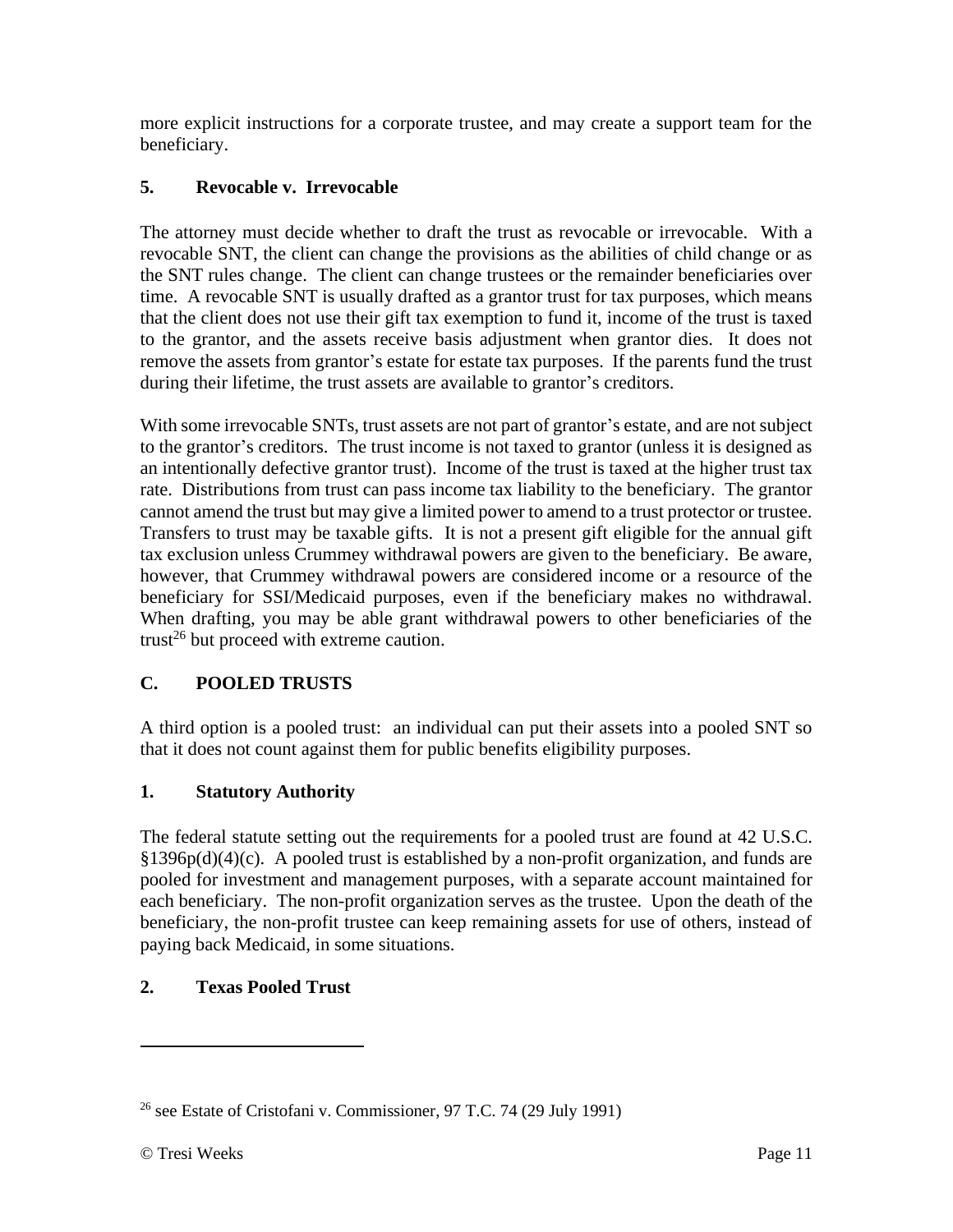The Arc of Texas Master Pooled Trust<sup>27</sup> is available to Texas residents who are disabled. The Arc invests the assets and serves as the distribution trustee for each individual trust. The client signs a joinder agreement, so no separate SNT document is required. The subaccount established by the individual, a parent, agent, guardian or court. It may be a selfsettled or third party SNT, and is not counted as resource to beneficiary.

## **3. Termination Options**

The grantor chooses who the trust is distributed to upon the termination of the trust. If it's a first-party trust, the grantor can chose to reimburse Medicaid, with excess going to family members; or the remainder can be retained by the pooled trust, and none goes to Medicaid or to family members. If the account is established by order of a guardianship court, the pooled trust cannot be the remainder beneficiary.

## **4. Advantages of Pooled Trusts**

The pooled trust can provide professional management of trust assets at a lower cost than professional trustees. It can accept smaller trusts that are not economically feasible for corporate trustees. The pooled trust can provide professional administration at a generally lower fee. Pooled trusts can also accept trusts for individuals over 65 (subject to a transfer penalty).

## **D. WILL THE CHILD NEED GOVERNMENT BENEFITS AND AN SNT?**

When we are preparing estate planning for a family with a special needs child, the parents may ask whether the child will need government benefits, and thus need an SNT.

If the parents have substantial assets, will the child need government benefits? Often times yes. Some services are only provided through Medicaid and are not available on the open market. Some services provided by Medicaid would be extremely expensive to pay for privately, and paying out of pocket may deplete the inheritance too early. Most often, the child will not be fully employed and will not have enough money to pay for long-term nursing care, and may need Medicaid.

We don't know what programs and services will be available in the future, so most clients will want to allow their child to maintain eligibility. Remember that the employer-provided health insurance of the parents goes away when the parents die, and then the child must purchase a private policy (which can be expensive and may not cover much) or private pay for medical care. Medicaid may be a good back-up.

Questions to consider when working with a family include: Could government benefits be a tool to assist the child? Could the beneficiary manage assets without assistance? It may

<sup>27</sup> <https://www.thearcoftexas.org/trust/>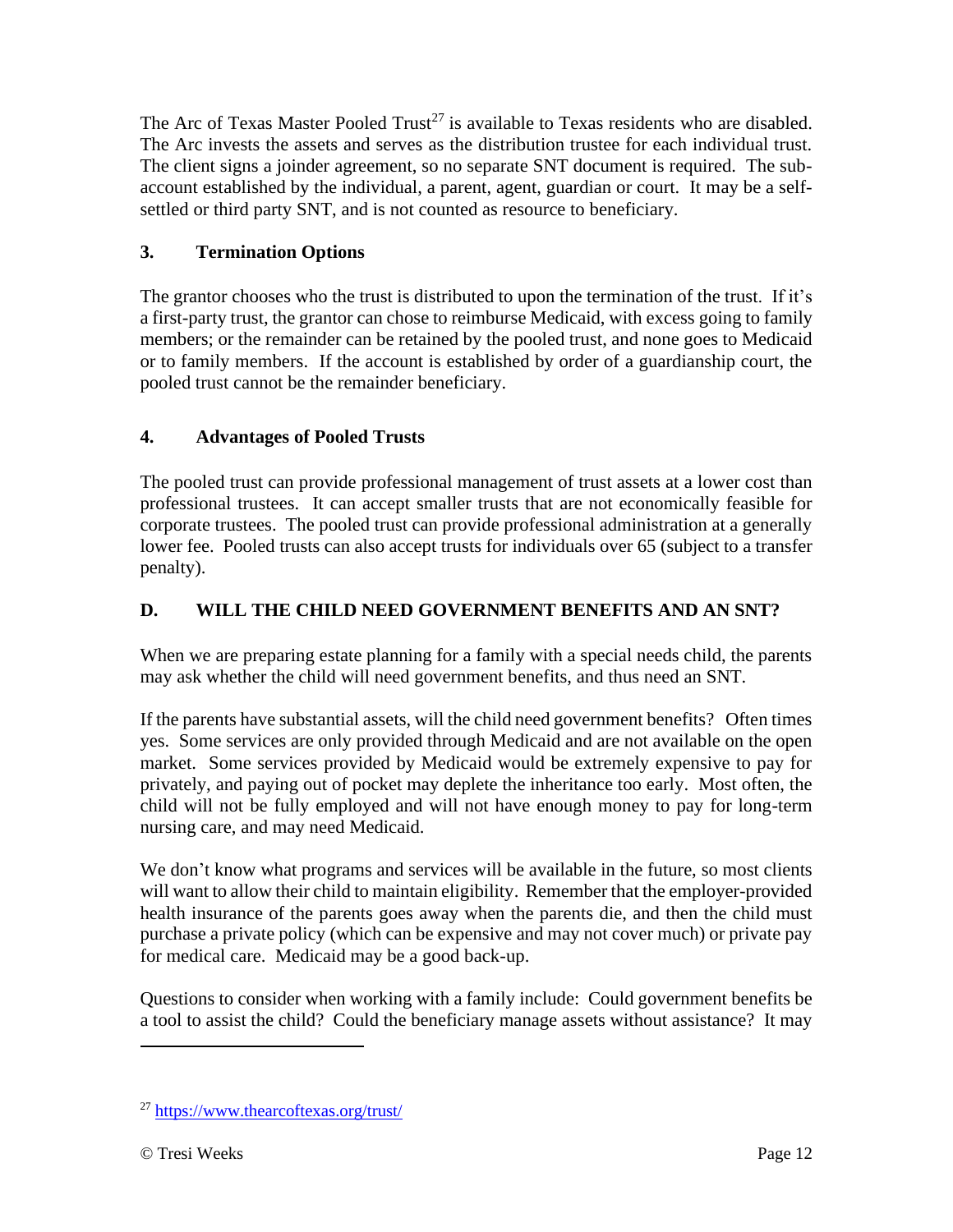be best to draft the trust with flexibility so that the child can qualify for benefits if he or she needs them. It may be a good idea to keep options open, and leverage assets so that the parents' money lasts for the child's lifetime.

The purpose of an SNT is not just to qualify the child for benefits. SNTs can provide for advocacy and create a support team for child who cannot advocate for himself or herself. SNTs can manage assets for a child who cannot manage it themselves, and provides asset protection. The trust can provide more detailed instructions to the trustee if the child is not able to communicate their needs.

## **E. QUALIFIED INCOME TRUSTS**

If the individual with a disability's monthly income exceeds the income limits, the income may be able to be transferred to the trustee of a Qualified Income Trust, also called a Miller Trust. The trustee must pay the income out of the trust accordance with the statute.<sup>28</sup>

## **F. SPOUSAL SNTs**

If a spouse is disabled or may become disabled and may need Medicaid for long-term nursing care, the client should not leave assets outright to the spouse but should use an SNT. It is important to note that a spousal SNT must be in a will, and not in a living trust. If the clients have a revocable living trust, upon the death of first spouse the trust must pour assets back into the will that has SNT language for the spouse.

## **G. COURT-CREATED TRUSTS**

## **1. § 142 Management Trusts**

Section 142 Management Trusts require a lawsuit, usually a personal injury suit<sup>29</sup>. It is established for an incapacitated person, and a corporate trustee is required. It must be for the sole benefit of the beneficiary. You will draft it as a self-settled SNT with Medicaid payback provisions.<sup>30</sup>

## **2. § 1301 Management Trusts**

Section 1301 Management Trusts are created by a court for an incapacitated person<sup>31</sup>. It can be with or without a guardianship. 1301 trusts can be drafted as special needs trusts. Like 142 trusts, it is a self-settled with trust with Medicaid payback. The trust must name financial institution to serve as trustee except in certain situations.

<sup>28</sup> 42 U.S.C. § 1396p(d)(4)(B)

 $29$  Tex. Prop. Code § 142

 $30$  Tex. Prop. Code § 142.005(g)

<sup>31</sup> Tex. Est. Code § 1301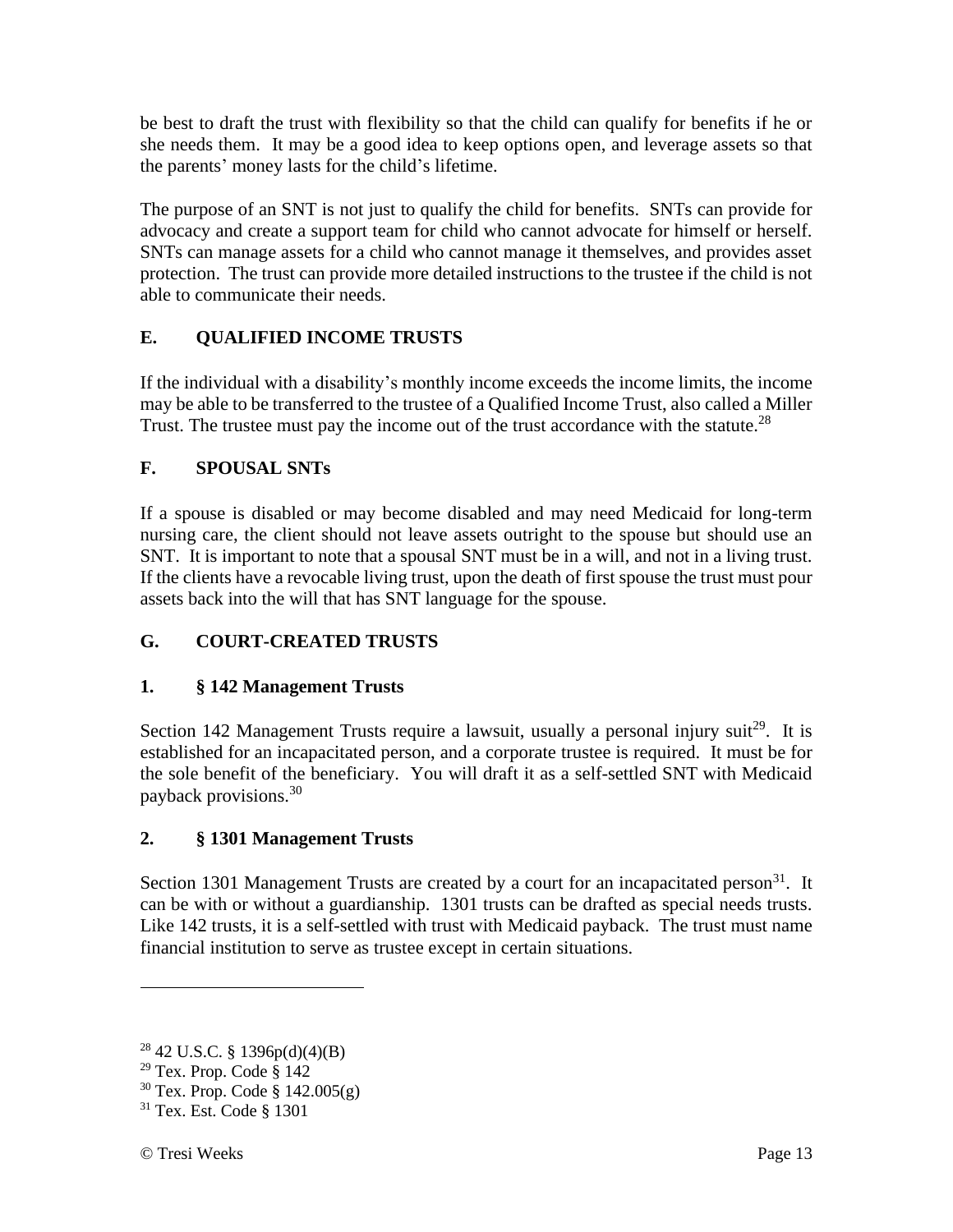With the recent changes in Texas guardianship laws, persons applying for guardianship must establish that less restrictive alternatives are not sufficient to care for the proposed ward. One alternative to guardianship of the estate is 1301 management trusts. In a large number of cases where a guardianship of the estate may have been appropriate, management trusts are now used.

## **H. STRATEGIES FOR SNT DISTRIBUTIONS**

Improper distributions could disqualify the beneficiary, even if the trust is properly drafted and not considered a resource. The trustee must be aware of the rules when deciding which distributions to make and how to make them.

### **1. Trust Distribution Standards**

There are two main types of distribution standards for SNTs. The Strict Special Needs Standard states that the trust cannot pay for anything that will affect the beneficiary's government benefits. Many old trusts contain this standard. The trust funds cannot be used for food and shelter, even if it would be in beneficiary's best interest.

The Discretionary Standard provides that the trustee can make distributions for things the government benefits provide if the trustee deems it in the best interest of the beneficiary, even if it reduces or disqualifies from benefits. For example, if the trustee decides that it is best if the trust pays for the beneficiary's food and shelter, even though it will reduce the SSI check by 1/3, the trustee may do so.

In Texas it is acceptable to use the Discretionary Standard. What if the beneficiary moves to another state? The trust may require a different distribution standard and may need to be modified.

#### **2. Improper Distributions**

The trustee cannot distribute cash to the beneficiary or caretaker. We also recommend that the trustee not use a debit card, since it could be considered the same as cash. If the trustee distributes cash, it is considered income to the beneficiary and can result in a reduction or loss of benefits.

#### **3. Proper Distributions**

The trustee can distribute trust funds for the beneficiary's needs, including dental/medical, equipment and supplies, therapies and rehab, education, recreation, attendant or companion care, and personal items. Typically, the trustee can use funds for everything the government benefits do not pay for, as long as it is for the beneficiary.

#### **4. How to Make Distributions**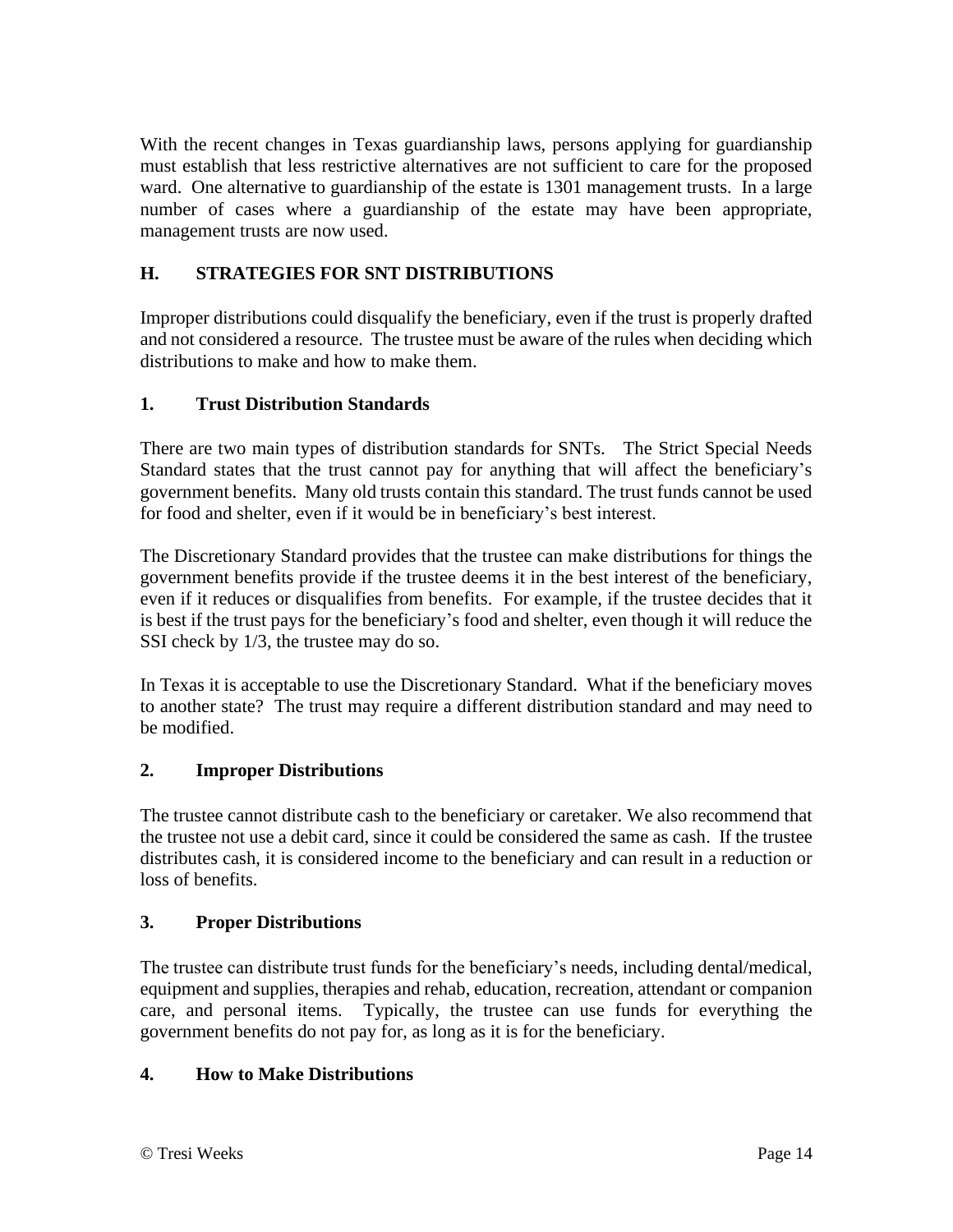The Trustee can pay vendors directly, or a credit card can be used for the beneficiary and the trustee pays off the credit card monthly with trust funds. A new and popular option is to use a True Link Card, which is a pre-loaded card. For example, if the trustee wants the beneficiary to have \$500 a month for miscellaneous expenses, such as entertainment, clothing, or personal care, the trustee can transfer \$500 from the trust bank account to the True Link Card. The trustee can set limits on where and on what the card can be used for. The beneficiary or their caregiver can then use the card like a debit card.

### **5. Home**

A third-party SNT can own the home the child lives in. Maintenance and improvements can be made by trust, and are not considered In-Kind Support and Maintenance ("ISM"). Paying for utilities, taxes, etc. is ISM and will result in a 1/3 reduction of the SSI payment.

When a self-settled trust owns the home, be careful because of Medicaid payback. If other family members are living in the home, they may lose the home if the beneficiary dies.

### **6. Car**

The trustee of an SNT can purchase a car for the beneficiary. Title can be put in the name of the driver. The trustee can place a lien on the title so the driver cannot sell or borrow against it. You will also want to name the SNT as a named insured on the auto insurance policy.

#### **7. Travel**

A self-settled trust cannot provide payment for travel expenses for family and friends to visit the beneficiary, as this provides a financial benefit to someone other than the beneficiary.<sup>32</sup> This interpretation was published in 2012, so it's important to review trusts drafted prior to that date. If the trust has language allowing payment for family travel, it's not an exempt SNT. A third-party can provide for expenses for family to travel to visit the beneficiary.

#### **I. TRUSTEES**

The grantor must choose a trustee who is knowledgeable about investments, accounting, taxes, government benefits, special needs law, the beneficiary's needs and how to meet them, and distribution rules. If an individual is chosen as the trustee, he or she must be willing to obtain counsel to learn how to properly administer the SNT without the loss of benefits. If the beneficiary is receiving HUD housing subsidies, the trustee cannot be a member of the same household.

<sup>32</sup> POMS 01120.201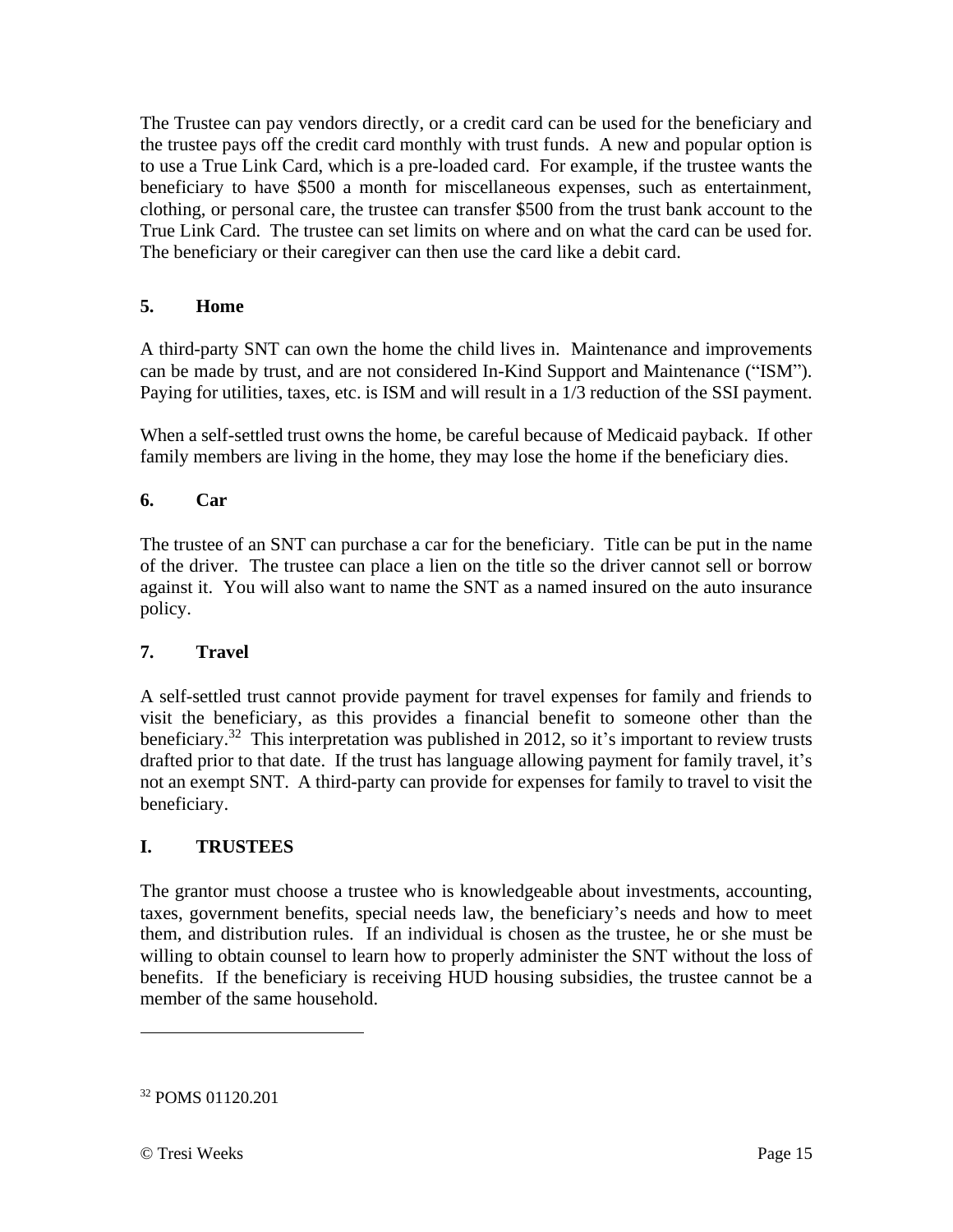Corporate trustees that specialize in administering SNTs are often the best choice. They charge a fee, but they provide professional management and eliminate burdening family members or friends.

## **J. MILITARY SURVIVOR BENEFIT PLANS**

In the past, members of the military faced a dilemma: they could name their child with disabilities as a beneficiary of their survivor benefit plan and risk losing SSI/Medicaid, or not name their child as a beneficiary and hope their child can survive on SSI/Medicaid. They were not allowed to name an SNT as a beneficiary. There is a new remedy.

### **1. Services Available for a Child with Disabilities**

Service member can designate a disabled child over 18 as an Incapacitated Dependent (DD Form 137-5) so that the child has lifetime eligibility for TriCare health benefits and military post privileges. Medicaid and SSI may provide many services that TriCare does not (such as in-home caregivers, day programs, job coaching, supported housing).

### **2. Survivor Benefit Plan**

The military's Survivor Benefit Plan ("SBP") allows members to select coverage for a spouse or a spouse and a child, and pays up to 55% of the member's retirement pay when the retiree dies. If the service member names a child with disabilities as a beneficiary of their SBP, those payments will count as income and may disqualify the child from much needed benefits. Previously they could not name an SNT as a beneficiary.

#### **3. The Disabled Military Child Protection Act**

Enacted in December, 2014, the Disabled Military Child Protection Act allows the service member to direct the payment of their SBP to an SNT for their child<sup>33</sup>. It must be a selfsettled SNT with a Medicaid payback provision. The member makes an irrevocable substitute election, and needs to send a letter of assignment or complete DD Form 2656 Section X. You will also obtain a tax ID number for the SNT to provide so that there is no delay in annuity payments.

The attorney must send a verification letter (Attorney SNT Certification Form) certifying that the SNT is for the sole benefit of the child with a disability and is in compliance with federal and state laws. Mail the package to:

Defense Finance and Accounting Service U.S. Military Retired Pay

<sup>33</sup> 10 U.S.C. 1448(b)(6); 10 U.S.C. 1450(a)(4); 10 U.S.C. 1455(d)(1)(C)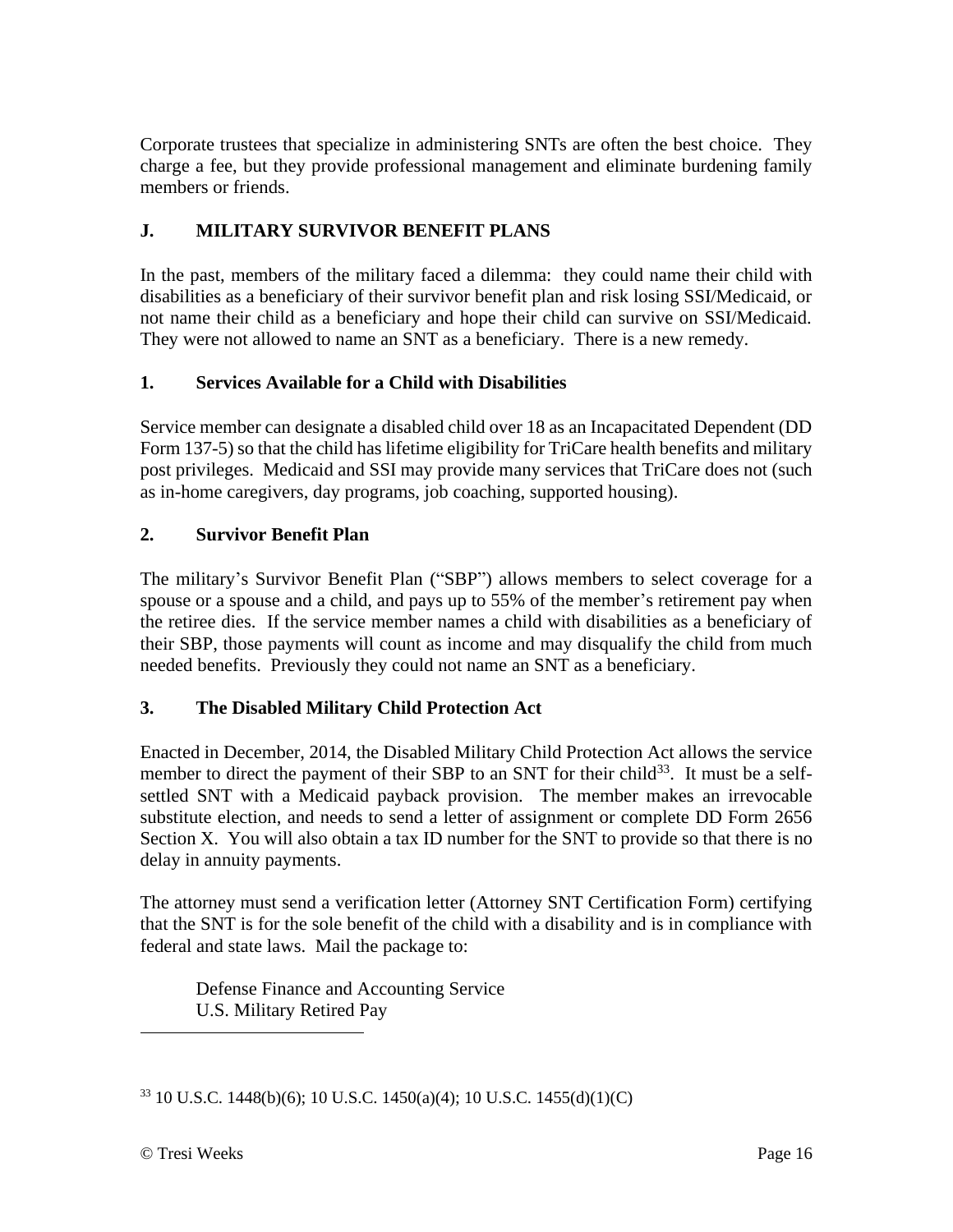P.O. Box 7130 London, KY 40742-7130

Please note that this is not the third party SNT that the parents may have created to hold proceeds from their will or life insurance. These families may need a third party SNT to serve as a beneficiary of their estate plan, and a first party SNT to name as a beneficiary of the SBP.

## **K. COORDINATING THE PLAN**

It is important to coordinate the SNT with the client's overall estate plan. One issue to discuss with the family is how much of the parents' estate goes to the SNT and how much goes the other children. We also provide our clients with the appropriate language to the grandparents so that they can name the SNT as a beneficiary of their estate planning. It is also imperative to ensure that the beneficiary designations for life insurance and retirement accounts are changed to properly name the SNT. Lastly, the client should designate a guardian for the child to serve if both parents pass away.

# **IV. INHERITED IRAS IN SPECIAL NEEDS TRUSTS**

## **A. THE SECURE ACT**

The Setting Every Community Up for Retirement Enhancement (SECURE) Act became effective January 1, 2020. The new distribution rules apply only to beneficiaries of participants who die after December 31, 2019.

When we prepare estate plans for parents of a child with special needs, we consider the tax ramifications of leaving retirement assets such as 401(k)s and Individual Retirement Accounts (IRAs) to a special needs trust. For simplicity's sake, I'll call these type of retirement assets "IRAs."

Under the new SECURE Act, most children who inherit a parent's IRA must cash out the IRA within 10 years of the parent's death (by the end of the calendar year in which the  $10<sup>th</sup>$ anniversary of the death occurs).

There is a major exception to this 10-year payout that is of most importance to us. An "Eligible Designated Beneficiary" (EDB) is not subject to the 10-year rule, but is entitled to distributions from the inherited IRA over their lifetime. The amount of the annual distribution is based on the IRS single life chart. This allows the account to grow tax deferred for the beneficiary's lifetime, usually resulting in a larger payout over time. We call this a "stretch IRA."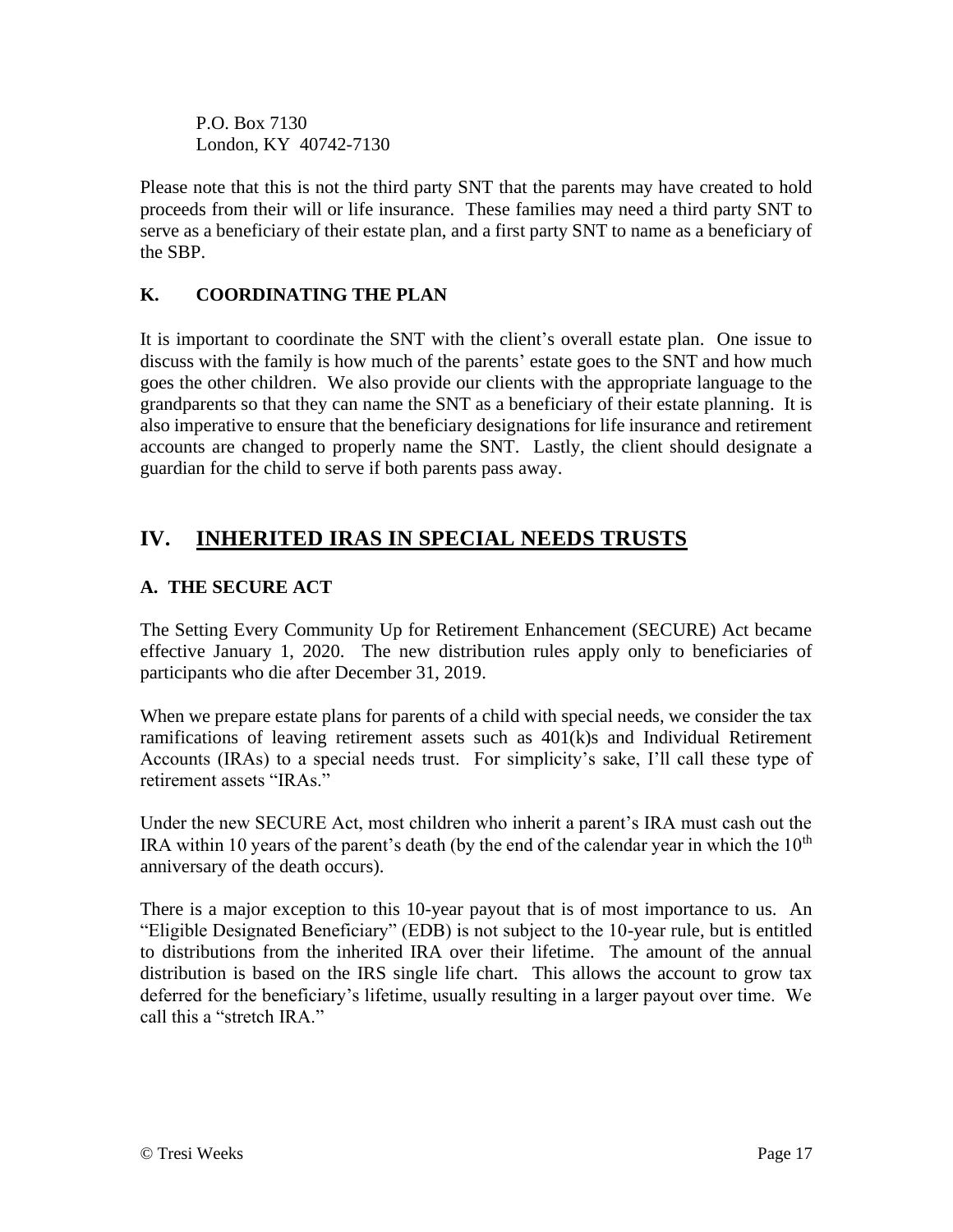#### **B. DISABLED OR CHRONICALLY ILL PERSONS**

A person named as an IRA beneficiary who is disabled or who is chronically ill meets the definition of EDB and is entitled to the stretch of the inherited IRA.

A person is considered to be disabled by the IRS if he or she "is unable to engage in any substantial gainful activity by reason of any medically determinable physical or mental impairment which can be expected to result in death or to be of long-continued and indefinite duration. An individual shall not be considered to be disabled unless he (sic) furnishes proof of the existence thereof in such form and manner as the Secretary may require."34

The IRS does not require that the beneficiary be determined to be disabled by the Social Security Administration, even though the definition of "disabled" is very similar. It may be possible for someone not receiving SSI or SSDI to be entitled to the lifetime stretch, but they must prove to the IRS that they are disabled.

A personal is considered to be chronically ill by the IRS if he or she unable to perform at least two daily activities of daily living for at least 90 days, or they must require "substantial supervision to protect such individual from threats to health and safety due to cognitive impairment."<sup>35</sup> A medical professional must certify that the inability is indefinite and "reasonably expected to be lengthy in nature."<sup>36</sup>

A chronically ill person certainly doesn't have to be receiving SSI or SSDI. A disabled person who is not receiving government benefits might more easily meet the definition of chronically ill.

#### **C. SEE-THROUGH TRUSTS**

If the trust that is named as a beneficiary of an IRA qualifies as a "See-Through Trust," the IRS looks though the trust and treats the trust beneficiary as the Designated Beneficiary.

In order to qualify as a See-Through Trust, the trust must meet these requirements:

- 1. The trust is valid under state  $law<sup>37</sup>$  at the date of death of the participant. It may be an inter-vivos or testamentary trust.
- 2. The trust must be irrevocable or will become irrevocable upon the death of the participant.<sup>38</sup>

<sup>34</sup> I.R.C. Sec. 72(m)(7)

 $35$  I.R.C. Sec.  $7702B(c)(2)$ 

 $36$  Sec.  $401(a)(9)(E)(ii)(IV)$ 

 $37$  Reg. Sec. 1.401(a)(9)-4, A-5(b)(1); see also Reg. Sec. 1.401(a)(9)-5, A-7(c)(30, Examples 1 and 2

 $38$  Reg. Sec. 1.401(a)(9)-4, A-5(b)(2)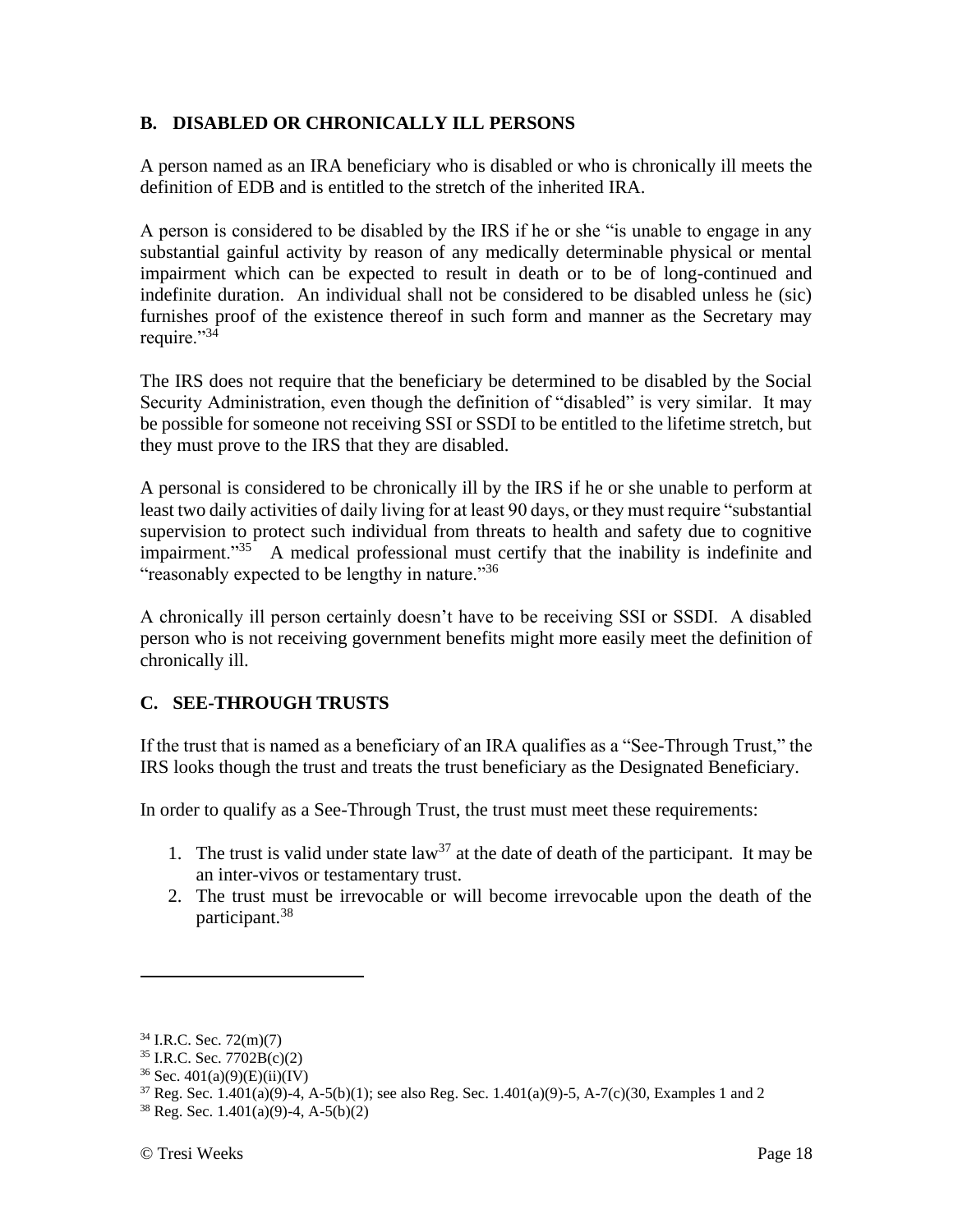- 3. The beneficiaries of the trust must be identifiable from the trust instrument.<sup>39</sup>
- 4. The trustee must supply certain documents to the plan administrator by October 31 of the year following the year of the death of the participant,  $40$  including a final list of beneficiaries and a copy of the trust instrument.<sup>41</sup>
- 5. All beneficiaries must be "Designated Beneficiaries," or human individuals. If a beneficiary is the estate or a charity, the trust does not qualify as a See-Through Trust.

A **conduit trust** provides that distributions from the trust must be paid immediately to the beneficiary. Distributions, which include the required as well as discretionary distributions, cannot be retained or accumulated in the trust. Required distributions for a conduit trust are calculated based on the life expectancy of the primary beneficiary.<sup>42</sup> The remainder beneficiaries of the trust are not considered, even if they are an older person, a charity or an estate. A conduit trust will qualify as a See-Through Trust.

An **accumulation trust** allows the trustee to accumulate distributions in the trust—they do not have to be paid out immediately to the beneficiary. Under the pre-SECURE law the remainder beneficiaries are not ignored. The IRS will use the life expectancy of the oldest of the primary beneficiary *and* the remainder beneficiaries in determining the distribution payout.<sup>43</sup>

An accumulation trust may or may not qualify as a See-Through Trust. The IRS looks at who, under the terms of the trust, is entitled to the trust property immediately and outright when the primary beneficiary dies. If these are individuals, the trust is a See-Through Trust. If the remainder beneficiaries are a charity or estate, it is not a See-Through Trust. This determination is made at the time of the participant's death, and who actually ultimately inherits the IRA is irrelevant.

Since the IRS looks at the primary and the remainder beneficiaries in determining who is the oldest beneficiary for the accumulation trust, it was important to draft the trust so that the remainder beneficiary is younger than or near to the age of the primary beneficiary. Similarly, if an estate or charity is named as the remainder beneficiary, the trust does not qualify as a See-Through Trust.

The best practice may be to name specific people as the contingent beneficiaries. It is important to look closely at a power of appointment, as it may result in the beneficiary not being identifiable or may result in an older person being the designated beneficiary.

<sup>39</sup> Reg. Sec. 1.401(a)(9)-4, A-5(b)(3)

 $40$  Reg. Sec. 1.401(a)(9)-4, A-6(b)

<sup>&</sup>lt;sup>41</sup> Reg. Sec. 1.401(a)(9)-4, A-5(b)(4)

<sup>&</sup>lt;sup>42</sup> I.R.C. Sec. 409(a)(9)-5, A-7((c)(3), example 2

 $43$  Reg. Sec. 1.401(a)(9)-5, A-7(c)(1)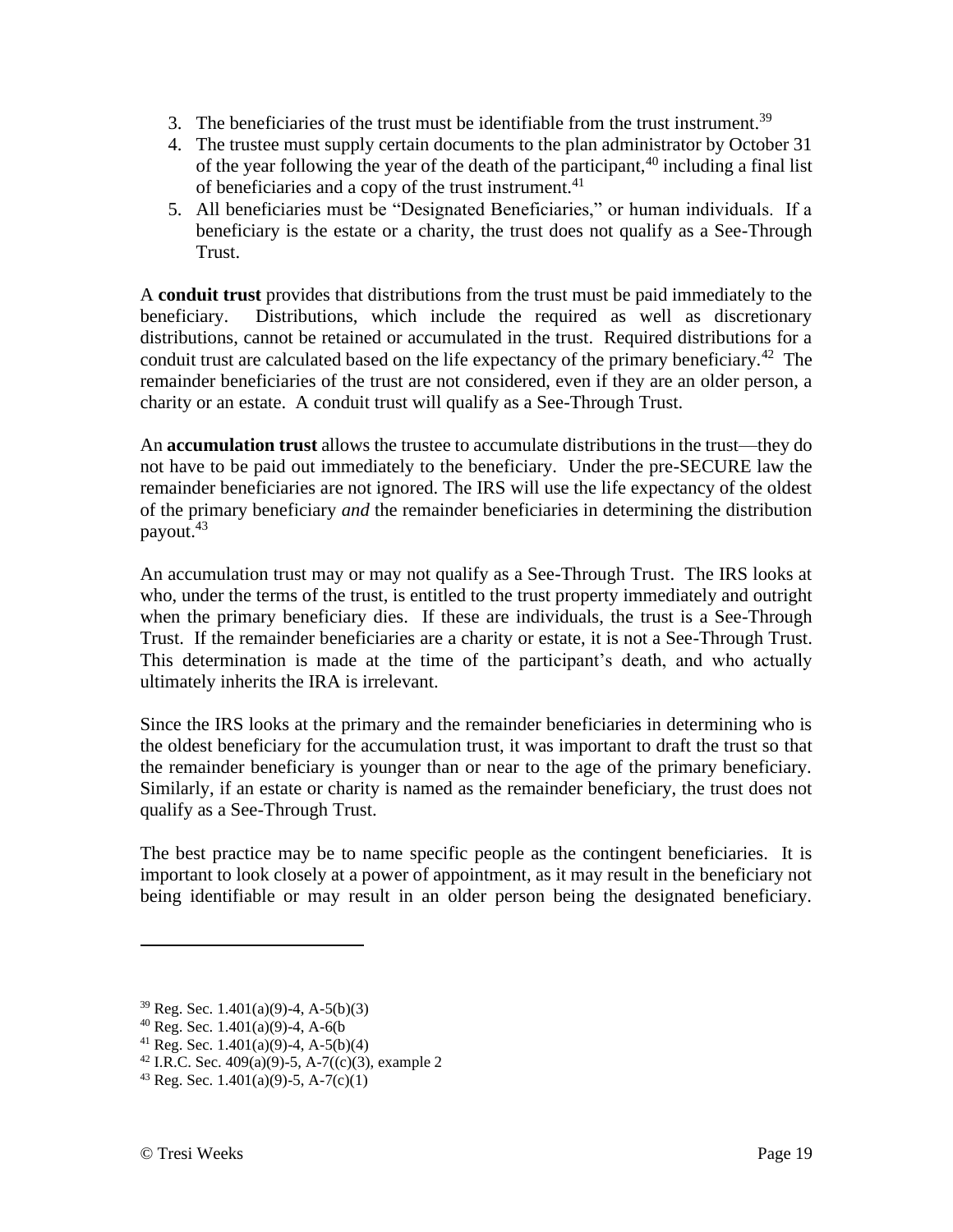Naming the beneficiary's estate as a remainder beneficiary could also cause the trust to fail as a See-Through Trust.

The advantages of an accumulation trust are that it allows for tax-deferred growth and lifetime payout, while providing the protections of a trust (creditor/spouse/bloodline protection). If the beneficiary does not need the distribution in a given year, it can be retained in the trust to grow. The disadvantage is that it is more complex and could result in higher income taxes.

### **D. THIRD-PARTY SPECIAL NEEDS TRUSTS**

If the trust beneficiary is a person with disabilities who may rely on government benefits based on financial need, the trust should be drafted as a third-party Special Needs Trust. If done properly, the trust will not be considered a resource to the beneficiary. If the trust is drafted as a conduit trust, all distributions must be paid to or on behalf of the beneficiary, which could be considered income for SSI/Medicaid eligibility purposes. Conduit trusts are generally not used for special needs beneficiaries.

An accumulation trust may be the best option for a beneficiary with disabilities who needs to qualify for public benefits. You may draft the trust as a discretionary supplemental needs trust. Under the SECURE Act, an accumulation trust for a disabled beneficiary counts as an EDB as a sole beneficiary, regardless of who the remainder beneficiary is. The disabled beneficiary just has to be the life beneficiary. <sup>44</sup>

It is not clear under the SECURE Act whether we still need to draft the SNT with remainder beneficiaries who are younger or near the same age as the primary beneficiary. It appears that the primary beneficiary's life expectancy is used, regardless of who is named as the contingent beneficiary. It may still be best practices to name only individuals (and not a charity) as remainder beneficiaries, who are near in age to the disabled beneficiary. We hope the IRS will clarify this issue.

#### **E. INCOME TAXATION OF AN INHERITED IRA TRUST**

A trust that is the beneficiary of inherited IRAs is taxed as a complex non-grantor trust, and so all of Section V of this paper applies. These trusts may qualify as a Qualified Disability Trust and receive a larger exemption.

After the participant's death, distributions from the retirement account are considered gross income to the trust. The general rule is that if income is accumulated in the trust, the income is taxed to the trust. If income is distributed, the trust receives an income tax deduction and the beneficiary reports it as income. The beneficiary is taxed at a usually much lower marginal rate, and it may result in no taxation.

<sup>&</sup>lt;sup>44</sup> Sec.  $401(a)(9)(H)(iv)(II)$ , (v)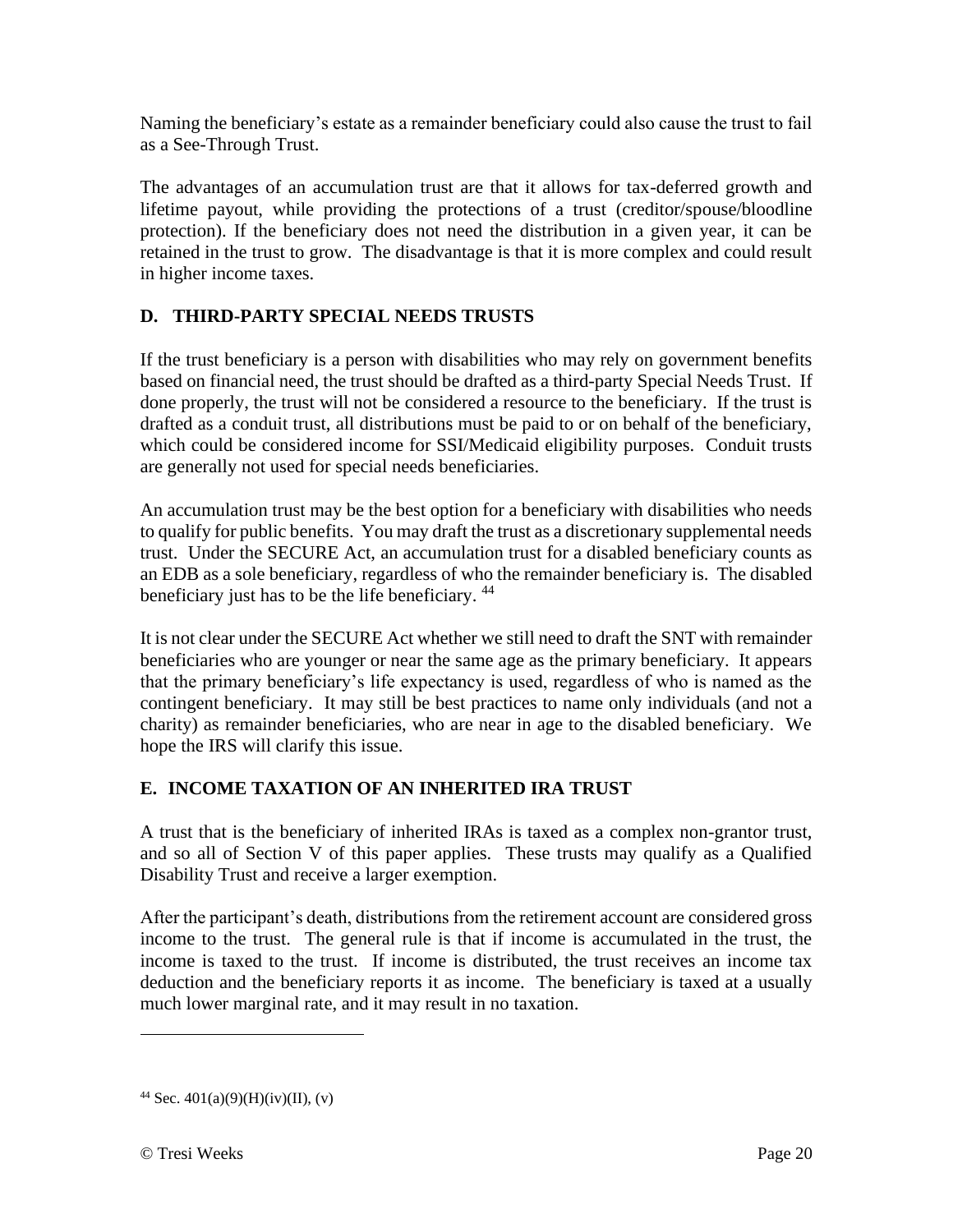Further, distributions from the inherited IRA generate Income in Respect of a Decedent, so IRD rules should be consulted if the estate is subject to estate tax. The rules regarding taxation of trusts are complex, and the practitioner or client may want to consult with a tax expert regarding the trust taxation.

## **F. TRUSTS FOR ROTH IRAS**

Roth IRAs may be better for accumulation trusts and SNTs, because the growth and distributions are not taxed to the beneficiary (the income tax was already paid by the plan participant). Then the higher trust rate does not cause as much of a problem. Roths are also beneficial because the participant does not have to take out required distributions over their lifetime, so the account can grow tax-free for his or her lifetime. Thus, the taxation of an inherited Roth in an accumulation trust can be significantly lower than that of a traditional IRA.

### **G. SEPARATE SHARE RULE**

If the participant names a single trust for multiple beneficiaries as a beneficiary of their IRA (and does not name the separate sub-trusts on the beneficiary form), after the participant's death the beneficiaries cannot create separate shares with separate life expectancies as they may have been able to do prior to SECURE. Distributions will be based on the life of the oldest beneficiary. The one exception is that a separate share can be created for a person who is disabled or chronically ill.<sup>45</sup>

## **H. PLANNING CONSIDERATIONS**

The client may want to leave their IRA to special needs beneficiary (in trust) since the beneficiary may be in a lower income tax bracket than the other children, and leave taxfree assets such as life insurance to the other children. Also, a surviving spouse could disclaim a portion of an IRA so that it goes to the SNT. If the child is employed and earns his or her own IRA, it cannot be put into an SNT.

 $45$  I.R.C. Sec.  $401(a)(9)(H)(IV)$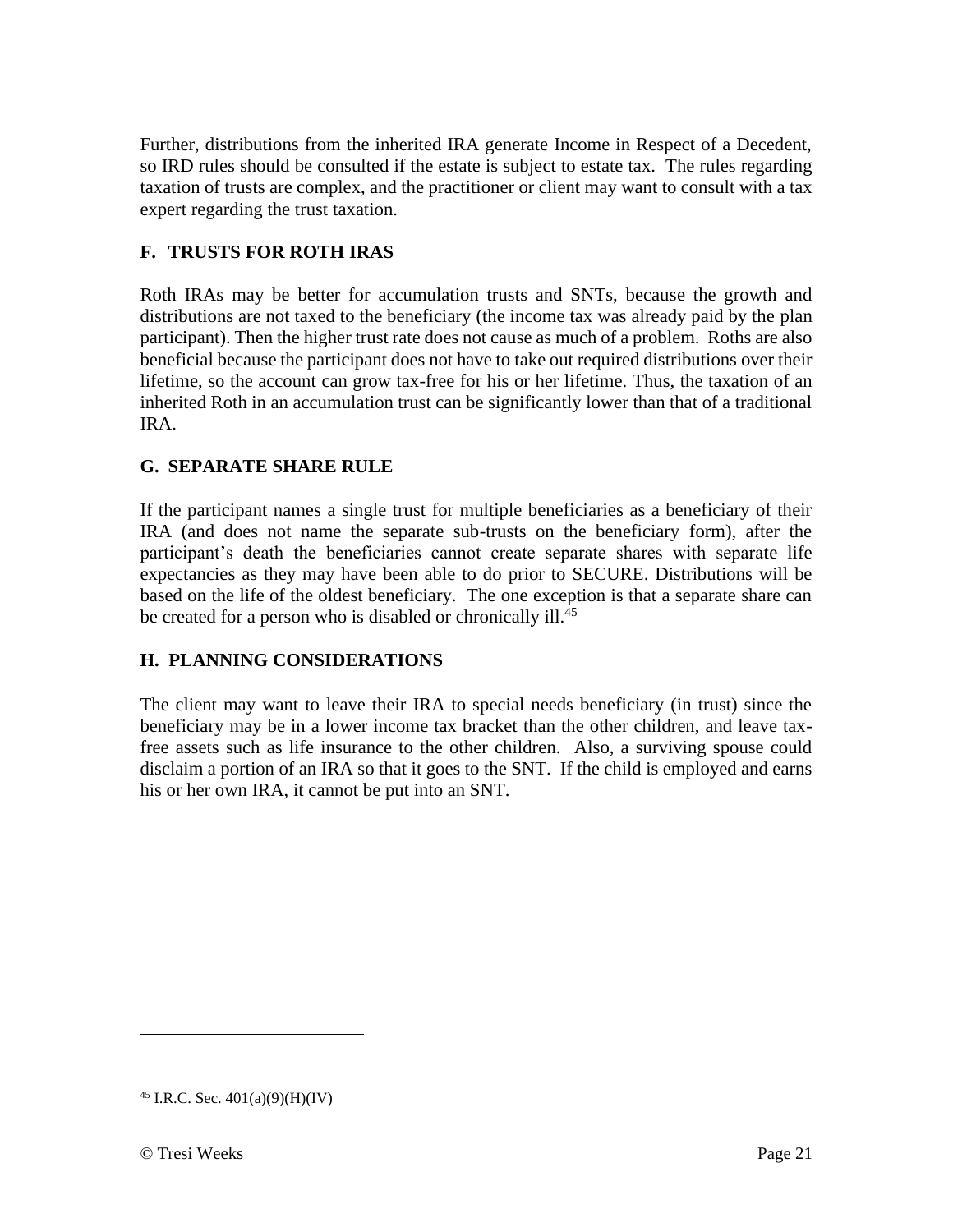# **V. ESTATE TAX PLANNING AND POTENTIAL PITFALLS**

Many parents with children with disabilities want to provide for their child while retaining eligibility for government assistance. If your clients are wealthy enough to be concerned about gift or estate tax, then their child won't need government benefits, right? Not necessarily. Some families with taxable estates do create special needs trusts for their children. Some grandparents require tax planning and want to provide for their disabled grandchild. However, many tax planning techniques could be detrimental to beneficiaries receiving government benefits. Crummey withdrawal rights and disclaimers, for example, could disqualify them from SSI or Medicaid. Estate tax planning for a family with a child with disabilities must be done carefully.

### **A. DISCLAIMERS**

A disclaimer is a refusal "to accept an interest in or power over property" the person in entitled to under a will or trust.<sup>46</sup> The disclaimer must be in writing and signed.<sup>47</sup> If the beneficiary makes a "qualified disclaimer" under federal law, the property will be treated as if it was never transferred to the beneficiary.<sup>48</sup>

However, if the beneficiary is or will be receiving needs-based government benefits, the disclaimer will be considered a transfer for less than fair market value. The disclaimer will result in a transfer penalty or a reduction or loss of benefits.<sup>49</sup>

## **B. LIFETIME GIFT TO SNTS**

If the client, while they are living, uses their own assets to fund a trust for someone else, it may be considered a gift. If the grantor funds a trust and the grantor retains control of the trust assets, it is not a gift. If the grantor funds an irrevocable trust and retains no control, it may be a gift. Typically funding a revocable trust or grantor trust is not gifting.

Some clients want to gift their Annual Exclusion Amount to an SNT for their loved one. If a gift is made to a revocable third-party SNT and the distributions are subject to the discretion of the trustee, the beneficiary does not have a present right to possess and enjoy the property. It is a future interest and so it does not qualify for the annual exclusion.

If the grantor does not have a taxable estate, they may not be interested in the gift qualifying for the annual exclusion. If the client wants the gift to qualify for the exclusion, however, the trust must include certain withdrawal powers.

<sup>46</sup> Texas Property Code Sec. 240.002(2)

<sup>47</sup> Texas Property Code Sec. 240.009(a)

<sup>48</sup> IRC Sec. 2518

<sup>49</sup> See 1 T.A.C. Sec. 358.401; MEPD E-3372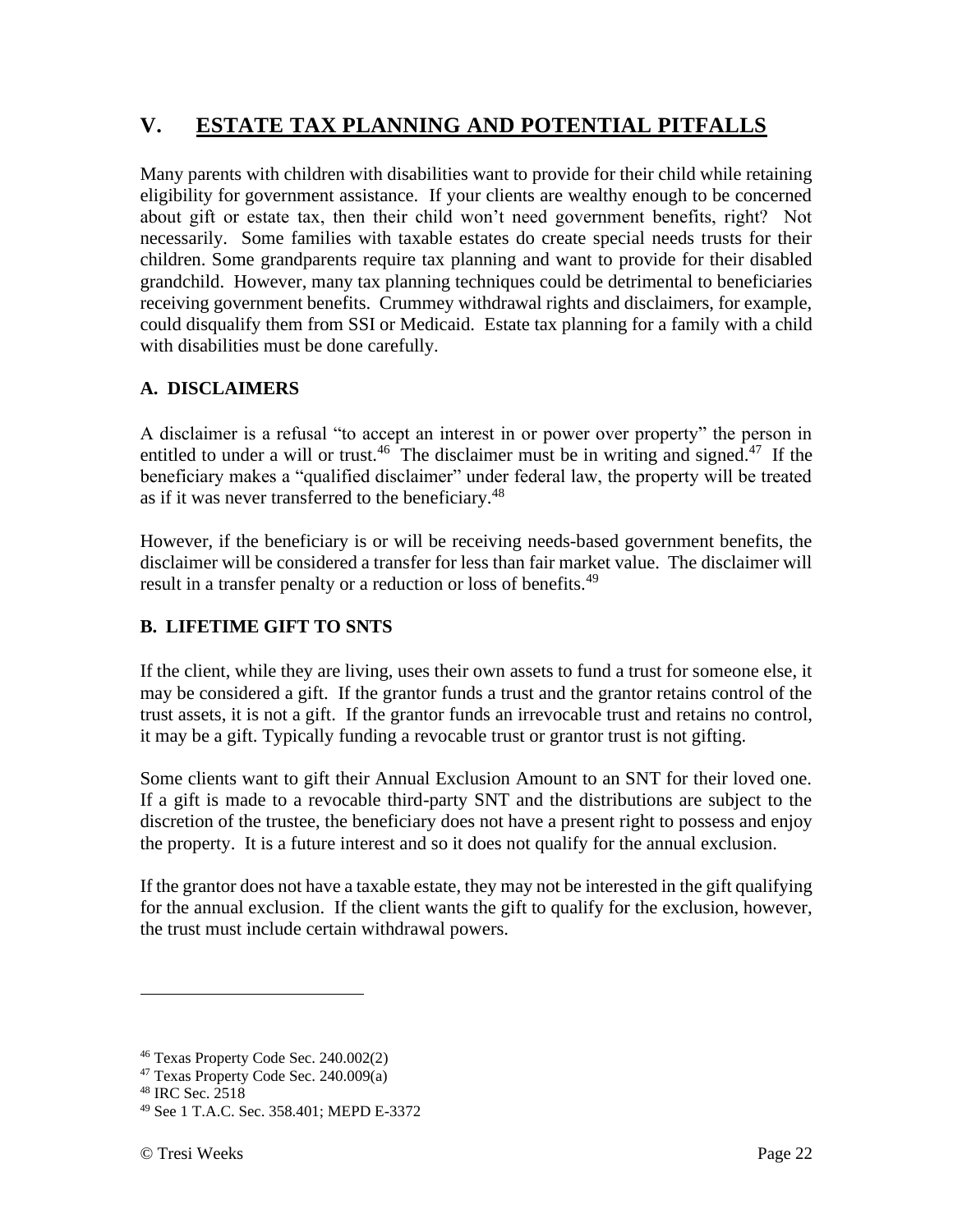#### **C. PROBLEMS WITH CRUMMEY POWERS AND POSSIBLE SOLUTIONS**

A gift to an irrevocable SNT is a present interest only if beneficiary has withdrawal powers.50 The problem for a beneficiary with disabilities, of course, is that withdrawal power means the beneficiary has a right to the demand or possess the property for that period of time. The amount subject to the withdrawal right may be considered income or a resource to the beneficiary during the withdrawal period for SSI/Medicaid purposes, which could affect their eligibility for government benefits. Failure to exercise the withdrawal right does not prevent it from counting against the beneficiary for SSI/Medicaid purposes; in fact, it may be considered an uncompensated transfer.

Another potential problem is that the failure to exercise the right of withdrawal may be considered to convert a third-party SNT into a self-settled SNT, which would require the inclusion of a Medicaid payback provision. The portion of the trust subject to the withdrawal right may be considered to be the beneficiary's own funds, even if the beneficiary does not exercise the right. If the beneficiary's own funds are co-mingled with third-party funds, the SSA may consider the entire trust to be a first-party SNT, requiring a Medicaid payback.

Some attorneys believe that by limiting the amount of the withdrawal to the greater of \$5,000 or 5% of the trust assets ("5 or 5 Powers"), the trust is not converted into a selfsettled trust.51 While this may be true from an IRS standpoint, the author could not find caselaw in which the SSA or Medicaid took this position.

To avoid benefits disqualification, one option is to give the withdrawal power to someone other than the person with disabilities. An SNT is usually drafted for the sole benefit of the disabled beneficiary, so there are usually no other primary beneficiaries to which to give the withdrawal right. However, the trust usually will name remainder beneficiaries, and the withdrawal right can be given to them.

In Estate of Cristofani v. Commissioner,<sup>52</sup> the tax court held that Ms. Cristofani could grant the withdrawal power to the vested remainder beneficiaries, and not just to the primary beneficiary. The court stated that the lifetime gifts were complete, and that no gift tax was incurred. We call these 'Cristofani Powers." You may want to add language to your trust specifically prohibiting the disabled beneficiary from having withdrawal powers. When the remainder beneficiaries fail to exercise the withdrawal right, the contribution will be held in the trust for the benefit of the disabled beneficiary.

Some attorneys have offered another option of establishing the withdrawal period for less than 28 days. They believe this will create a present interest, but since the withdrawal right terminates before the end of the calendar month, it is not considered income or a resource

<sup>&</sup>lt;sup>50</sup> *Crummey v. CIR*, 397 F.2d 82 (9<sup>th</sup> Cir. 1968)

<sup>51</sup> See IRC Sec. 2041(b)(2)

<sup>52</sup> 97 T.C. 74 (1991)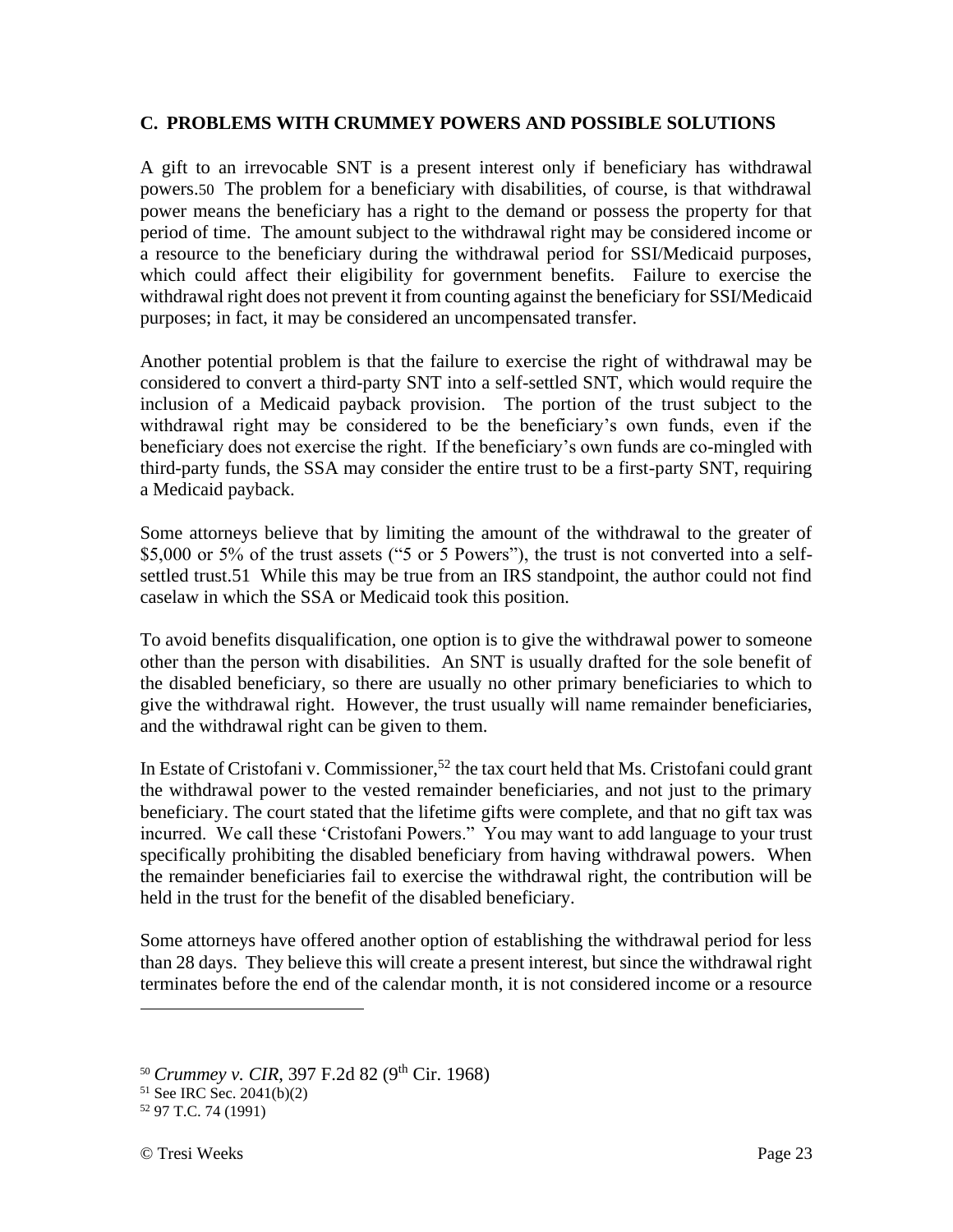for SSI/Medicaid purposes. The author could find no reported cases in which this strategy was approved by the SSA or the Medicaid authorities as a way to avoid loss of benefits.

Lastly, your client could simply use up part of their gift/estate tax exemption when funding an SNT, and not bother with trying to qualify for the Annual Exclusion. Then no withdrawal rights need to be given. The client can then use the exclusion gifts to fund their other children's trusts. The client may file a 709 return for the taxable gift to the SNT. If the client does not and likely will not have a taxable estate, they probably won't need to include withdrawal powers anyway.

Be aware that the lapsing of the withdrawal right may cause all or part of the trust to be included in the beneficiary's estate for estate tax purposes.<sup>53</sup> If the client wants to make the trust GST exempt, so that the remainder beneficiaries don't pay tax, the trust may be drafted with Hanging Crummey Withdrawal Rights using the 5 or 5 formula.<sup>54</sup> Hanging withdrawal powers provide for a gradual lapse of the powers. This would be problematic for a person receiving government benefits. Typically clients are not as concerned about estate tax after the disabled beneficiary dies, since their main goal is to provide for the loved one with special needs. These types of trusts are highly complex and a tax attorney may need to be consulted.

## **D. IRREVOCABLE LIFE INSURANCE TRUSTS**

The client may remove life insurance proceeds from their taxable estate by creating an Irrevocable Life Insurance Trust ("ILIT"). The trust owns the insurance policy on the grantor's life. The grantor cannot serve as the trustee or have any other rights. In addition to reducing estate taxes, ILITs are useful to provide liquidity upon death in case the other estate assets are illiquid, replace charitable gifts so that the children receive an inheritance, or provide for children from a prior marriage. They can also be used to fund an SNT for a disabled beneficiary.

The annual premium payments typically are contributed to the ILIT by the client, and the trustee then pays the premium. The contributions can qualify for the gift tax exclusion if the beneficiaries have a Crummey withdrawal power and receive proper notice. Again, it is important to be careful giving withdrawal rights to a person receiving needs-based government benefits. The client may want to use Cristofani rights and give the withdrawal powers to the remainder beneficiaries of the trust.

If the ILIT provides for grandchildren, the grantor will also file a gift tax return to allocate the GST exemption.

ILITs can be useful for special needs planning. Married clients can purchase a second-todie policy in an ILIT, and the ILIT can pour into an *irrevocable* third-party SNT after both

<sup>53</sup> See IRC Sec. 2041; 2514, 2036, 2038

<sup>54</sup> IRC Sec. 2514(e)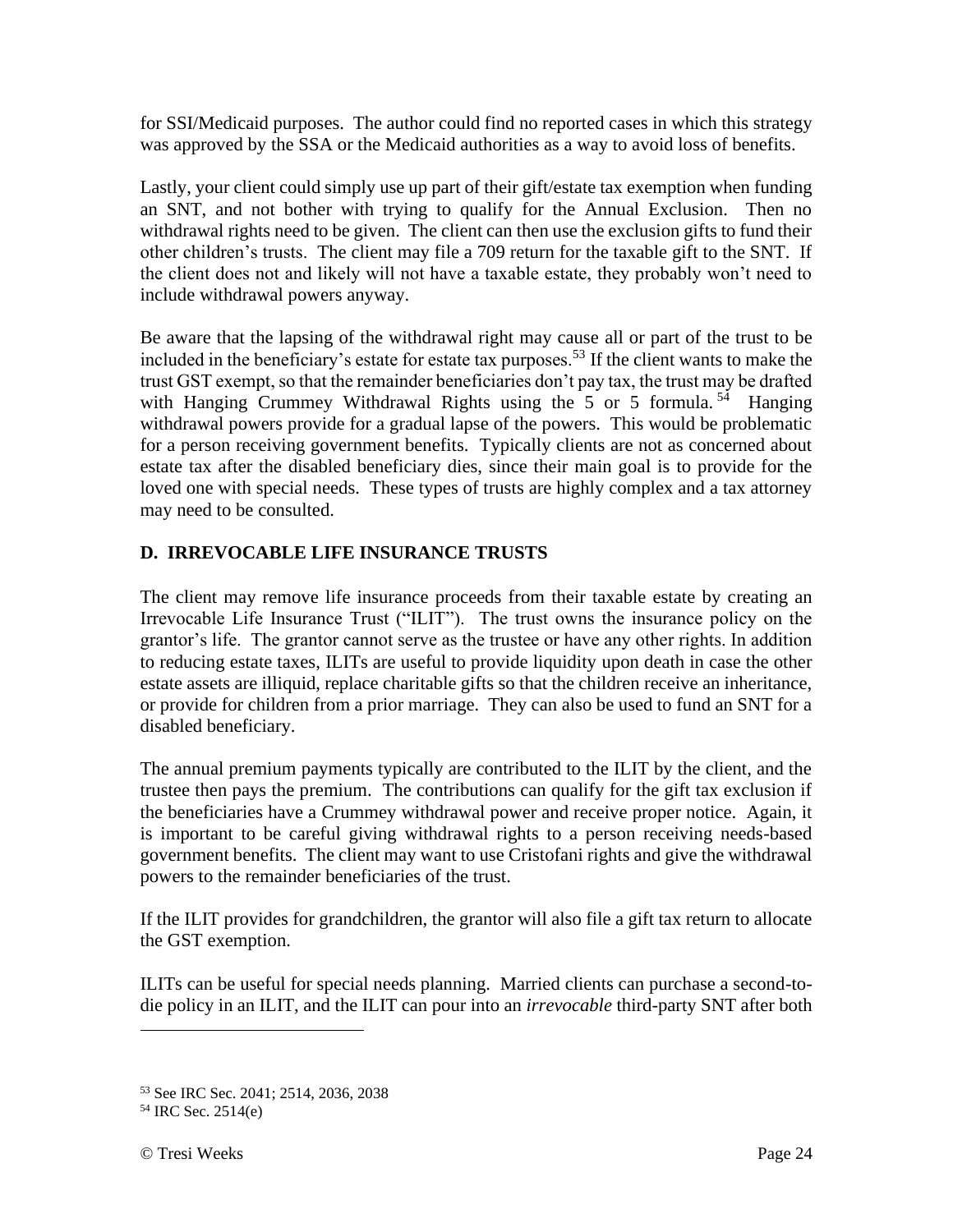spouses pass away. You may want to draft and execute the ILIT and the SNT at the same time.

## **E. GRANTOR RETAINED ANNUITY TRUSTS**

A Grantor Retained Annuity Trust ("GRAT") is another way to remove an asset from the client's taxable estate. It is an irrevocable trust that holds an asset for a period of time, during which the grantor can receive annuity payments. At the end of the period, the trust property is transferred to the beneficiaries with no gift or estate tax.

GRATs are useful for a rapidly appreciating asset such as a closely held business that may soon be sold. GRATs work best in a low interest rate environment. Upon funding the GRAT, the grantor has made a taxable gift to the beneficiaries, and since it is a gift of a future interest the annual exclusion cannot be used. A gift tax return must be filed, and the gift tax is calculated based on the value of the trust property minus the present value of the annuity payments.<sup>55</sup>

GRATs can be used by parents to fund an irrevocable third-party SNT that is intended to be non-GST. Since the grantor is not trying to create a present gift, the trust does not have to provide Crummey withdrawal powers.

## **F. QUALIFIED PERSONAL RESIDENCE TRUST**

A Qualified Personal Residence Trust ("QPRT") is an irrevocable trust created to own and hold a residence (primary or secondary).<sup>56</sup> It can remove the residence from the taxable estate of the grantor. The grantor transfers the real estate to the trust, and has a right to live there for a period of years. The grantor uses up part of their gift tax exemption, and reports the gift on the gift tax return. The value of the property may be discounted, which reduces the exemption used.

When the trust period ends, the ownership of the residence can be transferred to a beneficiary or to a trust for the beneficiary. The grantor can still live in the home, and pay rent to the new property owner. The new owners will not receive a step-up in basis, but will retain the donor's original basis.

A QPRT may be an option to transfer a home to a child with disabilities. If the parents own a second home that they intend for their special needs child to live in, they may use a QPRT to transfer ownership of the home to an irrevocable third-party SNT at the end of the period.

<sup>55</sup> IRC Sec. 2702; Treas. Reg. Section 25.2702-1, -2

<sup>56</sup> IRC Sec. 2702(a)(3)(A)(ii)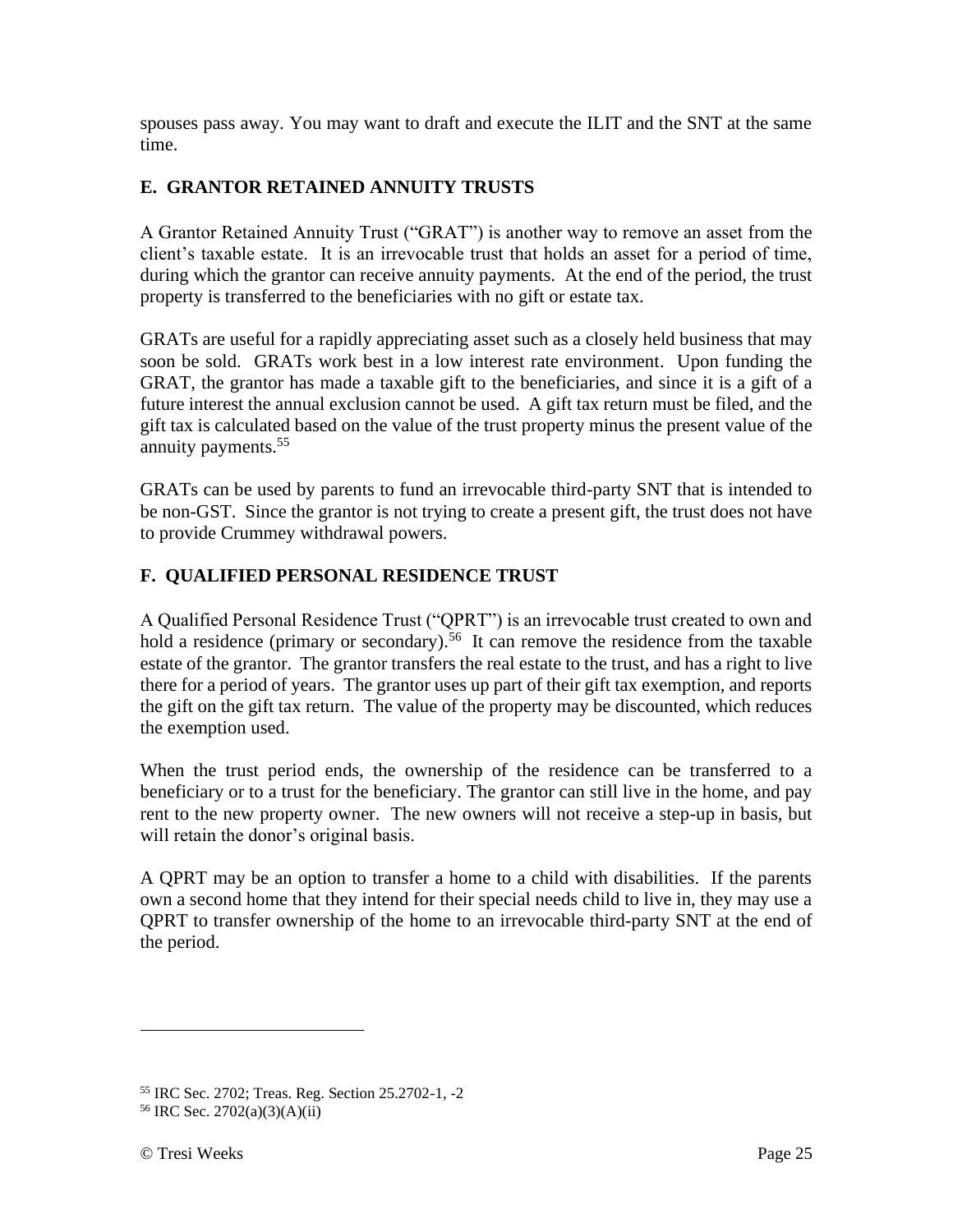#### **G. CHARITABLE REMAINDER TRUST**

A Charitable Remainder Trust ("CRT") provides a distribution of a specified amount or percentage to the grantor or some other designated person for a term of years or the life of the recipient. At the end of the trust term, the remaining trust assets go to a charity.

If the grantor names someone other than him/herself as the recipient, the grantor makes a taxable gift upon funding the trust. The grantor's charitable deduction is based on the actuarial value of the remainder interest that will pass to charity.

Such a trust may be appropriate for a client:

- seeking an income tax deduction
- seeking to reduce estate tax,
- does not need the assets for the client's owns needs
- wants to use it for their disabled child's care
- wants the remaining trust assets to go to charity.

The trust perhaps could be drafted as an SNT, naming the child with disabilities as the current recipient.

#### **H. CHARITABLE LEAD TRUST**

A Charitable Lead Annuity Trusts ("CLAT") is another method for transferring assets to the client's heirs without estate tax. This irrevocable trust provides for annual payments to a charity for a fixed term, such as 20 years, and at the end of the term the remaining trust assets are transferred to the heirs. This allows a charitably minded client to achieve their philanthropic goals yet still provide for their children or grandchildren at a later date. It provides the client with an income tax charitable deduction (calculated per IRS rules), and may be ideal for an appreciating asset. The client can use their gift tax exclusion to initial fund the trust, so no Crummey withdrawal powers are needed.

A CLAT can pour into an irrevocable SNT upon the end of the term. This trust may be useful if the client does not need the funds for the beneficiary's care for several years. For example, if the parents have sufficient income to care for their child for the next 20 years, but want to make sure the child is cared for after they retire or die, they may consider a CLAT.

#### **I. HEALTH AND EDUCATION EXCLUSION TRUST**

The client can make unlimited "qualified transfers" for a beneficiary's tuition and medical expenses without using their gift and GST exclusion if the payments go directly to the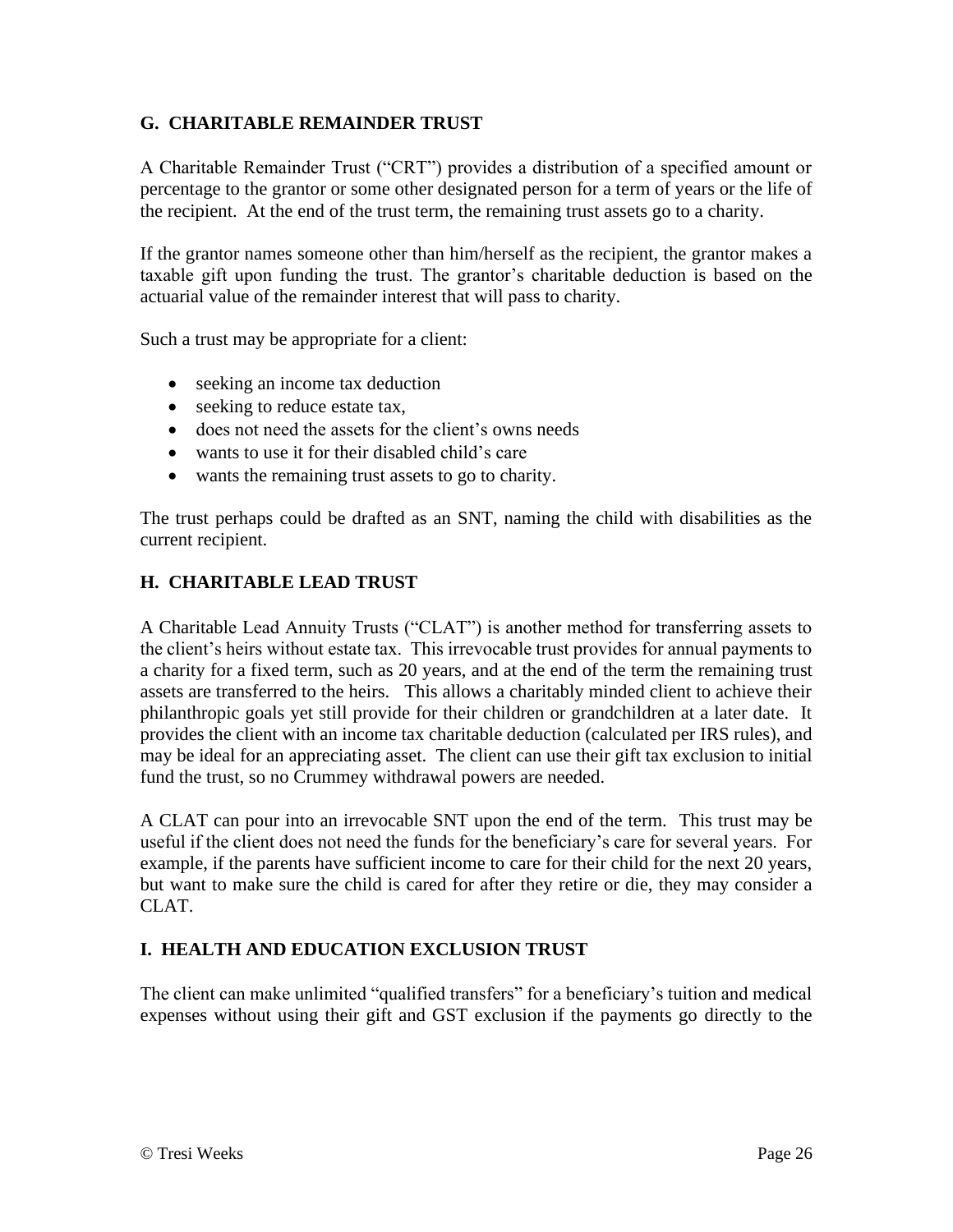school or medical care provider.<sup>57</sup> Eligible medical expenses include amounts paid for medical insurance or medical treatment, but does not include those that are reimbursed by insurance. Making these qualified transfers removes the asset from the client's estate, free of gift/estate and GST taxes.

The client can establish a Health and Education Exclusion Trust ("HEET") and gift assets to the trust to pay for those expenses as they arise. This trust is useful for clients who wish to pay for their grandchildren's school and medical needs, since it is not subject to GST tax and does not use up the GST exclusion. The gift to the HEET may be subject to gift tax unless it is drafted to qualify as a present interest gift. HEETs are most often used as a way to provide for grandchildren without paying GST tax.

Drafting a HEET to qualify as an SNT could be tricky. Payments from the trust are made directly to the educational institution or medical care provider. Distributions for education are allowed for tuition only—not for room or board.<sup>58</sup> If the trust is drafted with the "supplement but not supplant" language of an SNT, it can be argued that the distribution is not income to the SNT beneficiary for SSI/Medicaid purposes. If the client is funding the trust with their gift tax exclusion, Crummey/Cristofani withdrawal powers must be addressed.

# **VI. ABLE ACCOUNTS**

## **A. OVERVIEW**

Individuals with disabilities face a dilemma when they try to save money. If a single person has more than \$2,000, they could lose their valuable Supplemental Security Income (SSI) or Medicaid services, which for some folks mean losing housing and medical care. The Achieving a Better Life Experience (ABLE) Act was enacted in December, 2014, to enable those with special needs to save money in an ABLE account without jeopardizing their eligibility for needs-based benefits. This new tool adds options for individuals with special needs, but does not replace other tools such as special needs trusts.

## **B. STATUTORY AUTHORITY AND STATE PROGRAMS**

Achieving a Better Life Experience Act of 2014 <sup>59</sup> allows states to establish saving programs. In 2015 the Texas legislature passed a law to allow Texans to use ABLE

<sup>57</sup> IRC Sec. 2503(e), 2611(b)(1), Treas. Reg. Sec. 25.2503-6(a)

 $58$  Treas. Reg. Sec. 25.2503-6(a), -6(b)(2)

<sup>59</sup> Internal Revenue Code 26 U.S.C. § 529A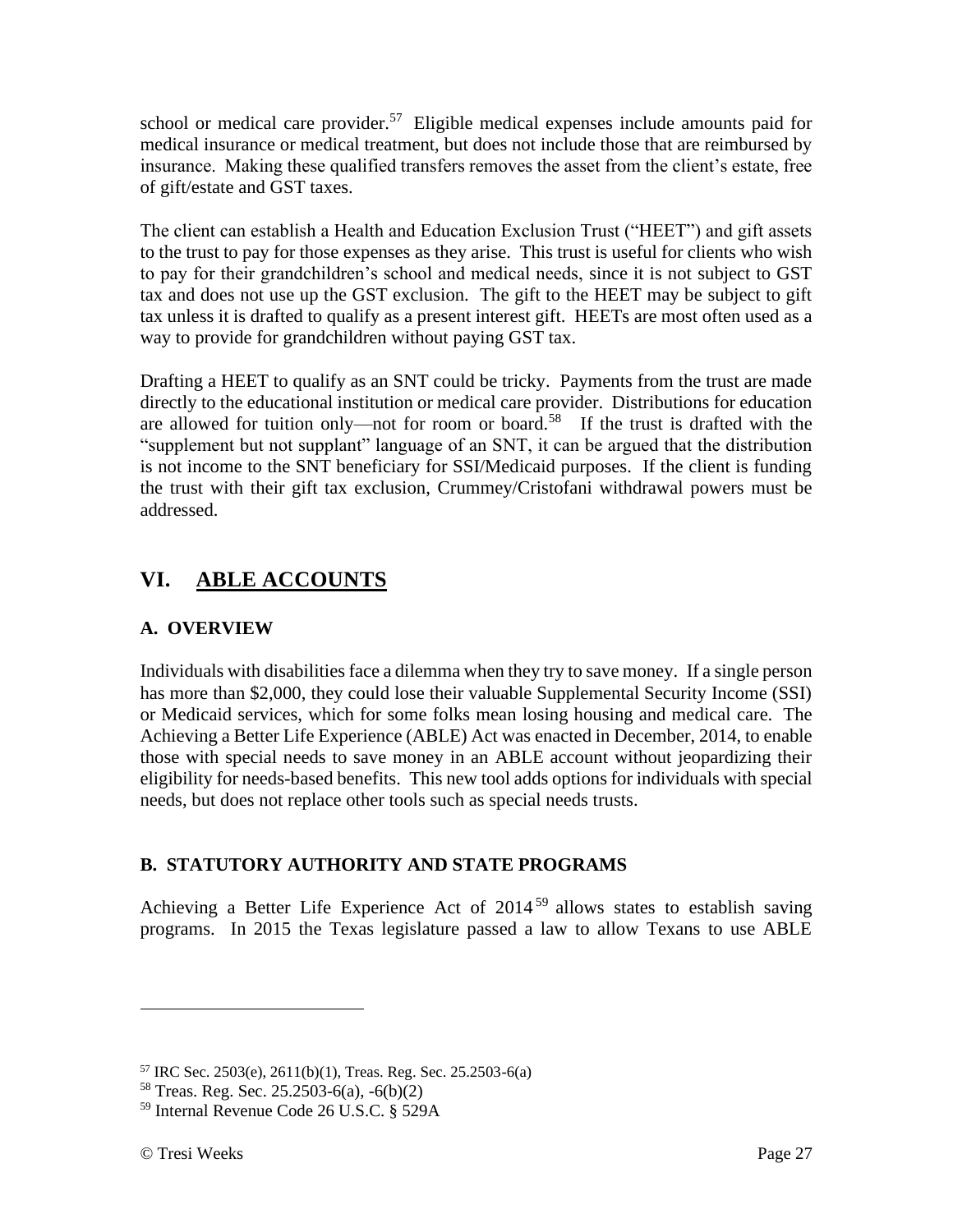accounts.<sup>60</sup> Some Treasury Regulations to guide the states have been issued and some are still in progress.

The Texas ABLE program is now established and has a very helpful website.<sup>61</sup> Other states allow non-residents to open accounts. Many of our clients have used the Ohio program $62$ , as it is well established and has a debit card available to connect with the account. This helps keep track of expenditures. The account is created easily online.

#### **C. FEATURES**

An ABLE account may be established for any individual who became disabled or blind prior to the age of 26. If an individual is receiving SSI or Medicaid, they are considered disabled. If the person has not received a disability determination by the Social Security Administration, they must submit a disability certification with supporting documentation to the ABLE program.

An individual is allowed to have only one ABLE account, but anyone may contribute to the account. If the beneficiary is not able to open their own account, an agent, parent or legal guardian may establish the account. The beneficiary is considered to be the owner of the account, regardless of who has signatory authority.

The individual or contributor may fund the account with an annual contribution not to exceed the annual gift-tax exclusion amount (\$16,000 in 2022). The accounts may accumulate up to the state's limit for 529 education plans (currently \$500,000 in Texas). SSI, however, only exempts the first \$100,000. If someone receiving SSI saves over \$100,000, they would lose eligibility for SSI, but would remain eligible for Medicaid. Further, distributions for certain housing expenses are not disregarded for SSI purposes.

ABLE accounts are funded with after-tax dollars, and interest earned is not taxed if the funds are used for Qualified Disability-Related Expenses (QDE). Allowable expenses include education, housing, transportation, employment support, health and wellness, legal fees, assistive technology and personal support, funeral and burial, and other personal expenses. Qualified distributions are not taxable to the contributor or the beneficiary. A distribution for a non-qualified expense is subjects the beneficiary to income tax and a 10% penalty. The ABLE account owner should keep records to prove the funds were used for disability related expenses.

## **D. ABLE ACCOUNTS AND SSI**

60

<sup>61</sup> [www.texasable.org](http://www.texasable.org/)

<sup>&</sup>lt;sup>62</sup> [www.stableaccount.com](http://www.stableaccount.com/)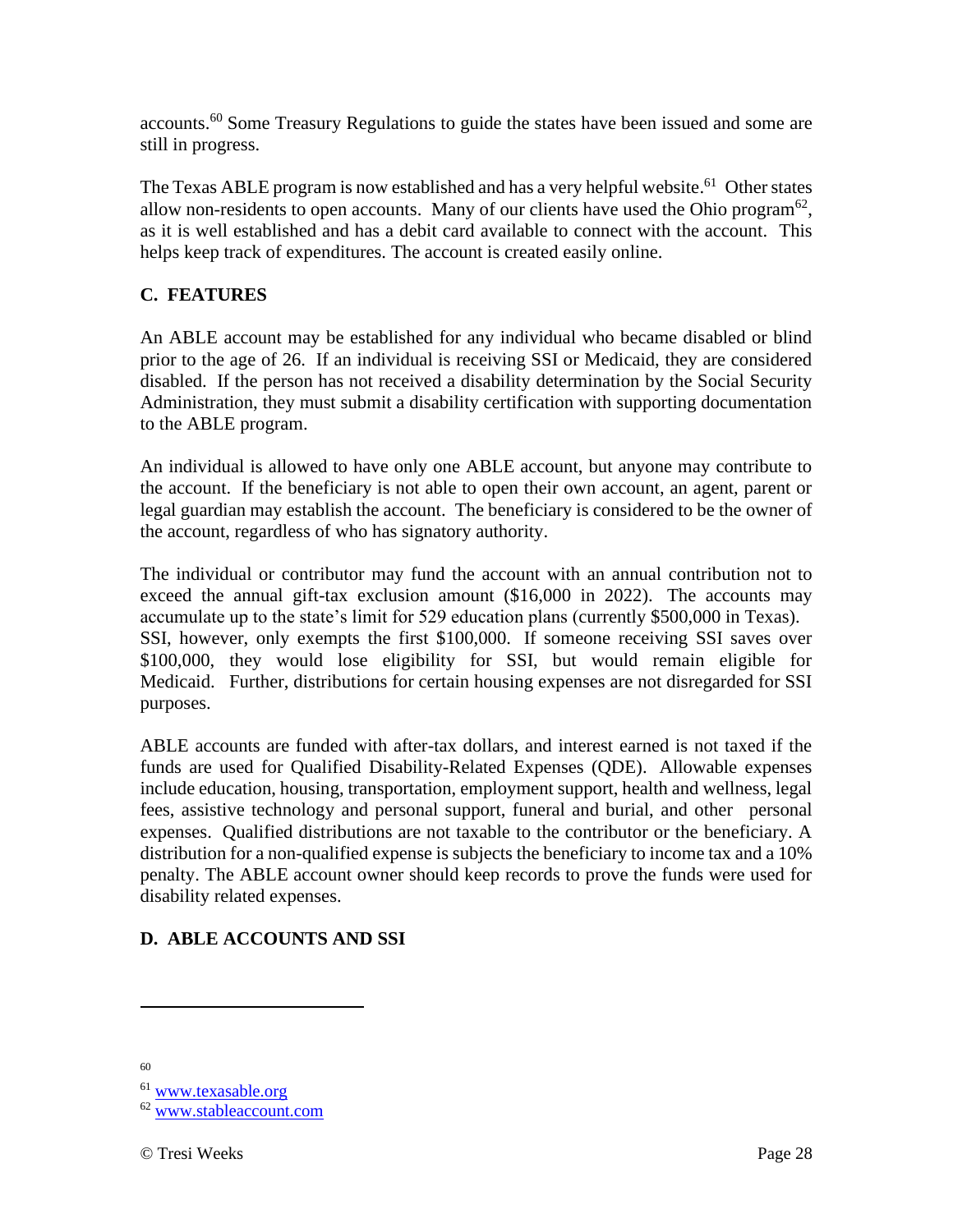The corpus of the ABLE account is not a resource to beneficiary for SSI/Medicaid eligibility. Interest is not income to beneficiary, and distributions are not income to the beneficiary if they are made for QDE. Distributions for food and shelter are not considered income. The client may have to provide records to the SSA to prove that the distributions were for QDE. The SSA has issued a POMS update on their policy for the treatment of ABLE accounts<sup>63</sup>. You will want to read it when using ABLE accounts as part of your client's plan.

The SSA may want an accounting of how the client uses the ABLE account. We advise clients to scan the receipts of everything the account is used for, so that they can document the distributions to prove they were used for QDE.

## **E. MAJOR DRAWBACK**

The major drawback of ABLE accounts is the Medicaid payback provision. When the beneficiary dies, the remaining funds must first be used to reimburse Medicaid for payments made on behalf of the beneficiary subsequent to the establishment of the account. If the account beneficiary is receiving Medicaid, one must carefully consider how much should be placed in the ABLE account.

## **F. COMPARE ABLE ACCOUNTS WITH SNTS**

If the clients are funding the account with someone else's money, note that a third party SNT has no Medicaid payback provision, but an ABLE account does. Also note this difference: a self-settled SNT has a Medicaid payback for expenditures for entire lifetime, whereas an ABLE account must pay Medicaid back for expenditures on behalf of the beneficiary after ABLE account is created.

## **G. EFFECTIVE USE OF ABLE ACCOUNTS**

There are several situations where an ABLE account is an effective planning technique. Relatives and trustees can provide food and shelter up to \$16,000 per year without creating income by running the funds through the ABLE account. The family can pay for some food and shelter without reducing SSI check by 1/3. It can also be used for overpayment of government benefits (past payments paid in lump sum), or to allow an individual to save their own earnings or gifts. We've also used of to hold small inheritances.

The IRS allows the rollover from a 529 education account to an ABLE account. If the parents or grandparents established a 529 account and then the child does not go to college, the parents or grandparents can name another child as a beneficiary of the 529, or roll it over into an ABLE account for the disabled child.

<sup>63</sup> POMS SI 01130.740<https://secure.ssa.gov/apps10/poms.nsf/lnx/0501130740>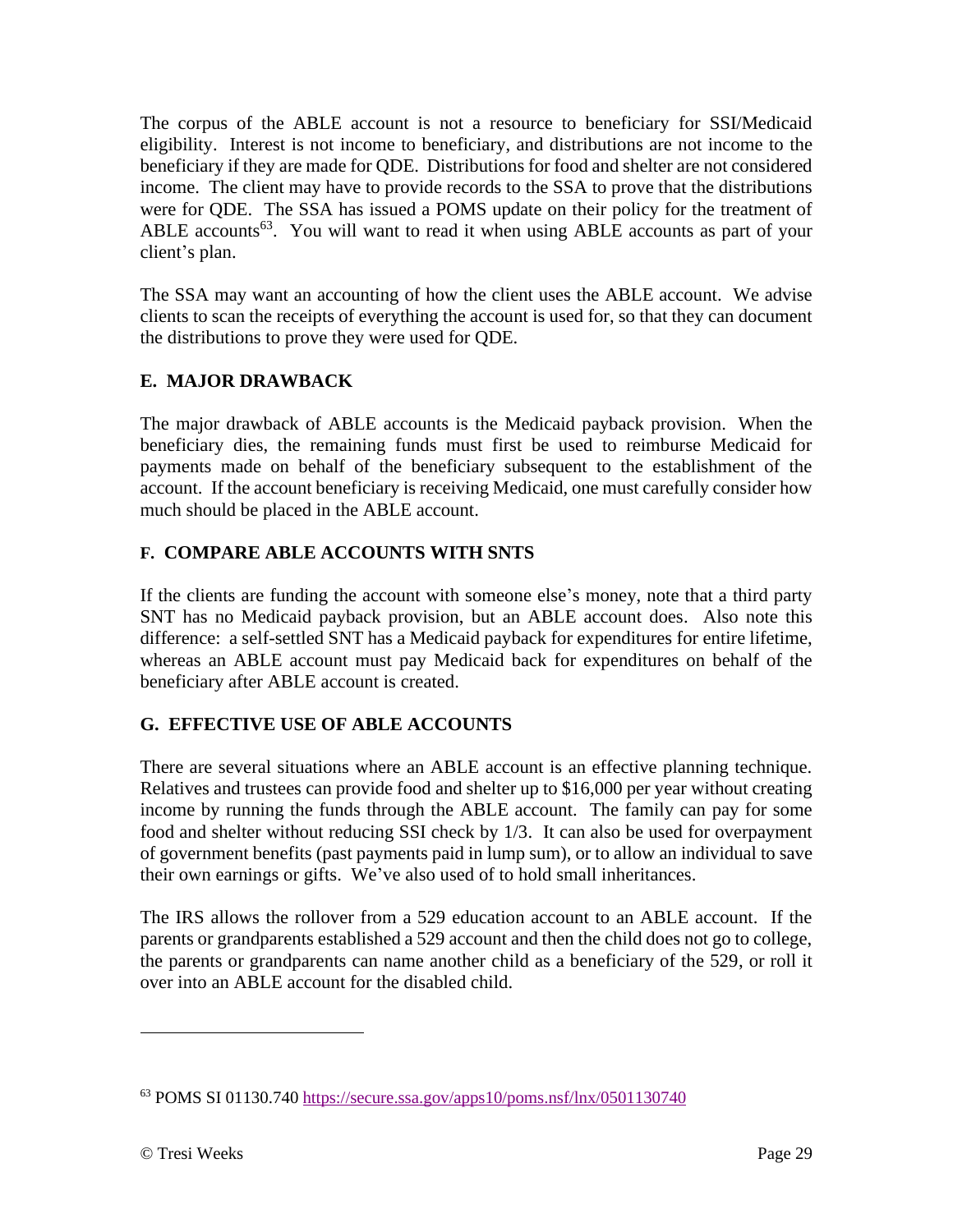### **H. HOUSING AND WAGES CAVEATS**

If the purpose of the distribution is for housing, if the distribution is retained the next calendar month following month of receipt, it is considered a resource.<sup>64</sup> It is important to not put rent into ABLE account until the month it will be paid out.

We have been asked if a beneficiary can have their wages deposited directly into the ABLE account and avoid the income counting against them. The SSA has said that no, the wages are still considered income to the beneficiary (see footnote 63).

### **I. CONCLUSION**

The ABLE Act brings attention to the special needs community and allows people with disabilities to become more independent. While ABLE accounts provide an additional option for individuals with special needs, it is not appropriate in every circumstance and may not subvert the need for other tools in planning for those with special needs, such as the Special Needs Trust.

# **VII. NEW FIXES AND POST-DEATH REMEDIES**

Imagine the case where a person with a disability receiving needs-based benefits is the beneficiary of a decedent's will or trust, and that will or trust does not include a special needs trust. The inheritance will count as a resource and disqualify the beneficiary from SSI/Medicaid. The distributee may be able to create an SNT for the funds, but it must be a self-settled SNT, with a Medicaid payback provision. Fortunately, new statutes allow for the modification or reformation of the will or trust to create a third-party special needs trust without Medicaid payback.

#### **A. WILL MODIFICATION OR REFORMATION**

The probate court can modify or reform a will in cases where a distributee receives SSI or Medicaid, in order to protect those benefits. Texas law provides that the court may order that the terms of the will be modified or reformed in order to qualify a distributee for government benefits as long as it is not contrary to the testator's intent<sup>65</sup>. The modification changes the will to create a testamentary third-party SNT. Some attorneys are using this method to pourover into a standalone SNT.

The personal representative is the applicant. The statute applies to cases pending or filed after September 1, 2015. The action must be filed within four years of admission of will to

<sup>64</sup> POMS SI 01130.740D.2

<sup>65</sup> Tex. Est. Code § 255.451(a)(2)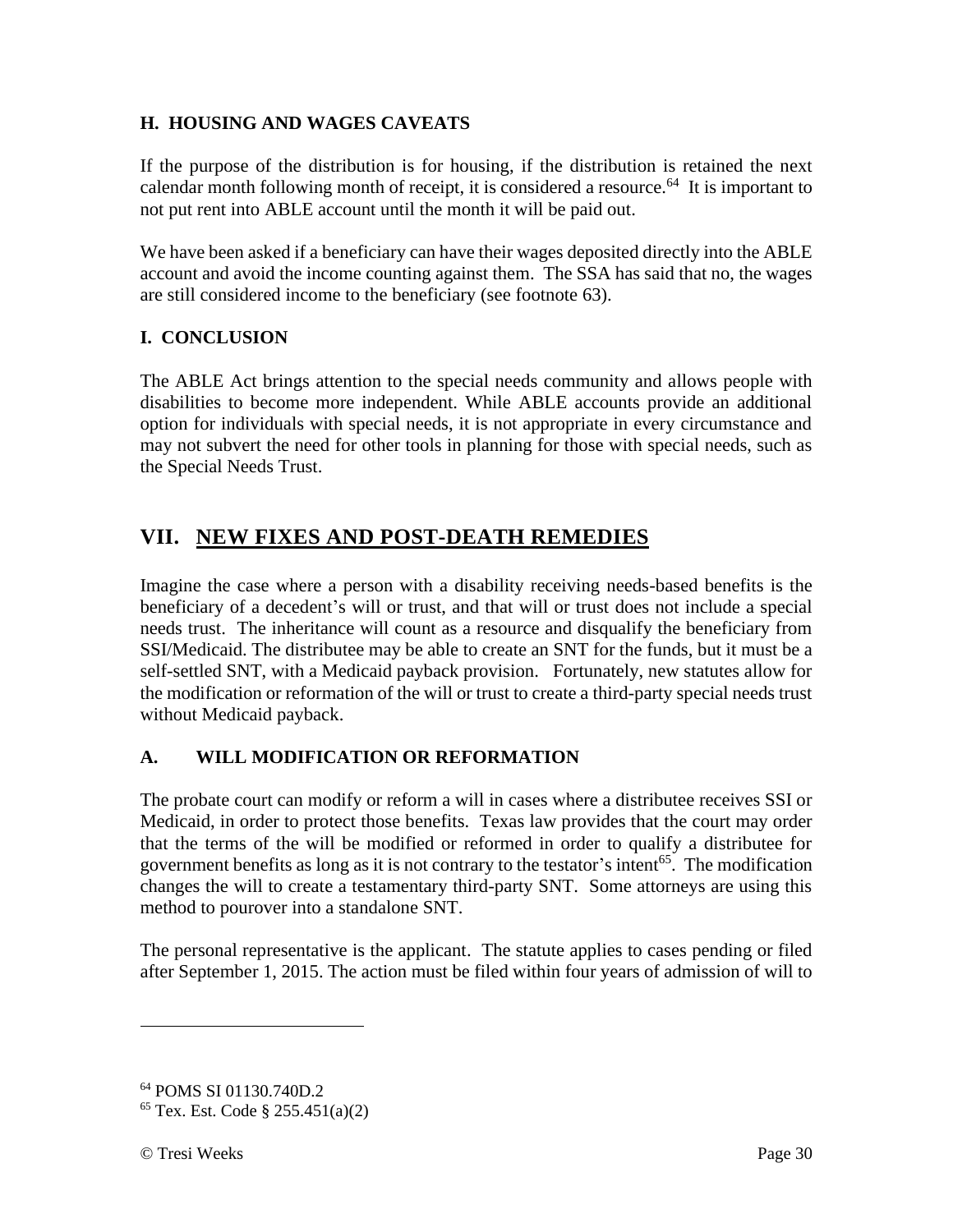probate.<sup>66</sup> The order may state that it is retroactive to the date of the decedent's death.<sup>67</sup> This hopefully will prevent the agency from determining that it overpaid the recipient for that time period prior to the court order. The SNT should name beneficiary's estate as the remainder beneficiary, according to respected Texas SNT attorneys. This modification avoids need for first-party Medicaid payback SNT because this is a third-party SNT.

## **B. TRUST MODIFICATION OR REFORMATION**

Likewise, a trust may be modified or reformed to create an SNT for a beneficiary receiving needs-based benefits. In past years trusts could be court-modified to allow a beneficiary to qualify for benefits "because of circumstances not known to or anticipated by the settlor," if the order furthers the purposes of the trust.<sup>68</sup> The applicant had to prove that the settlor did not anticipate that a beneficiary would be eligible for or receiving public benefits.

New: the new statute specifically allows modification in order "to qualify a distributee for government benefits" if it is not contrary to the settlor's intent.<sup>69</sup> The new statute also allows reformation of a trust in order to qualify a distributee for governmental benefits.<sup>70</sup> The applicant is not required to prove that the settlor did not anticipate a disabled beneficiary. The trust is modified or reformed to create an SNT. The trustee or beneficiary is the applicant. The order may be retroactive.<sup>71</sup> It's possible that self-settled SNTs may be modified or reformed using this technique in the event of a change in POMS or other SNT rule changes.

## **C. TESTAMENTARY TRUST MODIFICATION**

Should you use Estates Code §255 for wills or Trust Code §112.054 for trusts to reform or modify a testamentary trust? Glenn Karish takes the position that the Trust Code is preferable.<sup>72</sup> The Estates Code provides that the personal representative can bring the action, whereas the Trust Code allows a trustee or beneficiary to seek reformation. The Estates Code action must be filed within four years of the court order admitting the will to probate, but trust modification does not have a deadline.

## **D. BENEFICIARY DESIGNATION MODIFICATION**

Unfortunately, if a person receiving public benefits is named as the beneficiary of life insurance or retirement accounts and no SNT is established, there is no statutory remedy to modify the beneficiary designation.

<sup>66</sup> Tex. Est. Code § 255.451(a-1)

<sup>67</sup> Tex. Est. Code § 255.453

<sup>68</sup> Tex. Prop Code §112.054(a)(2)

<sup>69</sup> Tex. Prop Code § 112.054(a)(4)

<sup>70</sup> Tex. Prop. Code § 112.054(b-1)

 $71$  Tex. Prop. Code § 112.054(c)

 $72$  See page 13 of Glenn Karish's 2017 Texas Legislative Update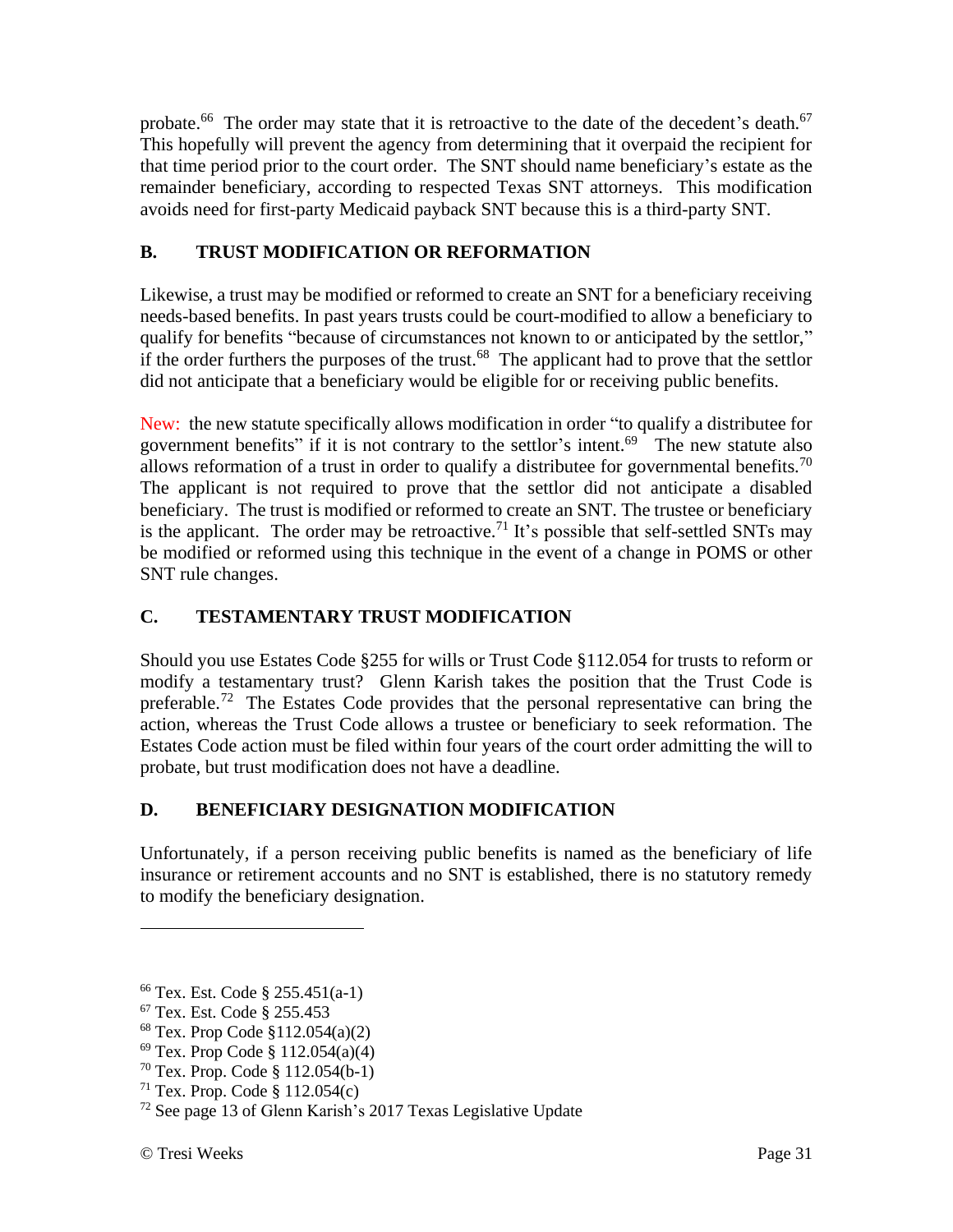The inheritance is considered income in the month received and a resource if retained the next month, and could disqualify the beneficiary from SSI/Medicaid. If the beneficiary disclaims his or her interest, that disclaimer is considered a resource because the beneficiary had a legal right to the funds.

The beneficiary may be able to create a self-settled SNT with a Medicaid payback provision. The beneficiary may also spend down the money in month of receipt to purchase non-countable resources or to pre-pay for services. The individual could also put up to \$16,000 per year, with a maximum of \$100,000 total, into an ABLE account.

The SSA has no formal rule on how they treat inherited IRAs. The local SSA office more often than not holds that if the IRA is not in required distribution stage, it does not count as a resource. When the IRA is in required distribution state, the principal is not counted as a resource but the distributions are counted as income. An inherited IRA is in required distribution stage, and so the income will count against the beneficiary.

When the disabled person is named outright as a beneficiary of an IRA, we have had success with creating a first party SNT as an accumulation trust, so that the trust qualifies for the stretch of the IRA, and distributions are made based on the life expectancy of the beneficiary.

## **E. DECANTING**

It may be possible to decant a trust, where the trustee transfers the property from a trust that does not include special needs trust provisions into one that does. It is not conclusive as to how the SSA will interpret such a transfer. If the original trust is a third-party trust, will the SSA consider the new trust to be a self-settled trust and require Medicaid payback? It can be argued that it will still be a third-party trust with no Medicaid payback. Does the state agency consider this a transfer to be subject to the transfer penalty? Maybe not if trust has a spendthrift provision.

A trust may be decanted per the terms of the trust. Statutory decanting<sup>73</sup> is possible but may be a challenge since the original trust is usually a limited discretionary trust, and so the new trust must have the same beneficiaries. Counsel may consider adding provisions to current trusts to allow an independent trustee to decant.

Even though decanting may be allowed by the trust or by statute, the question is how will the SSA or the HHSC treat the decanting. Since there are no clear guidelines from the government, it may be risky to decant. Since we have judicial modification available, that may be the best option.

<sup>73</sup> Tex. Prop. Code §112.071-112.087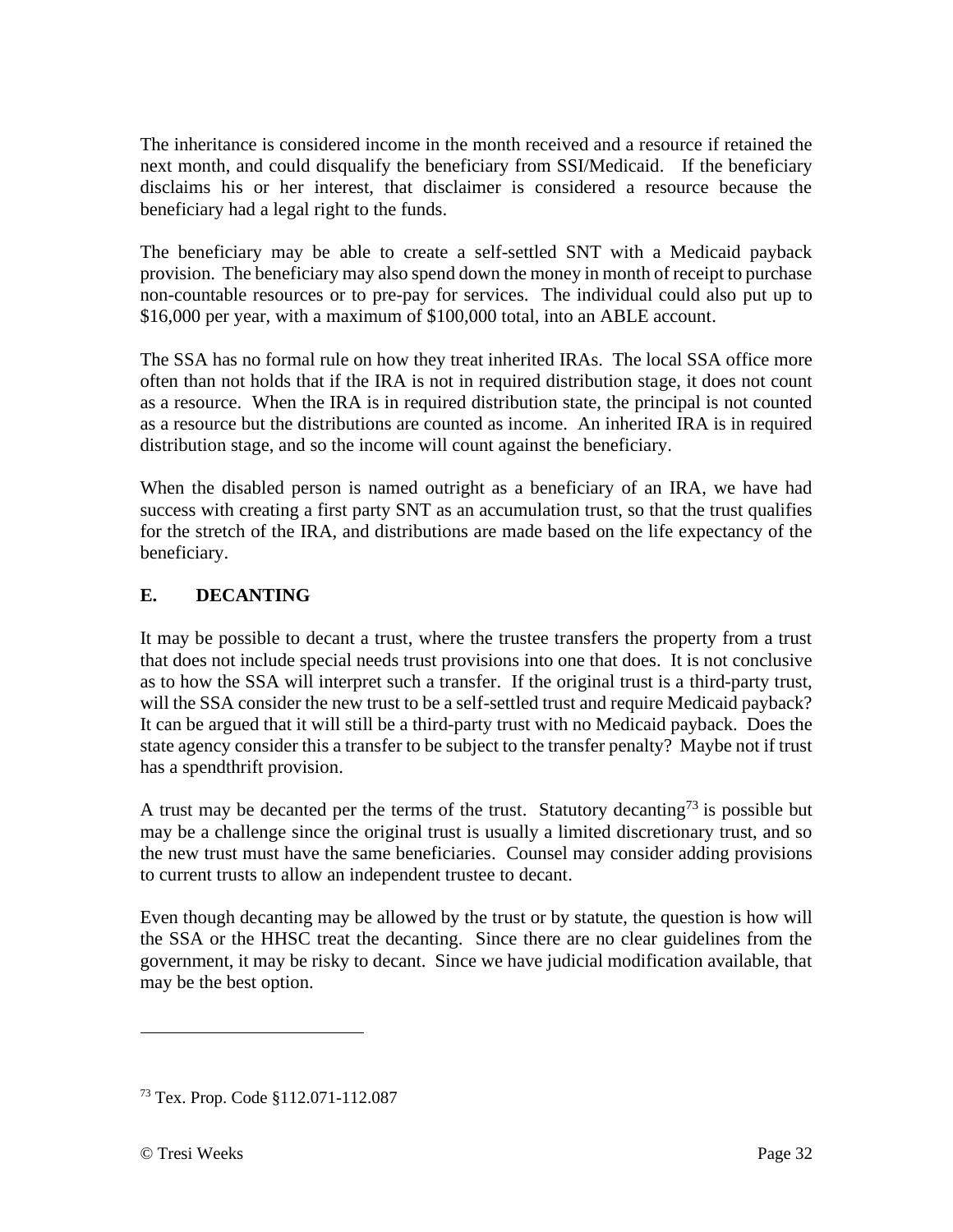## **F. OTHER OPTIONS**

Will or trust modification or reformation may not be appropriate in some situations. In such cases, the individual can consider other options:

- o "Spending down" by:
	- o Purchasing non-countable resources (home, car, household goods/personal effects)
	- o Pay off debt
	- o Prepay for therapies, education, attendant care (have contract or receipt)
	- o Pre-need funeral plan (irrevocable)
- o Transferring up to \$16,000 per year to an ABLE Account
- o Joining the Arc of Texas Pooled Trust

# **VIII. TAXATION OF SNTS**

When looking at SNT tax issues, we look at who is taxed on the trust income, whether the grantor made a completed gift, and whether it is part of the grantor's estate for federal estate tax purposes.

#### **A. SELF-SETTLED SNTs**

A self-settled or first party SNT is taxed as a grantor trust as to the beneficiary. Income generated by the trust is taxed at the beneficiary's marginal tax rate. An EIN is optional usually the social security number of the beneficiary is used as the tax ID number.

#### **B. QUALIFIED DISABILITY TRUST**

A third-party SNT may be entitled to special tax benefits if it meets the requirements of a Qualified Disability Trust ("QDT").

A Qualified Disability Trust is entitled to claim a larger deduction from federal income taxes. In 2022, that deduction is \$4,450. Trust income up to that amount is not taxed. Contrast this with a simple trust that has a deduction of \$300, or a complex trust with a deduction of \$100.

A trust is a Qualified Disability Trust if:

- "(I) such trust is a disability trust described in subsection  $(c)(2)(B)(iv)$  of section 1917 of the Social Security Act (42 U.S.C. 1396p), and
- (II) all of the beneficiaries of the trust as of the close of the taxable year are determined by the Commissioner of Social Security to have been disabled (within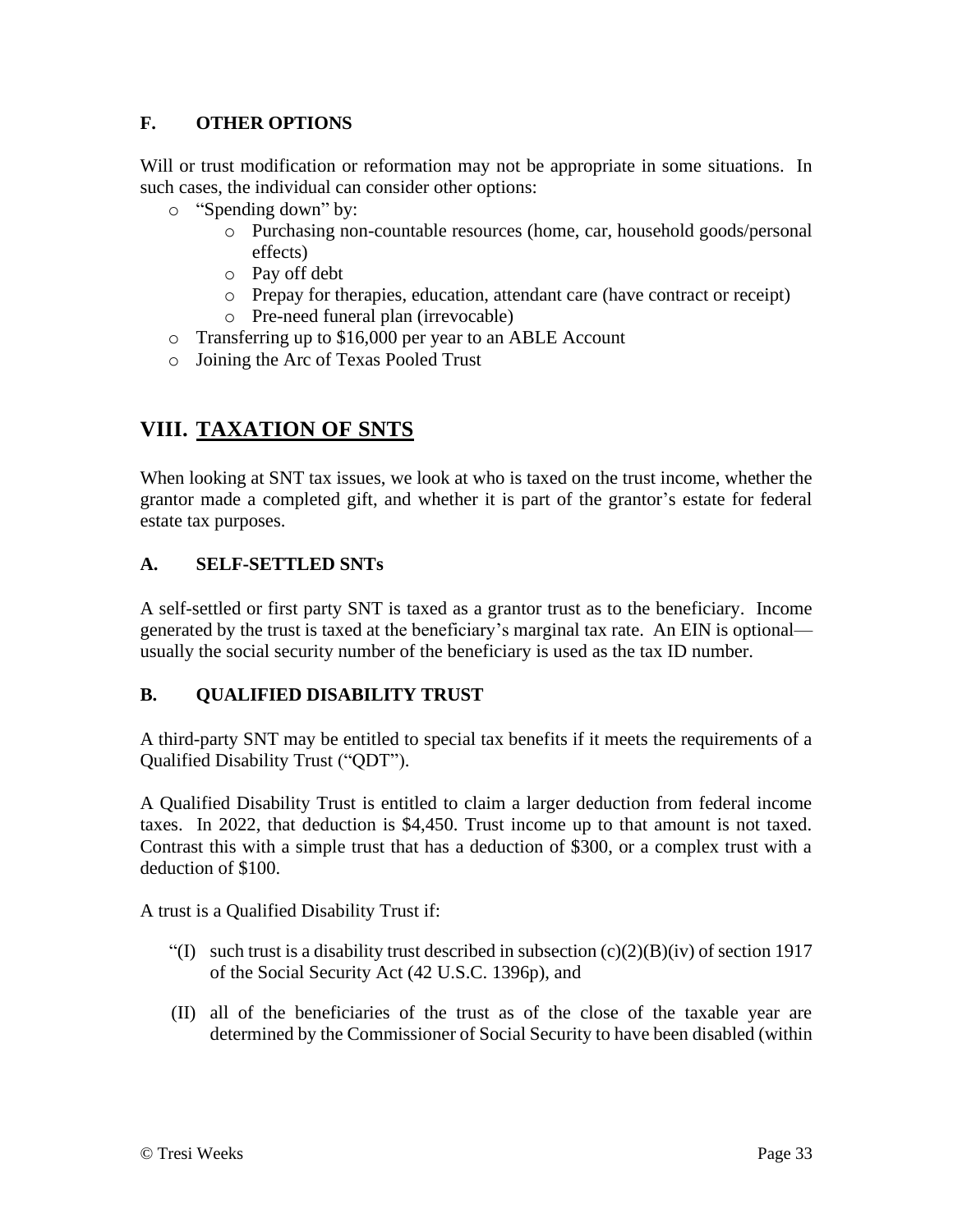the meaning of section 1614(a)(3) of the Social Security Act, 42 U.S.C.  $1382c(a)(3)$  for some portion of such year.<sup>74</sup>

The trust shall not fail to meet the requirements of subclause (II) merely because the corpus of the trust may revert to a person who is not so disabled after the trust ceases to have any beneficiary who is so disabled."<sup>75</sup>

- In order to be a QDT, a trust must meet the statutory requirements of 42 U.S.C.  $1396p(c)(2)(B)(iv):$ 
	- (i) It must be irrevocable;
	- (ii) It must be for the sole benefit of the disabled beneficiary;
	- (iii) The beneficiary must be under the age of 65; and
	- (iv) The beneficiary must be disabled as defined for purposes of the Supplemental Security Income (SSI) and Social Security Disability Income (SSDI) programs.<sup>76</sup>

Most first-party SNTs would be a Qualified Disability Trust. A third party SNT, however, could qualify for QDT status if the beneficiary is receiving SSI or SSDI, the trust is irrevocable, the disabled beneficiary is the sole beneficiary, and the trust was funded before the beneficiary reached the age of 65.

#### *Case Study*

Parents create a revocable third-party SNT for their child, and fund it with their own funds while they are living. This is taxed as a grantor trust as to the parents. This trust does not qualify as a QDT because the trust is not a separate tax payer, and the trust is revocable.

#### *Case Study*

Parents create a third-party SNT for their child, and it is not funded until both parents pass away. When the parents die, the trust becomes irrevocable, so it could qualify as a QDT if the child is under 65 at that time.

#### *Case Study*

Grandparents establish an irrevocable SNT for their disabled grandchild, naming someone other than the grantors as the trustee. The grandparents fund the trust with their annual gift tax exclusions each year (\$16,000 each in 2022). The grandchild is a minor and has not applied for SSI/Medicaid because the income and resources of the parents are deemed to be that of the child, and disqualify the child. Since the grandchild has not received a

 $74$  I.R.C. Sec. 642(b)(2)(C)

<sup>&</sup>lt;sup>75</sup> I.R.C. Sec.  $642(b)(2)(c)(ii)$ 

 $^{76}$  42 U.S.C. 1396p(c)(2)(B)(iv)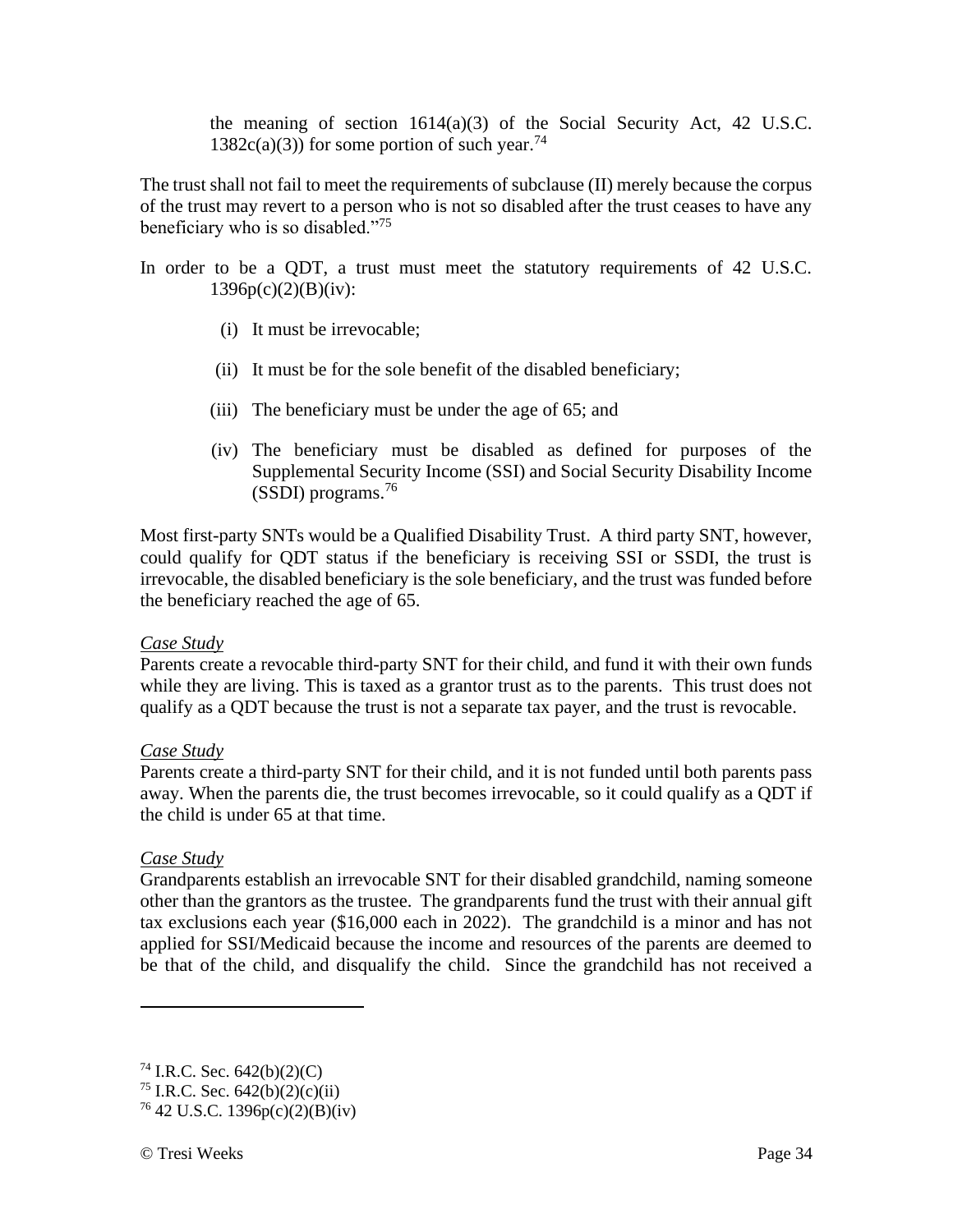disability determination from the Social Security Administration, the trust is not a QDT. When the child turns 18 and receives SSI/Medicaid, the trust will qualify as a QDT for that year.

#### *Case Study*

Parents create a pot trust for their children but only one is disabled. The pot trust is not a QDT, since all of the beneficiaries are not disabled.

#### **C. GRANTOR TRUSTS**

Third-party SNTs can be taxed as grantor trusts. A revocable trust in which the grantor is also the trustee and has full control over the trust is usually a grantor trust. A revocable SNT created and funded by the child's parents while they are alive may be taxed as a grantor trust during their lifetime.

A grantor trust allows the grantor to retain enough control that the grantor is treated as the owner of the principal and income for tax purposes.<sup>77</sup> Under certain circumstances the trust will be considered a grantor trust, such as:

- 1. The grantor retains a reversionary interest of at least  $5\%$ ;<sup>78</sup>
- 2. The grantor retains beneficiary enjoyment of the corpus or income;  $^{79}$
- 3. The grantor retains certain administrative powers; $80$
- 4. The grantor has the power to revoke;  $81$
- 5. Income can be used for the benefit of the grantor; $82$

Income on a Grantor trust is taxed to the grantors as if they owned the assets outright. The trust is not treated as a separate taxpayer, and the trust is essentially ignored for federal income tax purposes. The trust's income, tax deductions and credits are taxed to the grantor, even if distributions are made to the beneficiary. The grantors must include the trust income, deductions and credits on their personal income tax return. The grantors will be taxed at the rate that is applicable to their tax bracket. The beneficiary is not taxed for any distributions made on his or her behalf.

A separate tax ID number is not required for a grantor trust.<sup>83</sup> Typically, the clients use the social security number of one of the grantors as the tax ID. The trustee must prepare a statement for the grantor showing the trust's income, deductions, and credits so that the

<sup>77</sup> I.R.C. Sec. 671-677 <sup>78</sup> I.R.C. Sec. 673

 $^{79}$  I.R.C. Sec. 674

<sup>80</sup> I.R.C. Sec. 675

<sup>81</sup> I.R.C. Sec. 676

 $82$  I.R.C. Sec. 677

<sup>83</sup> 26 C.F.R. Sec. 301.6109-1(a)(2)(i)(B)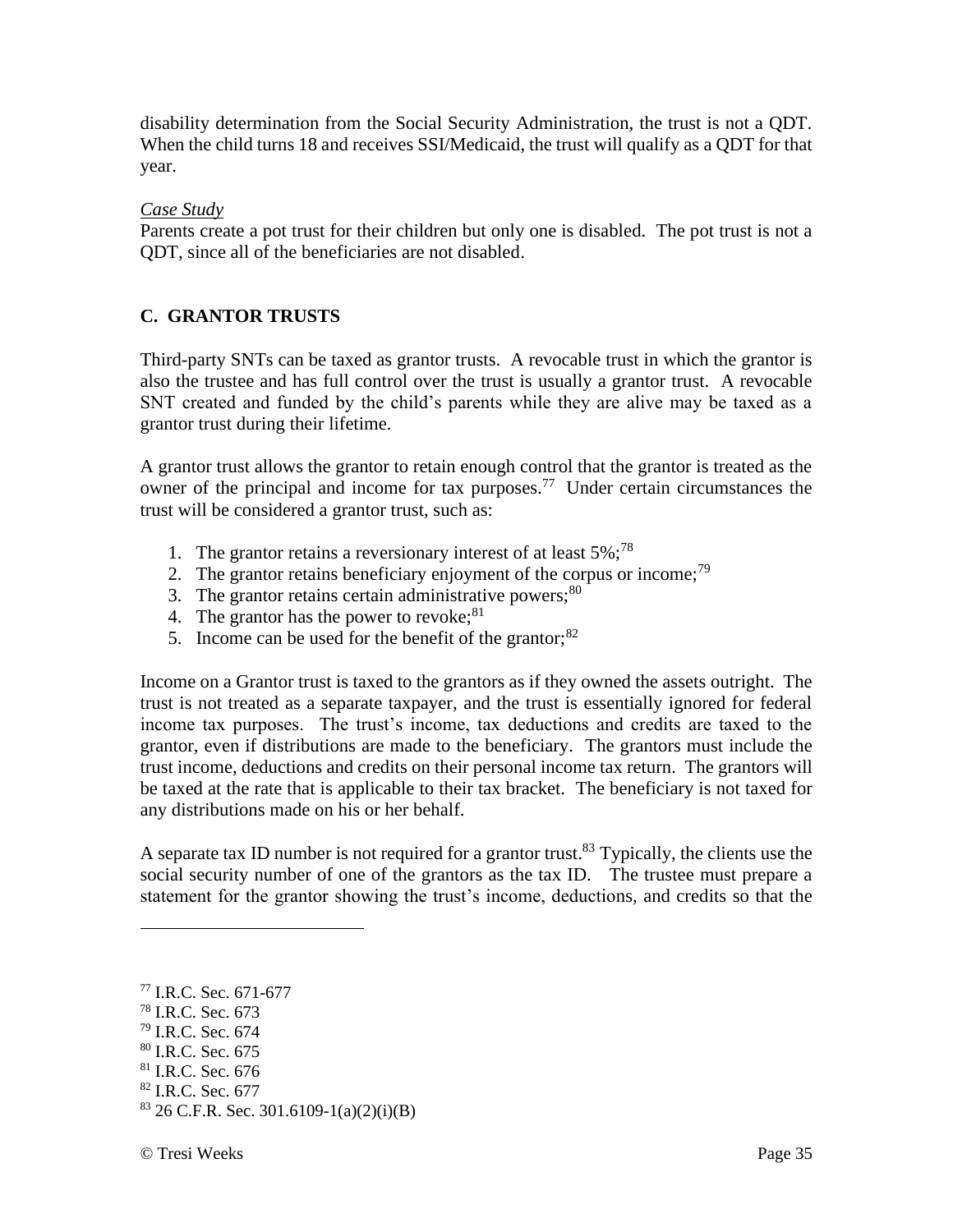grantor can report it on his or her tax return. $84$  The trustee may also file a separate Form 1041 tax return for the trust if there are multiple grantors. $85$ 

#### *Case Study*

Parents create a revocable SNT for their child, the parents are the trustees and they fund it with their own money while they are living. Income on the trust assets is added to the parents' other income to determine their income tax rate. The income is paid by the parents and not the trust.

#### *Case Study*

Parents create a revocable SNT for their child, the parents are the trustees, and they fund it with their own money while they are living. When both parents pass away, the trust is no longer a grantor trust.

#### **D. NON-GRANTOR TRUSTS**

Third-party SNTs can be taxed as non-grantor trusts. A grantor trust created by the child's parents becomes a non-grantor trust when the grantors die. Also, if third-parties, such as grandparents, contribute to the SNT created by the parents during the parents' lifetime, the trust is taxed as a non-grantor trust as to the contributions of the third-parties. Testamentary trusts are always non-grantor trusts.

A non-grantor trust is taxed as a separate tax paying entity, and has its own tax ID number. The income tax rates for non-grantor trusts are "compressed," and the trust reaches the highest tax rate at a much lower income than the personal tax rate. In 2022, the top tax rate of 37% is reached when the non-grantor trust income is over \$13,450. Contrast this with a single individual, who reaches that top rate with income over \$539,900, or a married couple with income of \$647,850.

A non-grantor trust can be taxed as a simple trust or a complex trust, and the classification is made on a year-by-year basis.

#### **1. Simple Trust**

A trust is taxed as a simple trust if:

- 1. The terms of the trust require all income to be distributed currently;  $86$
- 2. The terms of the trust do not provide that any amounts are to be paid, permanently set aside, or used for charitable purposes;<sup>87</sup> and

<sup>84</sup> 26 C.F.R. Sec. Sec. 1.671-4(b)

 $85$  26 C.F.R. Sec. 1.671-4(a)

 $86$  I.R.C. Sec. 651(a)(1)

 $87$  I.R.C. Sec. 651(a)(2)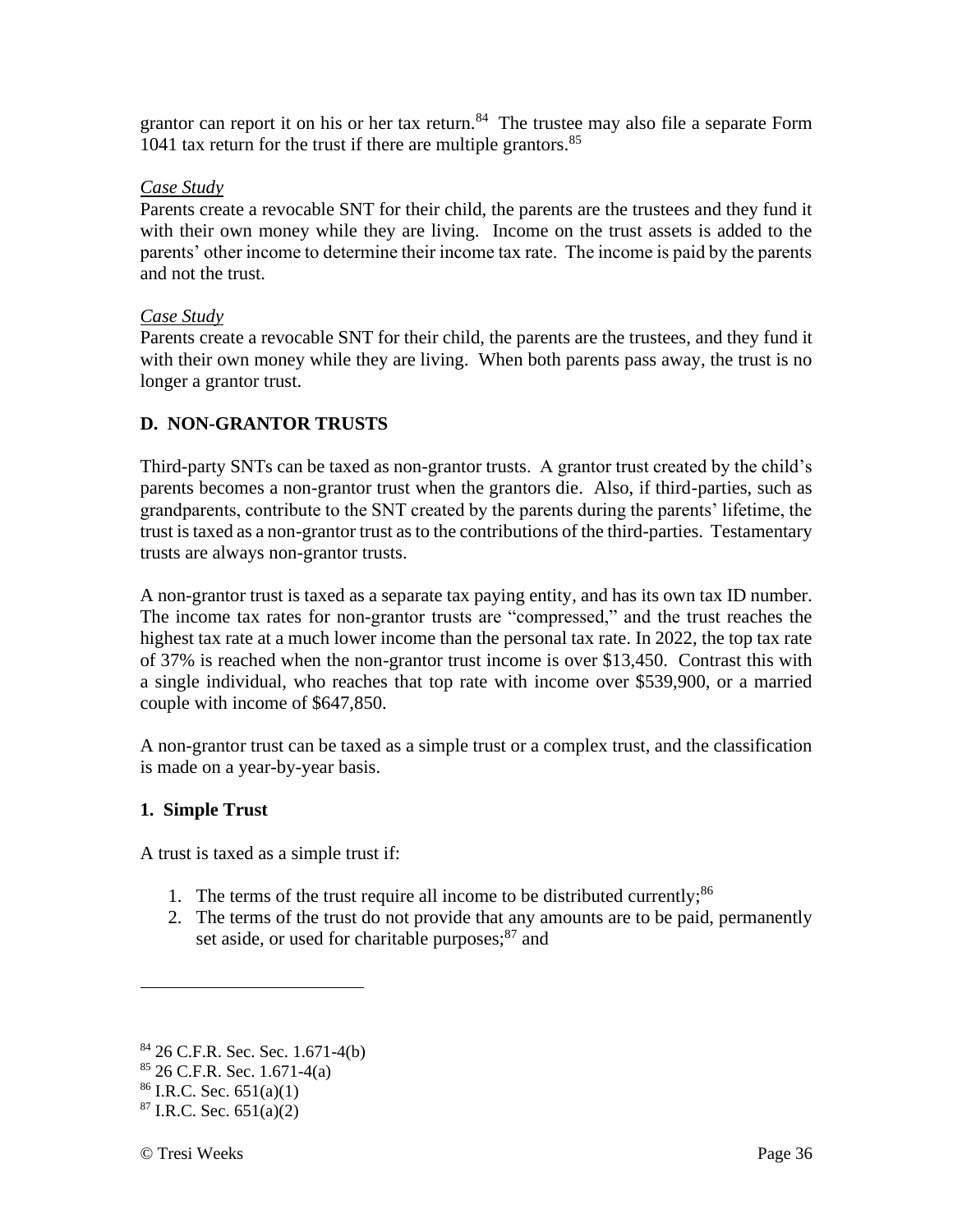3. The trust must not actually distribute anything other than the income required to be distributed.<sup>88</sup>

A simple trust has a deduction of \$300, so the first \$300 in income is not taxed.<sup>89</sup> Since the simple trust is required to distribute out all income, the income passes through to the beneficiary who pays the income tax.<sup>90</sup> Of course, the trustee will want to consult with a tax professional to determine appropriate deductions and taxes.

It is unlikely that a third-party SNT would be taxed as a simple trust since under its terms it does not require income to be distributed, principal can be distributed, and the trustee has discretion to make distributions or not. Read the terms of the trust to determine if it is a simple trust.

### **2. Complex Trust**

Most, if not all, third-party SNTs that are non-grantor trusts are taxed as complex trusts, since they are discretionary trusts and the income is not required to be distributed. The trustee can accumulate income and distribute principal. A complex trust reports its income and deductions on its own tax return, Form 1041. The beneficiary is taxed for his or her proportionate share of the Distributable Net Income and the trust receives a deduction for the distribution.

A complex trust is one that does not qualify as a simple trust.<sup>91</sup> In any year is which the following occurs, the trust is taxed as a complex trust:

- 1. Income is required to be accumulated; $92$
- 2. The trustee has the discretion to accumulate or distribute income, even if the trustee actually distributes all of its income for that year;<sup>93</sup>
- 3. Principal is distributed;  $94$  or
- 4. A charitable contribution is made.<sup>95</sup>

A complex trust receives a deduction of \$100, so the first \$100 in income is not taxed.<sup>96</sup>

## **3. Carry-out of Income to Beneficiary**

 $88$  I.R.C. Sec. 651(a)

 $89$  I.R.C. Sec. 642(b)(2)(B)

<sup>&</sup>lt;sup>90</sup> I.R.C. Sec. 652

 $91$  I.R.C. Sec. 661(a); Reg. § 1.661(a)-1

 $92$  Treasury Regulations (Reg.) § 1.661(a)-2(a)

<sup>93</sup> Treas. Reg. § 1.651(a)-2(c)

 $^{94}$ Treas. Reg. § 1.651(a)-3

 $95$  Treas. Reg. § 1.651(a)-4

 $96$  I.R.C. Sec. 642(b)(2)(A)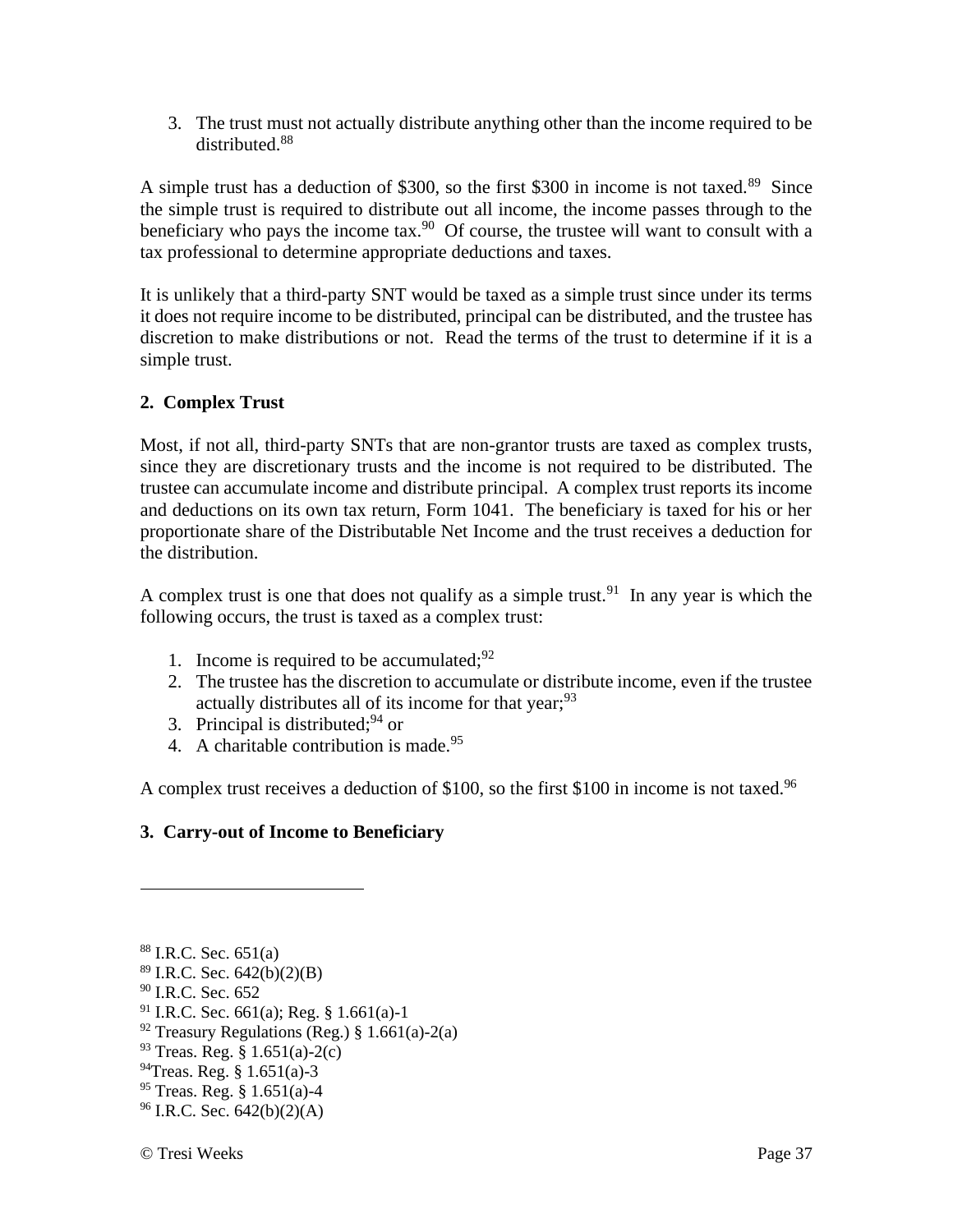A distribution from a complex trust for the benefit of the beneficiary "carries out" income to the beneficiary. The trustee must prepare and send a Schedule K-1 to the beneficiary to show the income the beneficiary must report on his or her tax return. The K-1 should categorize the type of income earned by the trust, such as interest, tax-exempt interest, and dividends. The beneficiary reports this income on their personal income tax return and pays the appropriate tax, if any.

The beneficiary pays tax on their proportionate share of the Distributable Net Income ("DNI"). DNI is the maximum amount of taxable income that is taxed to the beneficiary as a result of distributions for the beneficiary. <sup>97</sup> The computation of DNI is fairly complicated and is calculated under I.R.C. Sec. 643(a). If the distributions are less than the DNI, the trust pays income tax on the difference.

Can the trust pay the beneficiary's income tax? In most cases, tax professionals will tell you yes. If the trust is pushing out income to the beneficiary, paying his or her taxes does not violate the sole benefit rule for the special needs trust.

### **4. 65 Day Rule Election**

A special 65-day rule, called a Section 663(b) election, allows the trustee of a complex trust to determine at the end of the taxable year to make a distribution within the first 65 days of the following year, but the distribution is treated as having been made in the preceding year. This gives trustees more flexibility to time distributions for income tax reasons. The trustee may want to distribute the DNI but can't determine the trust income until after the books are closed for the year. If the trustee makes this election, the trustee has 65 calendar days from the end of the tax year to make a distribution for the benefit of the beneficiary.<sup>98</sup> The election must be made before the return due date.<sup>99</sup> The distribution is then taxed to the beneficiary.

#### **5. Distribution Deduction**

The complex trust will receive a deduction against income for distributions made for the benefit of the beneficiary.<sup>100</sup> The deduction cannot exceed the DNI. Distributions from  $tax$ -exempt income is not deductible,  $^{101}$  for example.

 $97$  I.R.C. Sec. 643(a)

<sup>98</sup> I.R.C. Sec. 663(b)  $99$  Reg. Sec. 1.663(b)-2(a)(1)  $100$  I.R.C. Sec. 661(a) <sup>101</sup> I.R.C. Sec. 661(c); Reg. Sec. 1.661-(c)(1)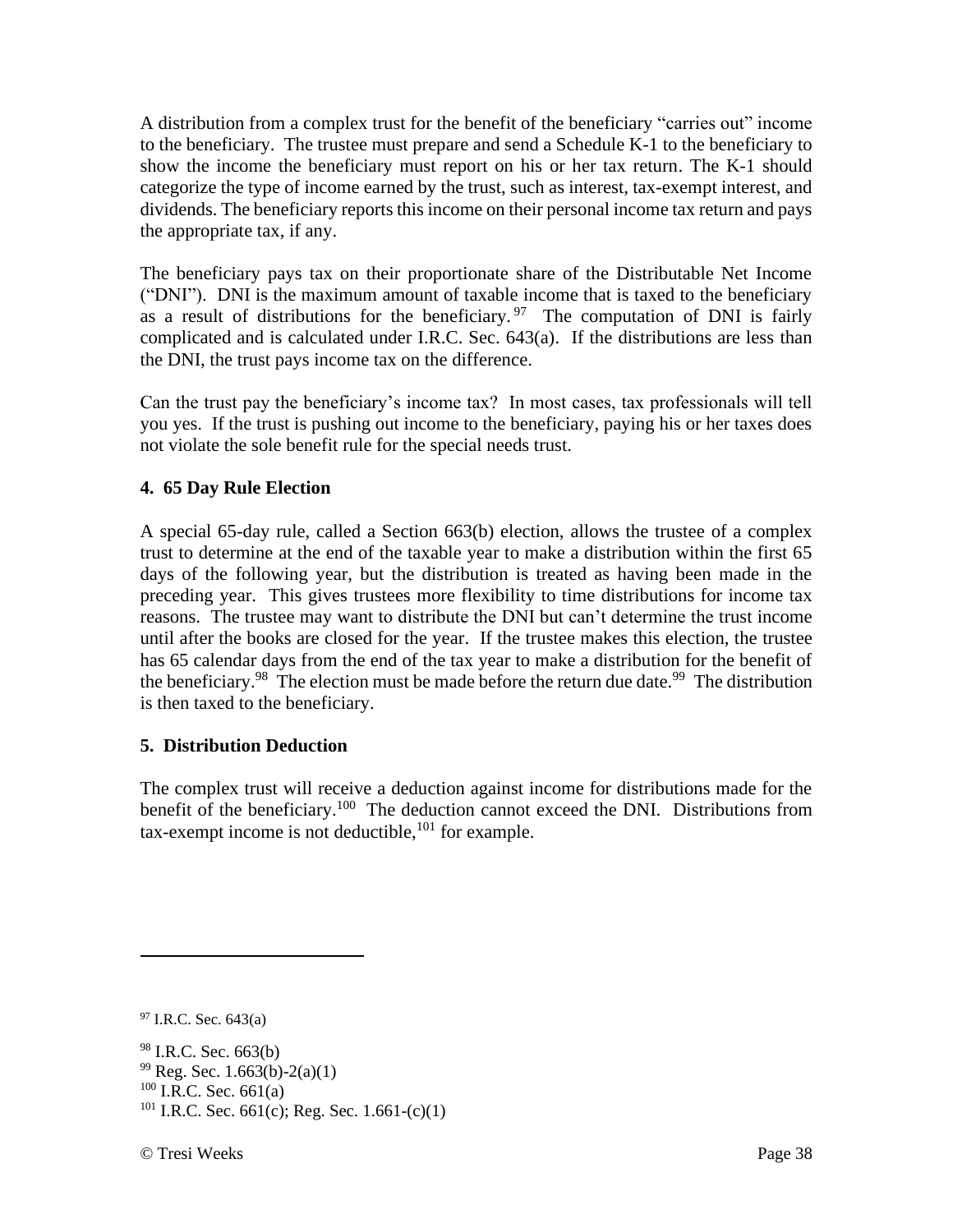The trust can deduct "amounts properly paid or credited or required to be distributed."<sup>102</sup> This includes discretionary payments made by the trustee,  $103$  annuity payments paid from principal,  $104$  and payments in kind.  $105$  The distribution deduction is pro rata; that is, in the same proportion of the class of income used to compute DNI.

If the trust has multiple beneficiaries, the DNI is allocated under a complicated tier system, depending upon whether the distributions to that beneficiary are mandatory or discretionary.<sup>106</sup> A separate share rule allocates the DNI when the beneficiaries receive disproportionate distributions.<sup>107</sup>

#### **6. Expense Deductions**

In addition to DNI, certain expenses are deductible and can reduce the complex trust income tax of a complex trust. The rules are detailed, and a CPA should be consulted to determine appropriate deductions. Some common expense deductions include:

- 1. Ordinary and necessary expenses paid or incurred for tax advice and representation, with respect to the determination, collection, or refund or any tax:<sup>108</sup>
- 2. Personal, casualty, or theft losses, subject to the \$100 deductible and the 10% adjusted gross income limitation;<sup>109</sup>
- 3. Taxes set forth under the Internal Revenue Code Section 164, including real and personal property taxes and state income taxes;  $110$  and
- 4. If the trust is a Qualified Disability Trust, a deduction of \$4,450; or if not a QDT, a deduction for \$100 for complex trusts.<sup>111</sup>

Expenses must be allocated between taxable and tax-exempt income.<sup>112</sup> Depreciation and depletion deductions will be allocated between the trust and the beneficiaries based on the proportion of net accounting income less distributions of net accounting income. The trust provisions or state law, however, may allow the entire depreciation deduction to be taken by the trust.

#### **7. What is Trust Income?**

 I.R.C. Sec. 661(a)(2) Reg. Sec. 1.661(a)-2(c) <sup>104</sup> *Ibid* Reg. Sec. 1.661(a)2(f) I.R.C. Sec. 662(a) I.R.C. Sec. 663(c) I.R.C. Sec. 212(3) I.R.C. Sec. 165(h) <sup>110</sup> I.R.C. Sec. 164 <sup>111</sup> I.R.C. Sec. 164 <sup>112</sup> I.R.C. Sec. 265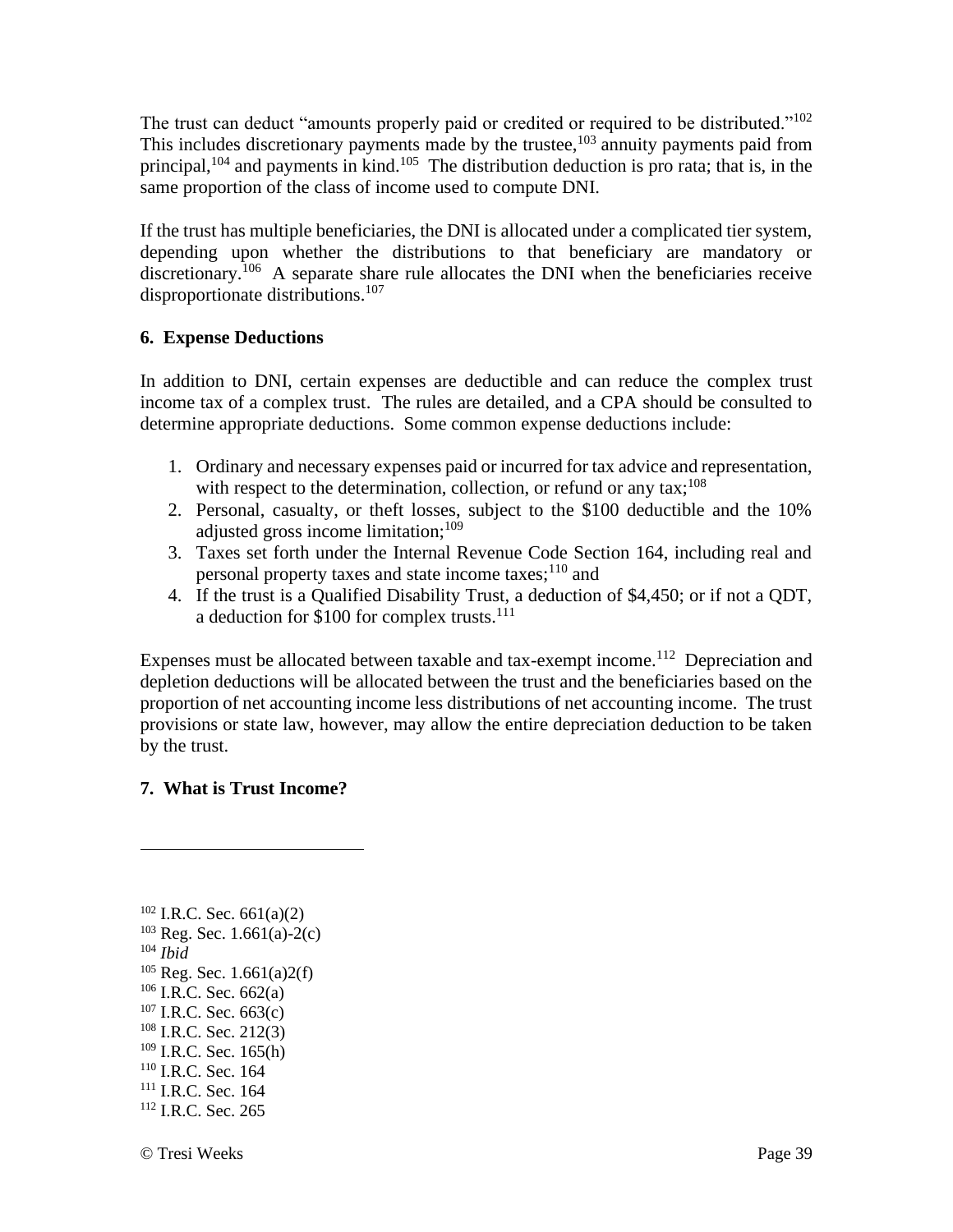Usually, the mere funding of a trust is not a taxable event. When the grantor establishes the trust and the grantor or someone else funds the trust, no income tax is due.

Trust Accounting Income of a complex trust is determined under the terms of the trust instrument and state  $law$ .<sup>113</sup> The trustee determines whether disbursements and receipts are allocated to income or principal. To determine what is income, the trustee must read the trust and examine the Texas Principal and Income Act. There is no standard method for determining what is trust income.

The general rule is capital gains are not included in DNI, and are taxed at the trust level.<sup>114</sup> There are some exceptions to this rule that can cause capital gains to allocated to trust accounting income or to principal, or distributed to the beneficiary. The trust instrument and state law are also instructive.

Generally, trusts report income based on a calendar year.

#### **E. TRUST TAX RATES FOR 2022**

The applicable rates for ordinary income earned by complex trusts for 2022 are:

| Income is Over | But not over | The tax is      | Of the amount over |
|----------------|--------------|-----------------|--------------------|
| \$0            | \$2,750      | $$0 + 10\%$     | \$0                |
| \$2,750        | \$9,850      | $$275 + 24\%$   | \$2,750            |
| \$9,850        | \$13,450     | $$1,979 + 35\%$ | \$9,850            |
| \$13,450       | $- -$        | $$3,239 + 37\%$ | \$13,450           |

Be aware of the "Kiddie Tax" imposed for investment income for individuals under the age of 18 (or a full-time student aged  $19-24$ ).<sup>115</sup> Parents can elect to report the child's interest, ordinary dividends, and capital gains distributed on their return in some situations.<sup>116</sup>

#### *Case Study*

The non-grantor trust investments earn income of \$15,000, but the trustee distributes \$30,000 for the beneficiary's care. The \$15,000 in income is carried out to the beneficiary.

 $113$  I.R.C. Sec. 643(b)

<sup>115</sup> See I.R.S. Form 8615 <sup>116</sup> See I.R.S. Form 8814

<sup>&</sup>lt;sup>114</sup> I.R.C. Sec. 643(a); Reg. Sec. 1.643(a)(3)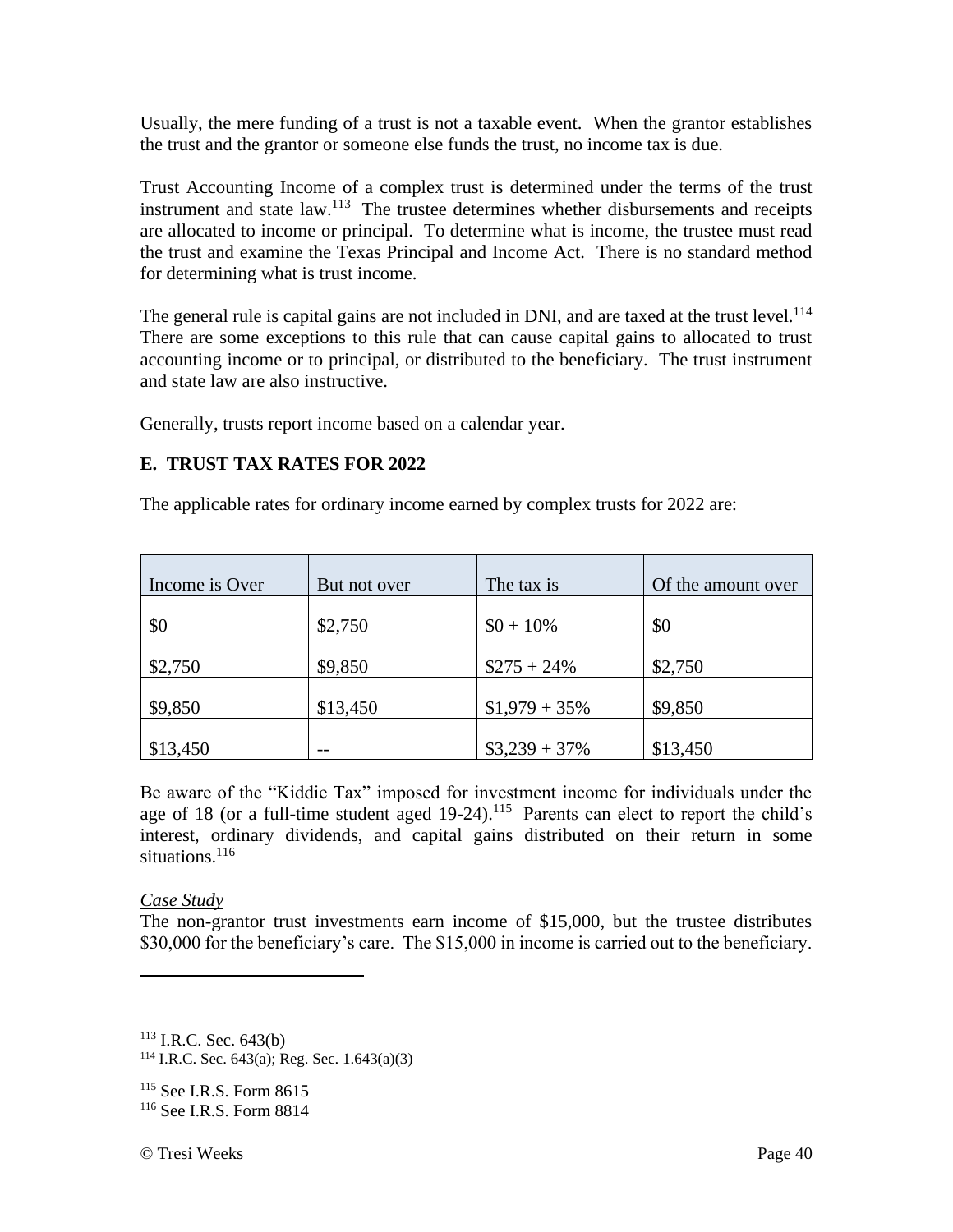The trustee issues a K-1 and the beneficiary reports the \$15,000 as income on his/her income tax return. The beneficiary is in the lowest income tax bracket of 10% so their tax would be \$1,500, but the standard deduction for a single taxpayer is \$12,950, so the beneficiary pays no income tax. The \$15,000 is a deduction to the trust, so the trust is not subject to income tax.

#### *Case Study*

A QDT earns income of \$15,000 but does not make a distribution to the beneficiary that year. The trust is entitled to the QDT \$4,450 deduction, so \$10,500 is subject to income tax at the trust tax rate, which is calculated to be \$2,206.50.

### *Case Study*

A QDT earns income of \$35,000 and distributes \$15,000 for the beneficiary. \$15,000 is carried out to the beneficiary, and \$20,000 is retained by the trust. The trust is entitled to the QDT \$4,450 deduction, so \$15,500 is subject to income tax, which is calculated to be \$3,997.50 at the trust tax rate.

### **1. Net Investment Income Tax/Medicare Surtax**

Net Investment Income Tax (NII), or Medicare Surtax, is an additional tax of 3.8% imposed on some complex trusts' unearned income.<sup>117</sup> It is calculated on the lesser of the trust's undistributed net investment income or excess of the trust's adjusted gross income over the dollar amount at which the highest tax bracket begins, which is \$13,450 in 2022. Because of this low threshold, a trust could be subject to the NII tax way before an individual would. However, the trust income is subject to this tax only to the extent that the net investment income is not distributed to the beneficiary.

## **2. Capital Gains Tax**

Long-term capital gains of complex trusts are also taxed as compressed tax rates. Longterm capital gains of less than \$2,800 are not taxed, gains between \$2,800-\$13,700 are taxed at 15%, and trust LTCG of over \$13,700 are taxed at 20%. Contrast this with a single person, who reaches the top 20% bracket at an income of over \$445,850.

#### **F. TRUSTEE DUTIES REGARDING TAXES**

A trustee owes a fiduciary duty to the beneficiary, and that includes making sure a tax return is filed on behalf of the trust. The Trustee must also consider taxation in making investment and distribution decisions. Distributions can be part of the tax planning.

© Tresi Weeks Page 41

<sup>&</sup>lt;sup>117</sup> I.R.C. Sec. 1411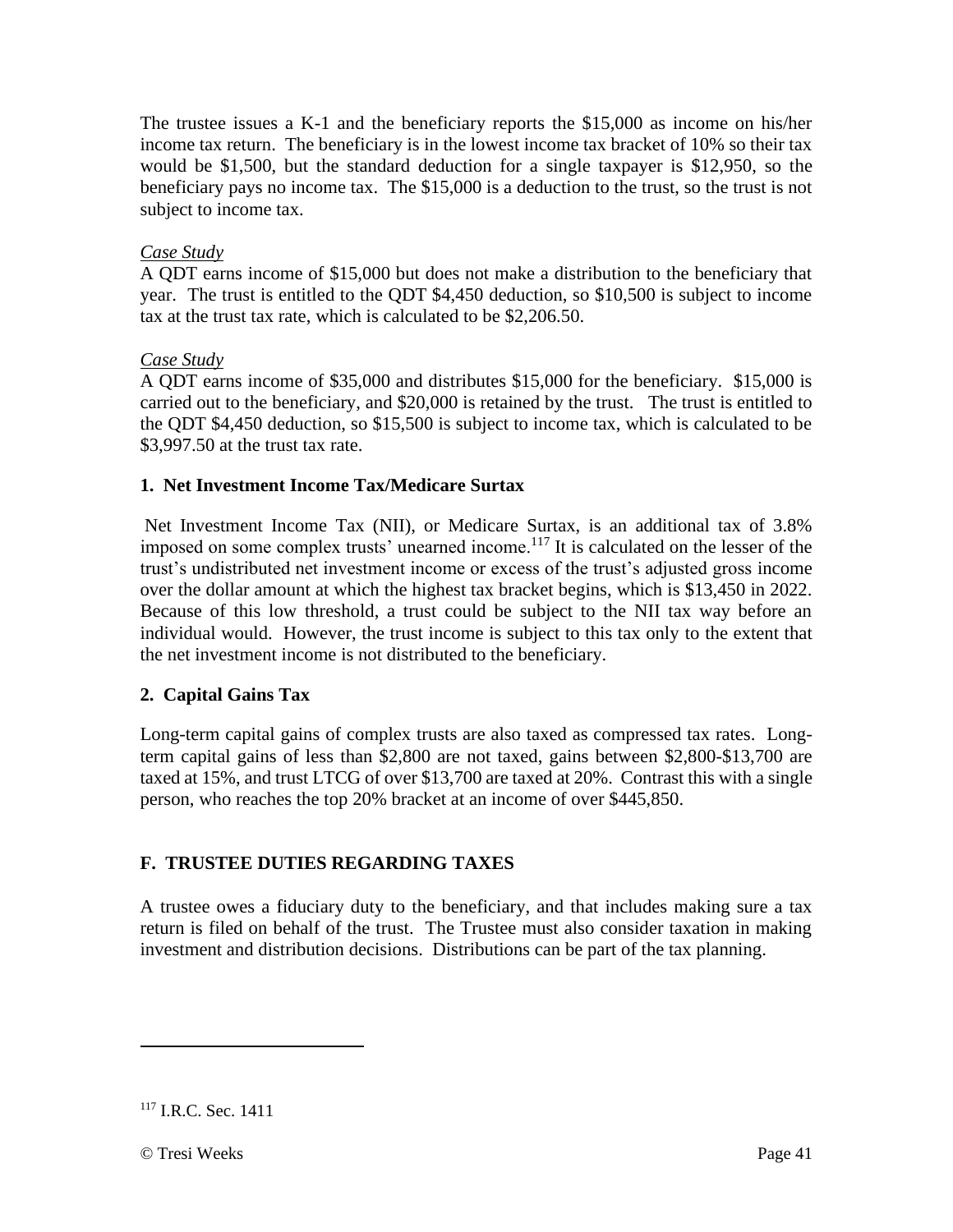Throughout the year the trustee should review the investment statements. Consider the effect any gains or losses, and especially unrealized gains or losses. Perhaps the loss could be realized in the same year in order to offset the gain.

The trustee should hire a tax professional to prepare the trust tax return form 1041. The trustee will review the form before it is filed. Review the types of income the trust received (such as interest, dividends, capital gains, IRA distributions), as well as the deductions. Review the various tax rates to determine whether you should make investment or distribution changes the following year.

At tax time a K-1 will be prepared by the CPA and issued to the beneficiary. It shows the DNI—the income that was distributed. This amount is deducted from the 1041, and the beneficiary declares that amount as income on their personal form 1040.

The trustee may want to consult with the financial advisor and tax professional throughout the year to determine whether it is best for the trust to pay income tax or to push it out to the beneficiary. In some situations, the trustee may make distribution determinations based on this calculation. The trustee must determine what type of income it is. It may be taxexempt income, capital gains, or ordinary income. Ordinary dividends are taxed as ordinary income, but qualified dividends that meet certain requirements are taxed at lower capital gain rates.

The trustee should also consult with the financial professionals to determine what types of investments to use. For example, if the trustee plans to accumulate the trust income that year because the beneficiary's needs are met by other sources, the trustee may want to invest the assets in such a way as to reduce the income tax, since it won't be distributed out to the beneficiary and would be taxed at the higher trust tax rate.

#### *Case Study*

The beneficiary's current needs are being provided for by his/her parents and the trustee has determined that it would be in the best interest of the beneficiary to make no distributions until the parents pass away, at which time the beneficiary's needs will not be met by other sources. The trustee can work with the financial advisor to determine what investments can grow the trust fund without producing high ordinary income.

#### *Case Study*

The trust has produced income, and the trustee, after consulting with the financial professionals and the beneficiary, determines that it would be best to distribute that income for the beneficiary's needs and carry out the income to the beneficiary rather than pay the higher trust tax rate. The trustee can make a Section 663(b) election, and make the distribution within the first 65 days of the following year, but the distribution deduction will be taken in the prior year.